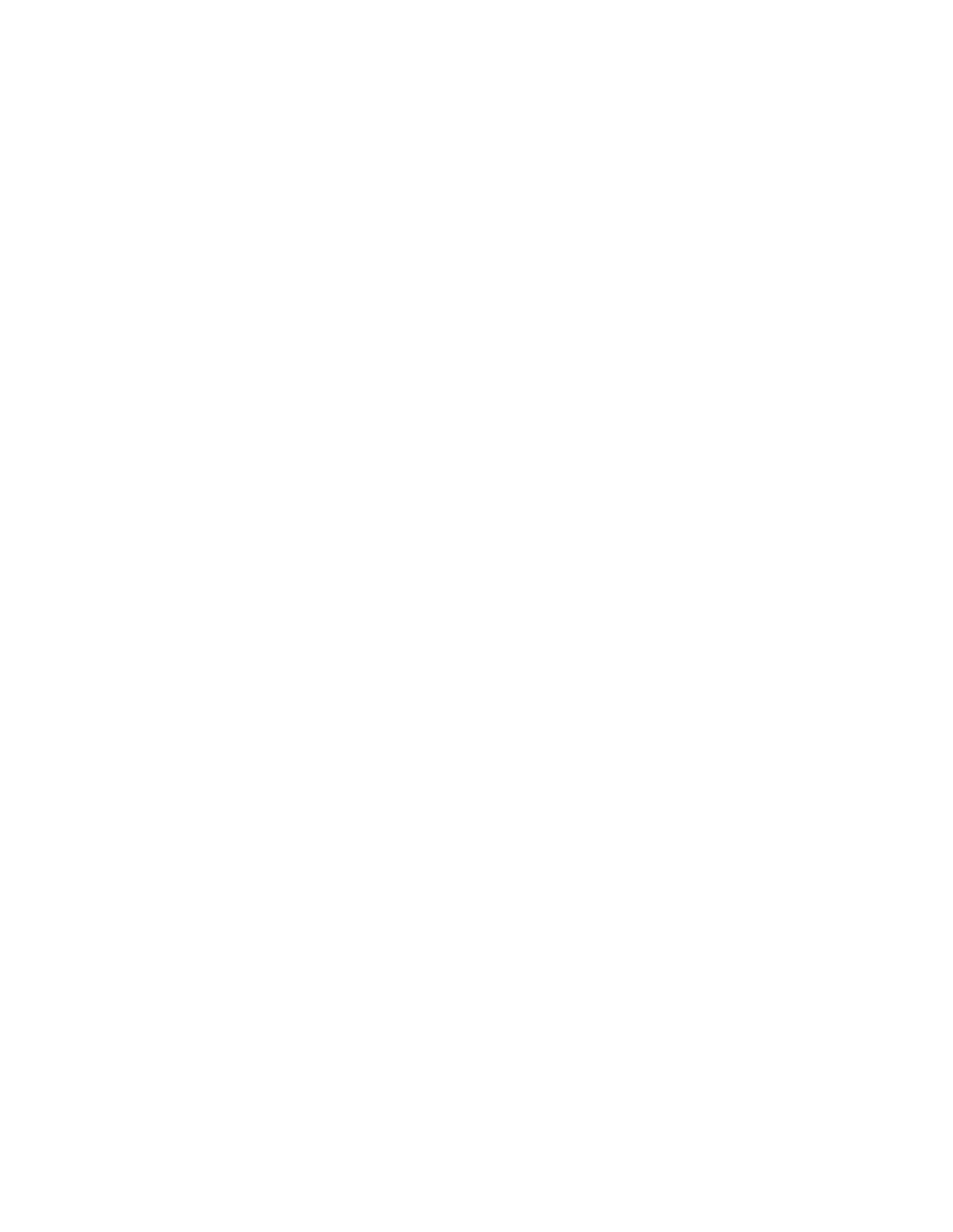### INTERNATIONAL MONETARY FUND

### DENMARK

### **Selected Issues**

Prepared by Allan Brunner and Jay Surti (both EUR)

Approved by Franek Rozwadowski

November 26, 2008

#### Contents Page

| Figures |  |
|---------|--|
|         |  |
|         |  |
|         |  |
|         |  |
|         |  |
|         |  |
|         |  |
|         |  |
|         |  |
|         |  |
|         |  |

12. The Effects of the Welfare Agreement on the Old-Age Dependency Ratio ......................23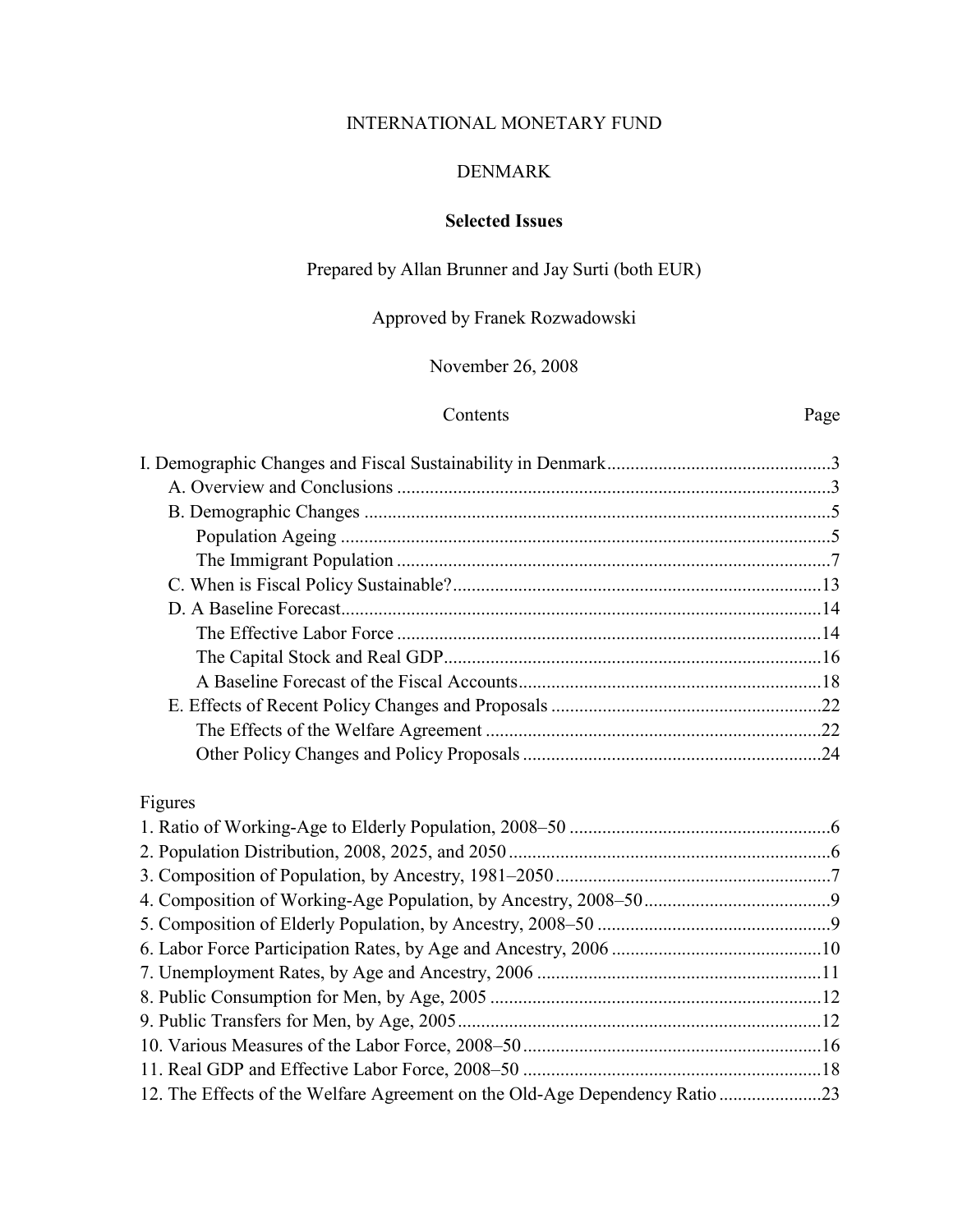Tables

| i avits<br>1. Change in Importance of Immigrant Population, by Age and Educational Attainment  8 |  |
|--------------------------------------------------------------------------------------------------|--|
|                                                                                                  |  |
|                                                                                                  |  |
|                                                                                                  |  |
|                                                                                                  |  |
|                                                                                                  |  |
| II. Labor Market Reforms, Changing Demographics, and the Danish NAIRU 27                         |  |
|                                                                                                  |  |
|                                                                                                  |  |
|                                                                                                  |  |
|                                                                                                  |  |
|                                                                                                  |  |
|                                                                                                  |  |
|                                                                                                  |  |
| Specification of the Wage Equation and Estimated Path of the Wage-NAIRU 37                       |  |
|                                                                                                  |  |
| Figures                                                                                          |  |
|                                                                                                  |  |
|                                                                                                  |  |
| 3. Trend Unemployment Rates: Actual and Demographically Adjusted32                               |  |
| 4a. Trends in Unemployment and Price and Wage Inflation, 1967-2007 35                            |  |
|                                                                                                  |  |
|                                                                                                  |  |
|                                                                                                  |  |
|                                                                                                  |  |
|                                                                                                  |  |
| Table                                                                                            |  |
|                                                                                                  |  |
|                                                                                                  |  |
|                                                                                                  |  |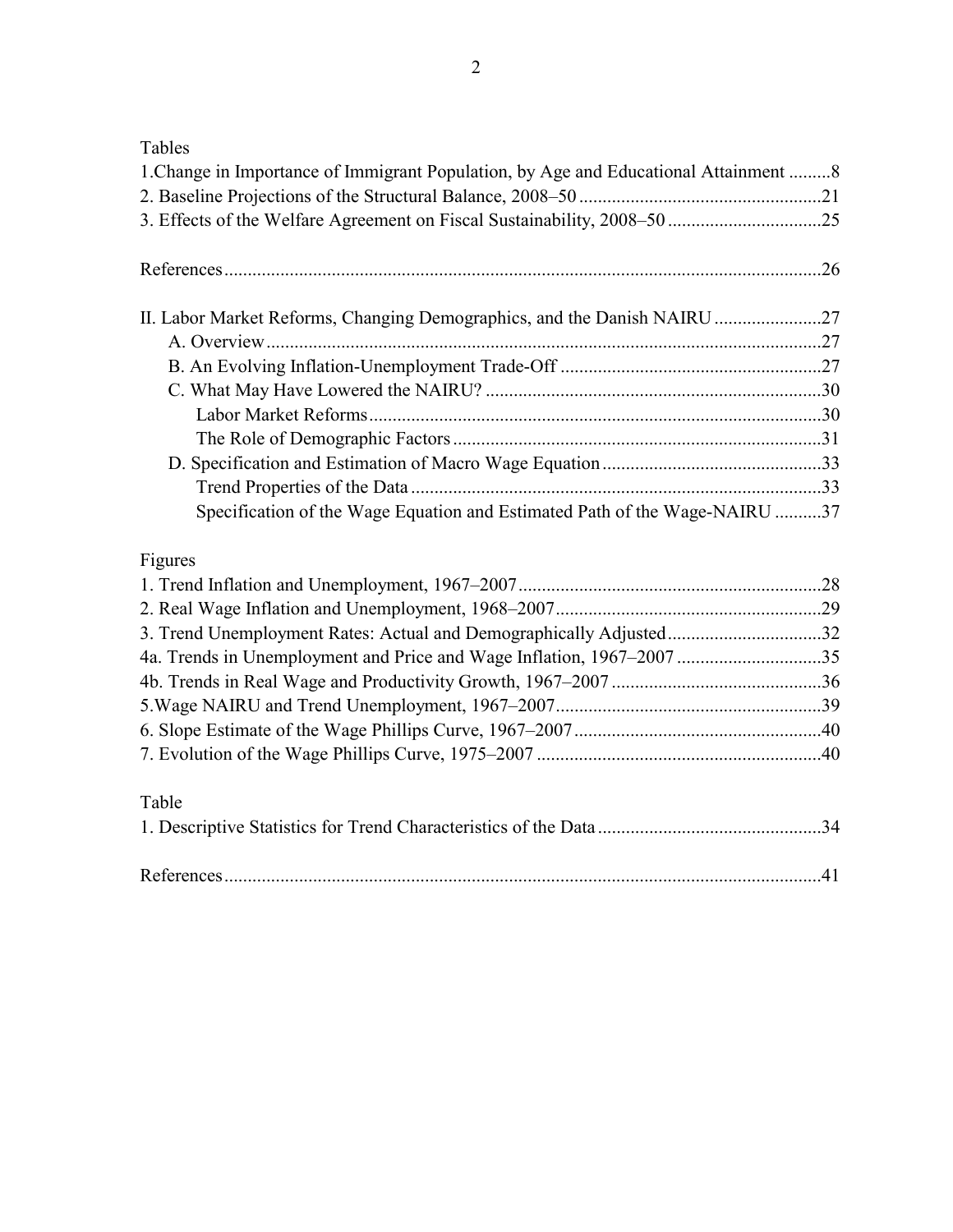## **I. DEMOGRAPHIC CHANGES AND FISCAL SUSTAINABILITY IN DENMARK [1](#page-4-0)**

### **A. Overview and Conclusions**

1. **Like most developed countries, Denmark is facing significant demographic changes**. Over the next few decades, the over-65 population will jump from 16 percent to 25 percent of the total population. At the same time, the working-age population will shrink from 65 percent to 57 percent. As a consequence, the ratio of working-age to elderly individuals will plummet from 4:1 to just over 2:1.

2. **This demographic shift will have several impacts on the economy**. First, all else equal, the decline in the relative size of the labor force will result in relatively fewer goods produced. This effect will be particularly strong, because a large portion of the current babyboomers are in their peak earning years, and their retirement will have a dramatic effect on productivity and on overall production. Second, the increase in the elderly population could have a substantial impact on the demand for goods and services, especially for health services and old-age care. Finally, and most importantly for this paper, the demographic shift is likely to have an important impact on public finances. Much of old-age spending in Denmark is facilitated by the state—either through the provision of public goods (medical services and old-age care) or through transfer payments (primarily pensions). As the population ages and the demand for public spending increases, the government's intertemporal budget constraint will come under pressure, and taxes may need to rise or per capita spending may have to fall to maintain fiscal sustainability.

### 3. **Moreover, Demark may face additional demographic challenges from**

**immigration**. The accession treaties that ushered the new member states into the European Union call for unrestricted labor mobility across all countries by end-2010. The treaties allowed member countries to temporarily place restrictions on inward migration from new member states. Demark has imposed a relatively restrictive policy—requiring that immigrants prove they have a job that meets wage and working condition standards before getting a work permit—which will have to be relaxed. At the same time, Denmark has been quite welcoming to refugees and asylum seekers.

4. **Although the economic challenges of ageing have been studied extensively, issues associated with fiscal pressures and sustainability have received relatively little attention**. This paper is an attempt to bridge this gap, using a calibrated model to look at the case of Denmark. The underlying model is a Ramsey growth model, where rational, forwardlooking individuals produce goods and divide their income between consumption and saving,

1

<span id="page-4-0"></span><sup>&</sup>lt;sup>1</sup> Prepared by Allan D. Brunner (EUR).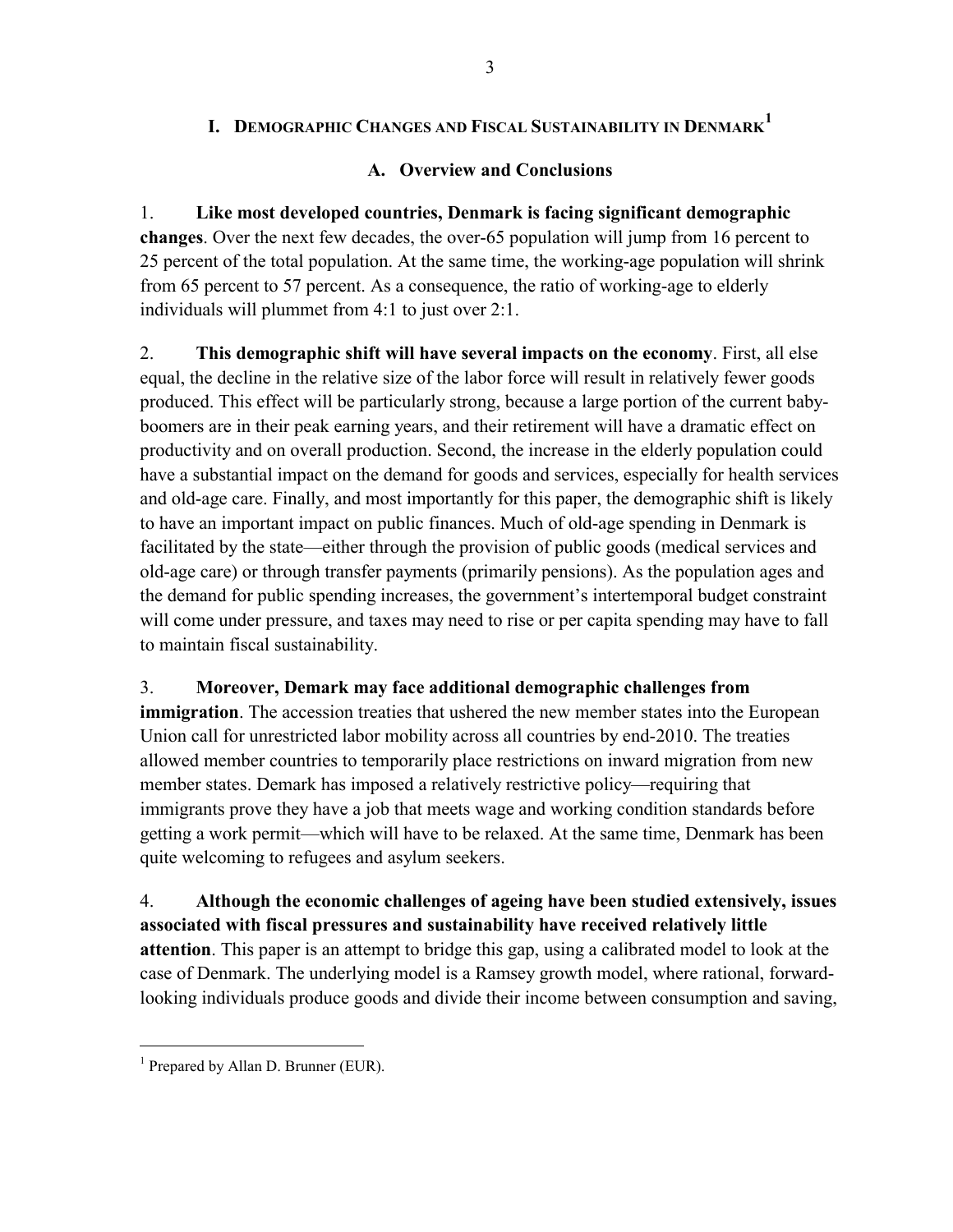which adds to the future capital stock. Aggregate consumption is distributed among individuals according to their age-related needs, using private and public transfer schemes. In this model, the public transfer schemes are financed with non-distorting taxes on income, so

### 5. **The main conclusions of the paper are as follows**:

there are no indirect effects on economic growth.

- Demographics will have a significant adverse effect on the labor market, on real GDP, and on public finances. In the baseline scenario – which is calibrated on policies in place at the end of 2005 – *the fiscal sustainability gap is estimated at about 4 percent of GDP*. This is somewhat greater than estimates made by the authorities and by the European Commission (2005). The main differences appear to be related to more optimistic assumptions about health care and old-age care expenditures.
- The 2006 Welfare Agreement and the 2007 Jobs Plan go a long way towards putting fiscal policy on more solid ground. *Together, these policy initiatives improve the fiscal balance by about 4 percentage points by 2005*. However, since the Agreement is not fully phased in until 2027, many pension recipients continue to be "grandfathered in", and a sustainability gap of about 2 percentage points remains.
- The estimated sustainability gap is larger than estimates by the Ministry of Finance, owing mostly to the Ministry's assumption of "healthy ageing," which proposes that a 70-year-old in 2050, for example, will require less health care and old-age care than an 70-year-old today.
- Recent policy changes have widened the gap a bit, but *some recent proposals by the Labor Market Commission would likely close the gap*. However, these proposals have not been received warmly by some of Denmark's social partners.
- Finally, it is important to recognize that this study is based on many assumptions, and the main conclusions are quite sensitive to some of them.

6. **The paper is organized as follows**. Section II discusses the demographic changes underway in Denmark and provides a preview of how they will directly affect the supply of labor and the demand for public sector benefits. Section III examines in more detail how the demographic shifts will affect the labor force, real GDP, and public finances. Section IV examines the effects of recent policy changes – including the Welfare Agreement and Jobs Plan, and recent tax and expenditure changes – and discusses the possible effects of the recent proposals made by the Labor Market Commission.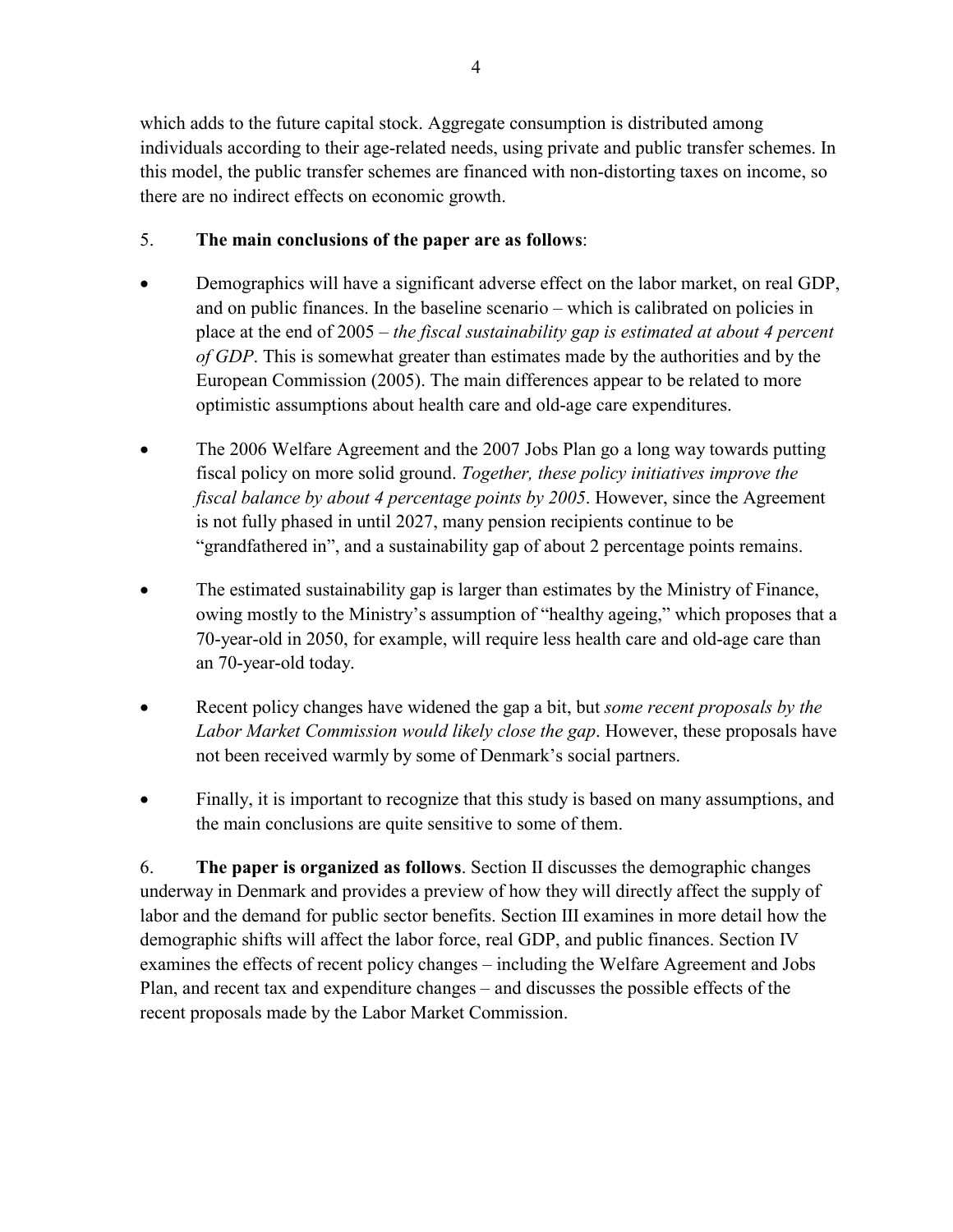### **B. Demographic Changes**

7. **This section reviews recent and projected demographic changes**. The focus is on ageing and immigration. An ageing population is a feature of many developed countries, largely driven by decreases in fertility rates and declines in old-age mortality rates. Denmark's ageing "problem" is not as severe as in some other countries, where fertility rates have dropped further. Indeed, many countries—most notably, Spain, Italy, Greece, Japan, and Germany—are ageing much faster and will end up with significantly larger elderly population shares—see IMF (2001).

8. **Immigration interacts with population ageing in several ways**. Immigrants, on average, tend to be younger than the average native population. This can be an advantage, if immigrants move quickly into productive employment, providing a boost to the labor force and to a net positive contribution to public finances. On the other hand, immigration can be a burden, if immigrants end up in low-skill, low-wage jobs or are unable or unwilling to participate in the domestic labor market.

### **Population Ageing**

9. **Denmark's population is ageing**. As shown in Figure 1, the ratio of working-age to elderly individuals is expected to fall from 4:1 today to just over 2:1 in 2050. The decline reflects a fall in the working-age population (WAP) – currently defined as individuals between 16 to 64 years of age – and a sharp rise in the elderly population – 65 years of age and above.

10. **Figure 2 provides a snapshot of this trend**. It shows the age distribution for three selected years—2008, 2015, and 2050. The distribution in 2008 (the solid line) shows that the 2008 distribution has several modes; the largest mode corresponds to cohorts in the early 40s, while somewhat smaller clusters of individuals are in their early 60s and in their preteens. It is also interesting to note that the distribution drops off sharply for elderly individuals.

11. **As the distribution shifts to the right, from 2008 to 2025, the largest group of cohorts are pushed into their 60s,** while the younger group moves into employment, and the older group moves into retirement. The number of individuals in the working-age population (16-64) declines over this period, while the number of 65+ year-olds increases markedly. The share of the elderly in the overall population becomes even larger by 2050, when the largest group of cohorts has moved into old-age.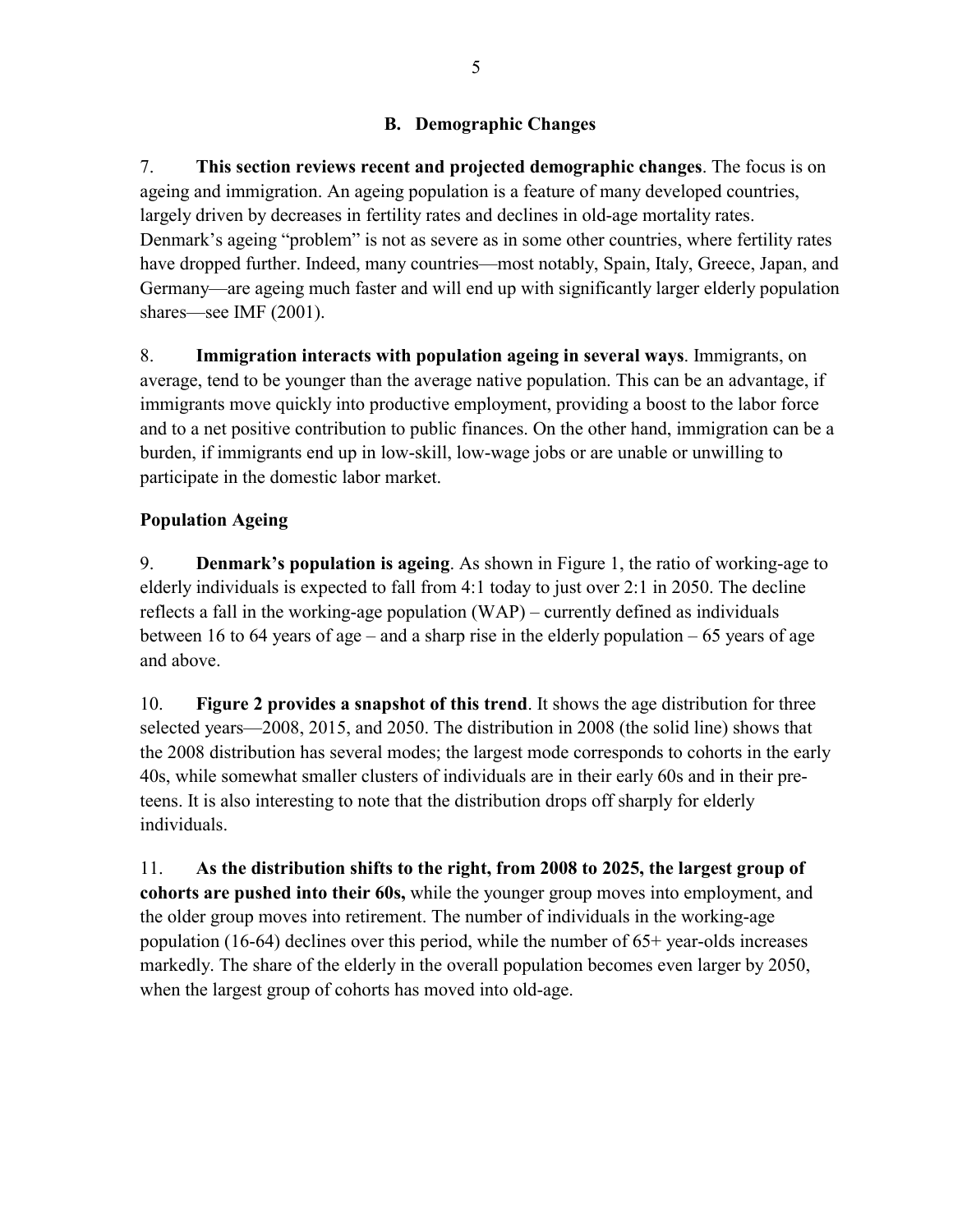

Figure 1. Denmark: Ratio of Working-Age to Elderly Population, 2008-2050

Figure 2. Denmark: Population Distribution, 2008, 2025, and 2050 (Thousands)

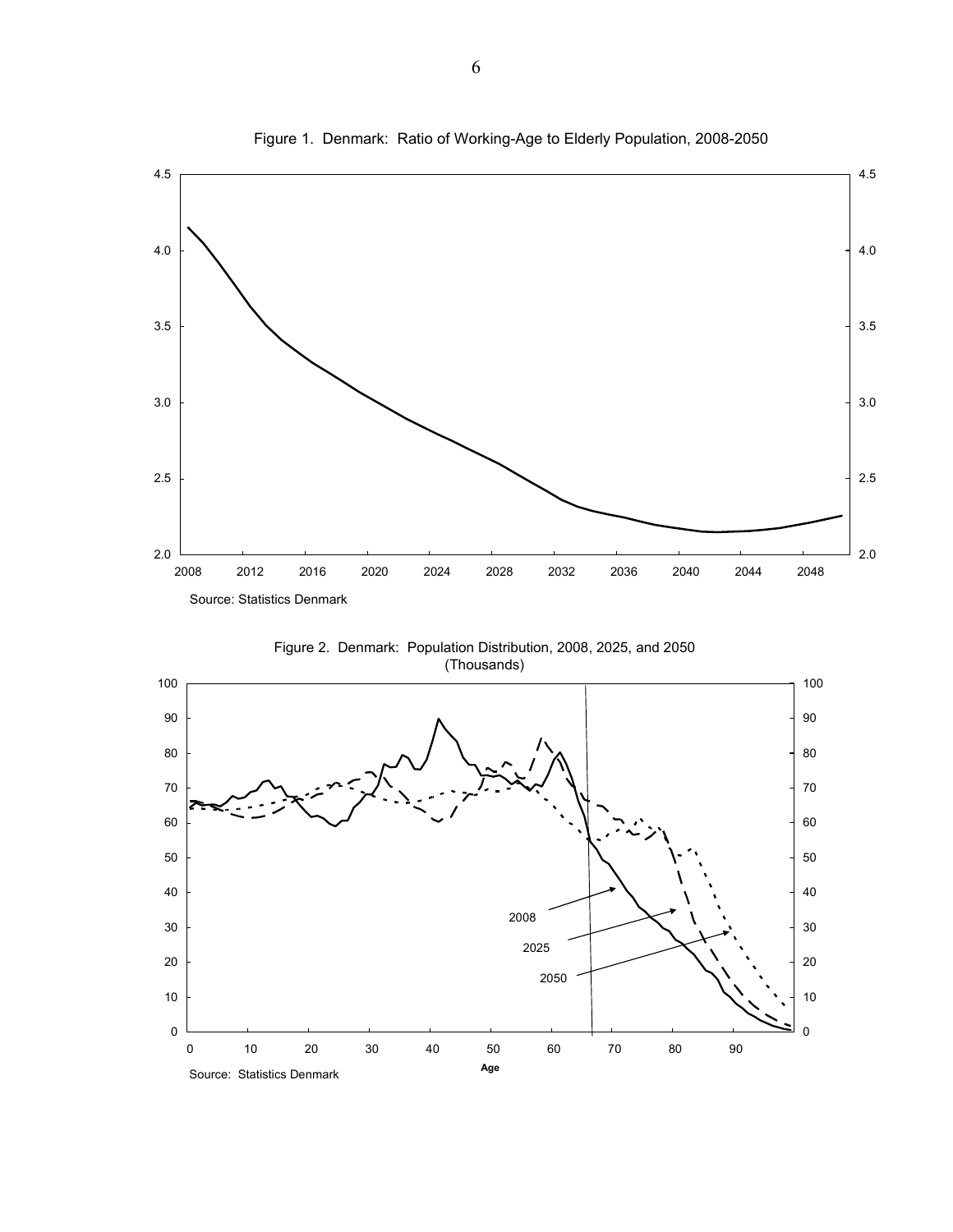#### **The Immigrant Population**

#### 12. **The population is projected to increase by about 360 thousand (a 6½ percent**

**change) from 2008 to 2050**, with almost all of the increase expected to come from new immigrants or from the descendants of immigrants. Figure 3 shows the actual and projected population over the 1981-to-2050 period, decomposed into 5 ancestral categories: (i) individuals with Danish origins (born in Denmark from Danish parents), (ii) immigrants from developed countries (DC), (iii) immigrants from less developed counties (LDC), (iv) descendants of immigrants from developed countries, and (v) descendants from immigrants from less developed countries. As the figure illustrates, the population with Danish origins is expected to be relatively stagnant over the next several decades, while the number of immigrants is projected to increase by more than 50 percent, and descendants are projected to more than double (albeit from a much smaller level).



Figure 3. Denmark: Composition of Population, by Ancestry, 1981-2050 (Millions)

13. **Whether these trends in the immigrant population will mitigate or exacerbate the challenges of ageing depends on how the immigrant population differs from the native population**. The remainder of this section compares these population segments on the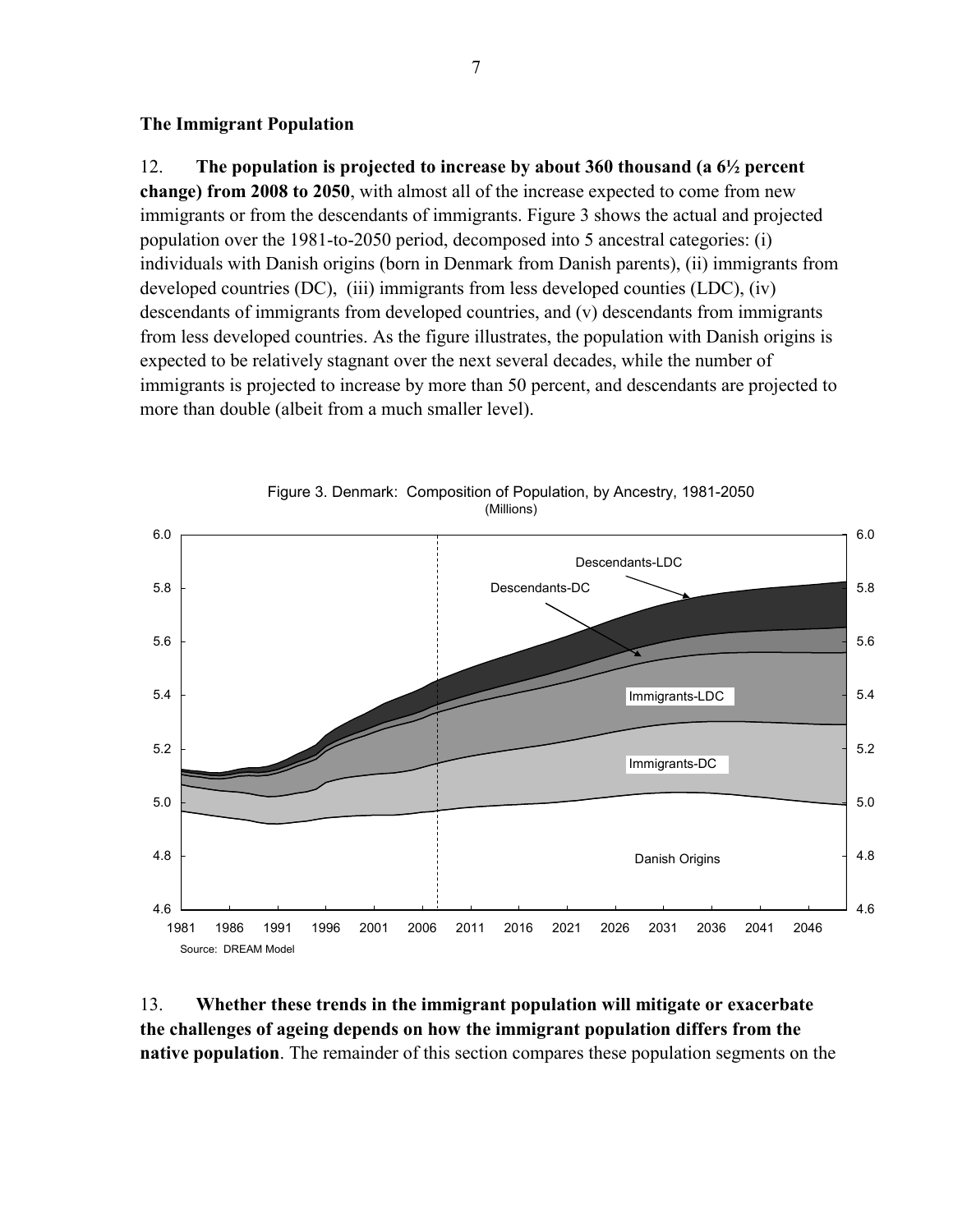basis of age, educational attainment, employment activity, and net contributions to public finances. $2$  The comparisons can be summarized as follows:

• The share of non-natives in the working age population has increased steadily in recent years. As shown in Table 1, the share of immigrants in the WAP has increased almost 4 percentage points from 1991 to 2006. This increase is concentrated among the relatively young—especially among those under 45 years old. In addition, the table indicates that new immigrants have been relatively unskilled, with immigrants pushing up the share of total individuals without a high school education (labeled "Basic").

|               |       |      |            | <b>Educational Attainment</b> |            |            |            |       |
|---------------|-------|------|------------|-------------------------------|------------|------------|------------|-------|
| Age           | Basic | GUS  | <b>VUS</b> | VS                            | <b>SHE</b> | <b>MHE</b> | <b>LHE</b> | Total |
| 25-29         | 9.4   | 5.3  | 2.8        | 1.8                           | 0.7        | 0.6        | 2.7        | 4.2   |
| 30-34         | 10.1  | 10.9 | 0.3        | 2.1                           | 1.1        | 1.1        | $-0.1$     | 4.4   |
| 35-39         | 8.9   | 12.0 | 0.4        | 2.9                           | 2.0        | 2.8        | 1.7        | 5.3   |
| 40-44         | 6.3   | 5.0  | $-0.3$     | 2.8                           | 2.6        | 2.7        | 2.3        | 4.6   |
| 45-49         | 4.2   | 4.0  | 0.2        | 2.4                           | 1.3        | 2.0        | 0.7        | 3.9   |
| 50-54         | 3.1   | 0.2  | $-0.3$     | 2.0                           | 2.7        | 1.0        | 1.2        | 3.1   |
| 55-59         | 1.9   | 5.7  | $-1.9$     | 2.1                           | 4.0        | 1.7        | 2.7        | 2.7   |
| 60-64         | 1.0   | 4.4  | $-2.7$     | 2.0                           | 2.8        | 0.7        | 4.2        | 2.2   |
| Total (25-64) | 4.8   | 8.2  | 0.8        | 2.2                           | 2.0        | 1.6        | 1.6        | 3.7   |

Table 1. Denmark: Change in Importance of Immigrant Population, by Age and Educational Attainment (Change from 1991 to 2006, percentage points)

Basic=8th grade education or less; GUS=general upper secondary; VUS=vocational upper secondary; VS=vocational school; SHE, MHE, and LHE=short-, medium-, and long-cycle higher education, respectively. Source: Statistics Denmark

• Non-natives are expected to become a larger share of the working-age population. As seen in Figure 4, from 2008 to 2050, the number of immigrants and descendants in the working age population will increase by more than 185,000 individuals, while the native population falls by more than 400,000. As a result, the share of non-natives in the WAP is projected to increase from about 10 percent in 2008 to about 16 percent in 2050.

1

 $2$  Unfortunately, earnings data by ancestral categories were not available. Instead, it is assumed that, after adjusting for differences in experience and education, workers earn the same average wage regardless of ancestry.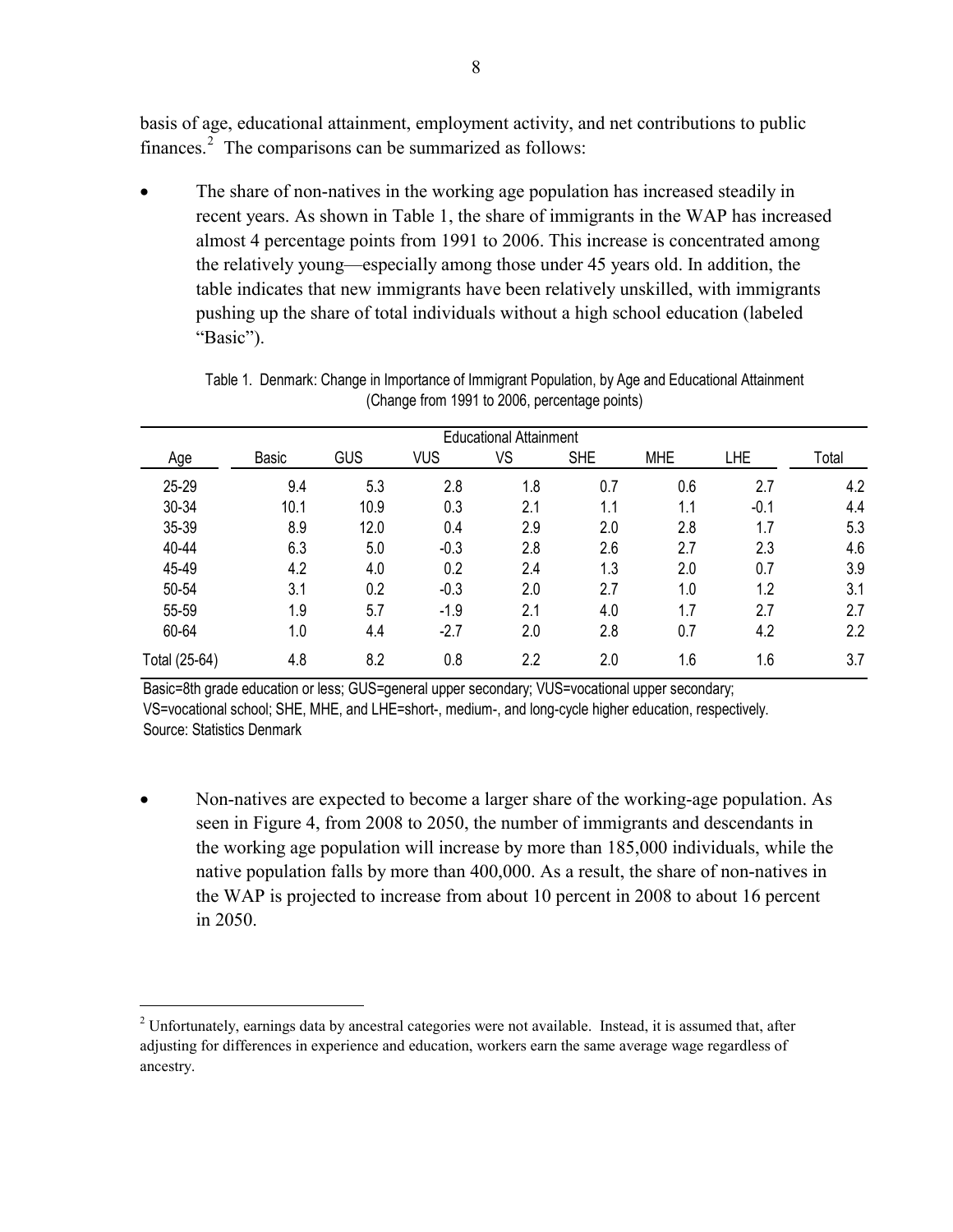• However, non-natives will also make up a larger share of the elderly population. As illustrated in Figure 5, the elderly population is expected to rise sharply for all ancestral categories, but elderly immigrants from less developed countries are expected to increase more rapidly. As a result, the share of non-natives in the elderly population is seen to increase from 4 percent in 2008 to about 10 percent in 2050.



Figure 5. Denmark: Composition of Elderly Population, by Ancestry, 2008-2050 (Millions)

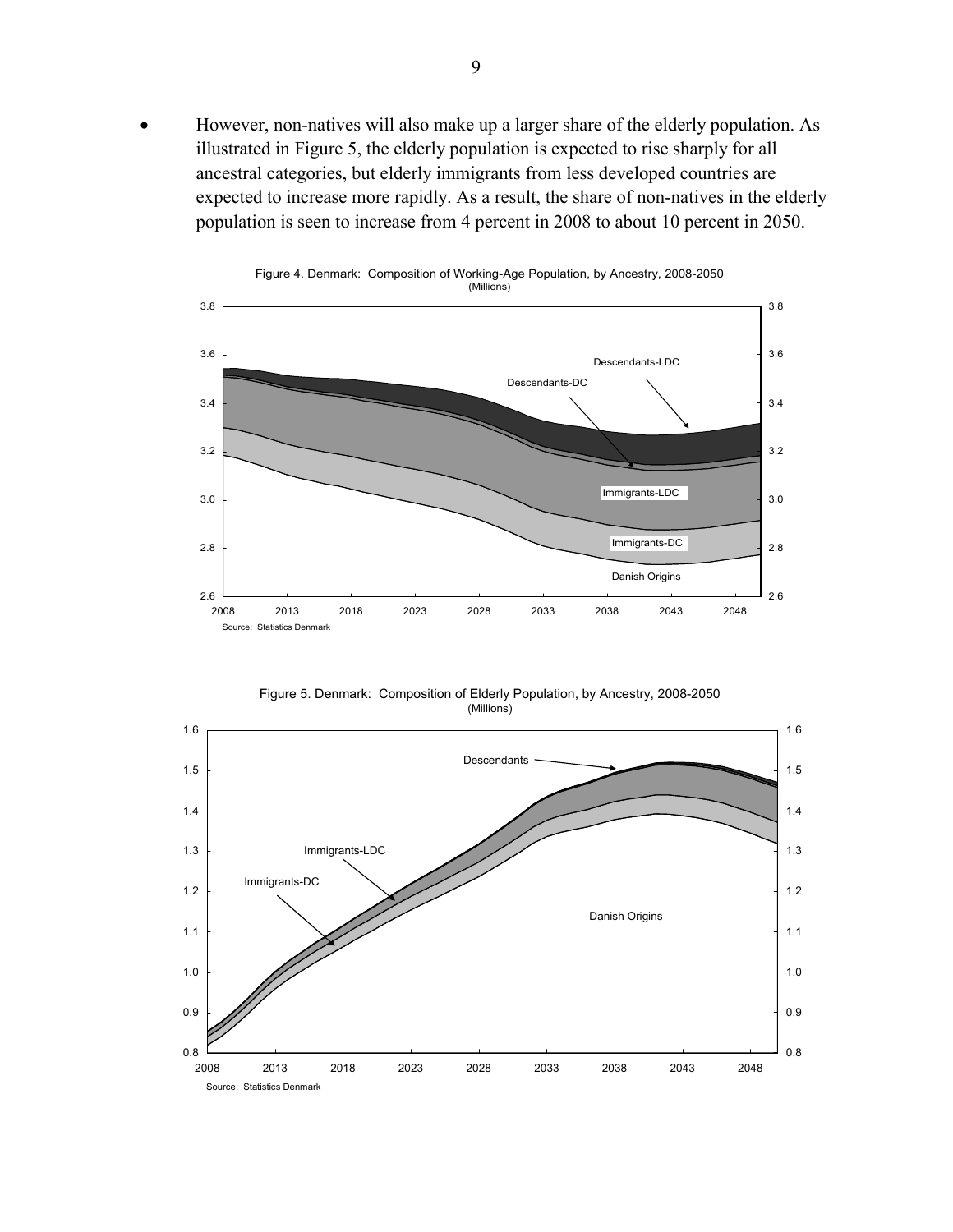• Economic activity varies considerably across ancestral categories.<sup>[3](#page-11-0)</sup> As illustrated in Figure 6, labor force participation rates (LFPRs) are quite high for native Danes (the solid line), particularly because labor force participation among women is about the same as for men. LFPRs for immigrants from less developed countries are uniformly below those of other categories, reflecting differences in characteristics such as job skills, language, or culture. LFPRs for immigrants from developed countries are lower for younger individuals, but are nearly the same as for native Danes for individuals over 40 years old. Descendants from both developed and less developed countries also have nearly the same participation rates as native Danes for all age groups, suggesting that assimilation in the labor market occurs quickly in Denmark.



Figure 6. Denmark: Labor Force Participation Rates, by Age and Ancestry, 2006

Unemployment rates also show a great deal of variation across ancestral categories— Figure 7. The patterns are similar to those for labor force participation rates. Unemployment rates are relatively low for native Danes, and quite high for immigrants from less developed countries. Descendants from lesser developed

1

<span id="page-11-0"></span> $3$  Data on labor force participation rates and unemployment rates by age and ancestry are available from 1991 to 2006. There is some variation in labor market activity patterns across time. However, I focus on 2006, which represents that largest number of immigrants and descendants, as a share of the total population.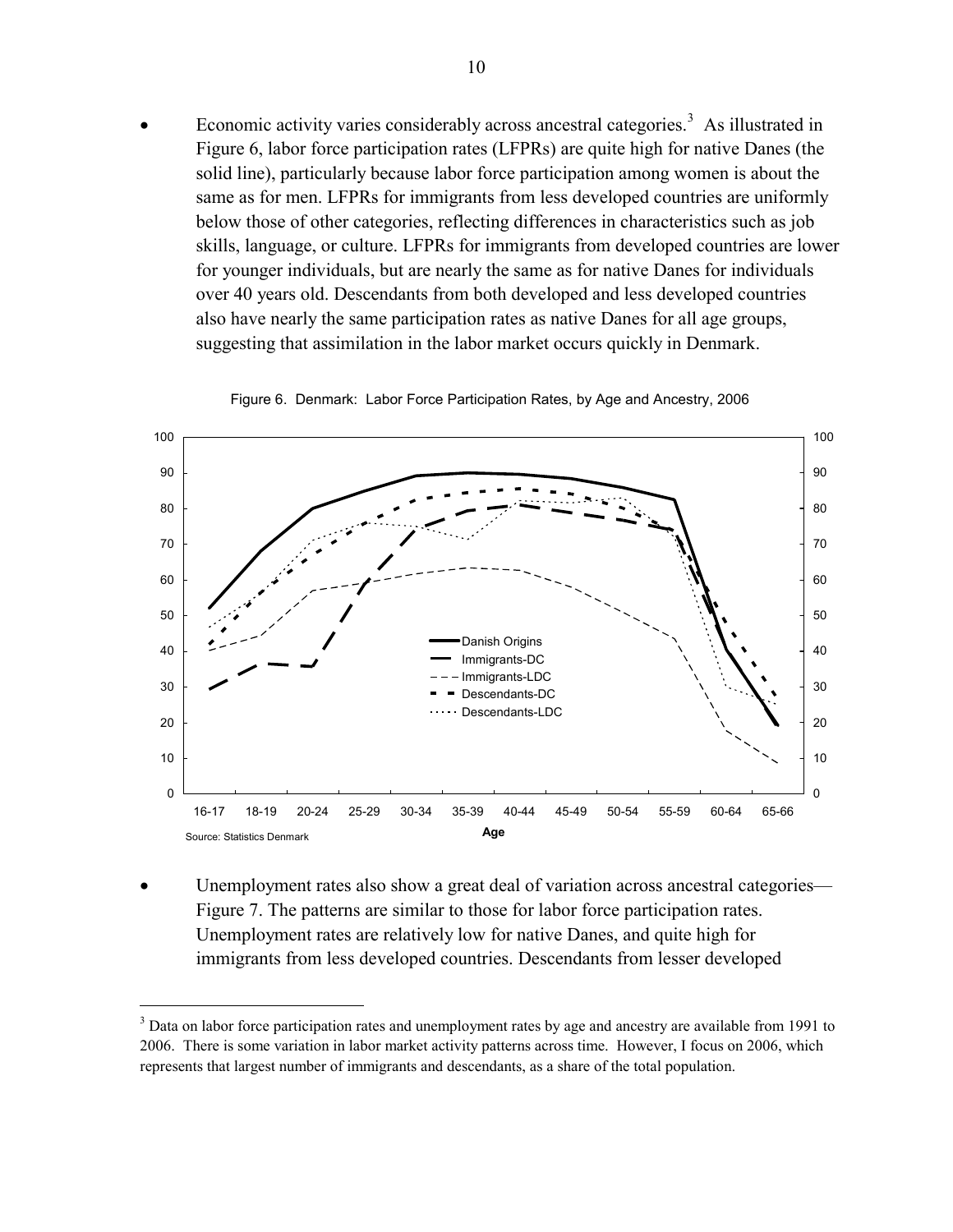countries have relatively high unemployment rates when young, but are nearly indistinguishable from other categories for those older than 40 years old. Finally, the unemployment rates for other groups are nearly the same as for native Danes.





• Finally, ancestral categories place different demands on the public sector. Figures 8 and 9 show the distribution of public consumption and public transfers, respectively, for men in 3 different ancestral categories. $4$  For public consumption, immigrants under the age of 30 have a slight tendency to consume smaller amounts of public benefits, which Schou (2005) attributes to lower consumption of education. Differences among the groups are neglible for older individuals. It is also quite striking that public consumption rises drastically after age 70, reflecting the need for medical care and long-term care. Immigrants from less developed countries receive considerably more government transfers, likely reflecting lower participation in the labor market, as discussed earlier. As pointed out by Schou, however, this tendency fades in old age, because fewer immigrants tend to receive public pensions.

1

<span id="page-12-0"></span><sup>&</sup>lt;sup>4</sup> These data were compiled by the DREAM model ([www.dreammodel.dk](http://www.dreammodel.dk/)) based on microdata. Because of insufficient data for certain groups, descendants are assumed to have the same demands for public benefits as native Danes, and all individuals older than 70 years old are assumed to place the same demands on the public sector.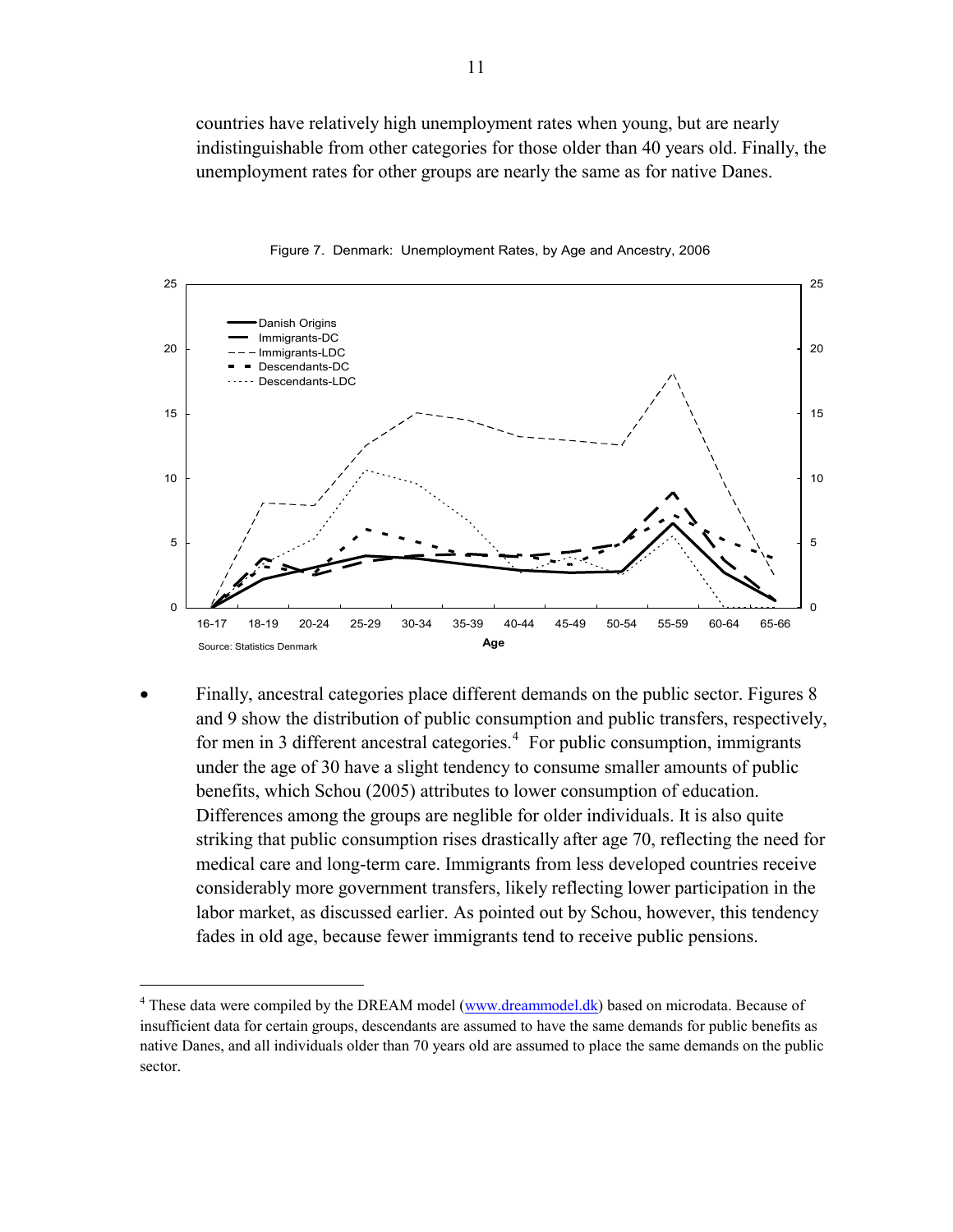

Figure 8. Denmark: Public Consumption for Men, by Age, 2005

Figure 9. Denmark: Public Transfers for Men, by Age, 2005 (Thousands of DKR)

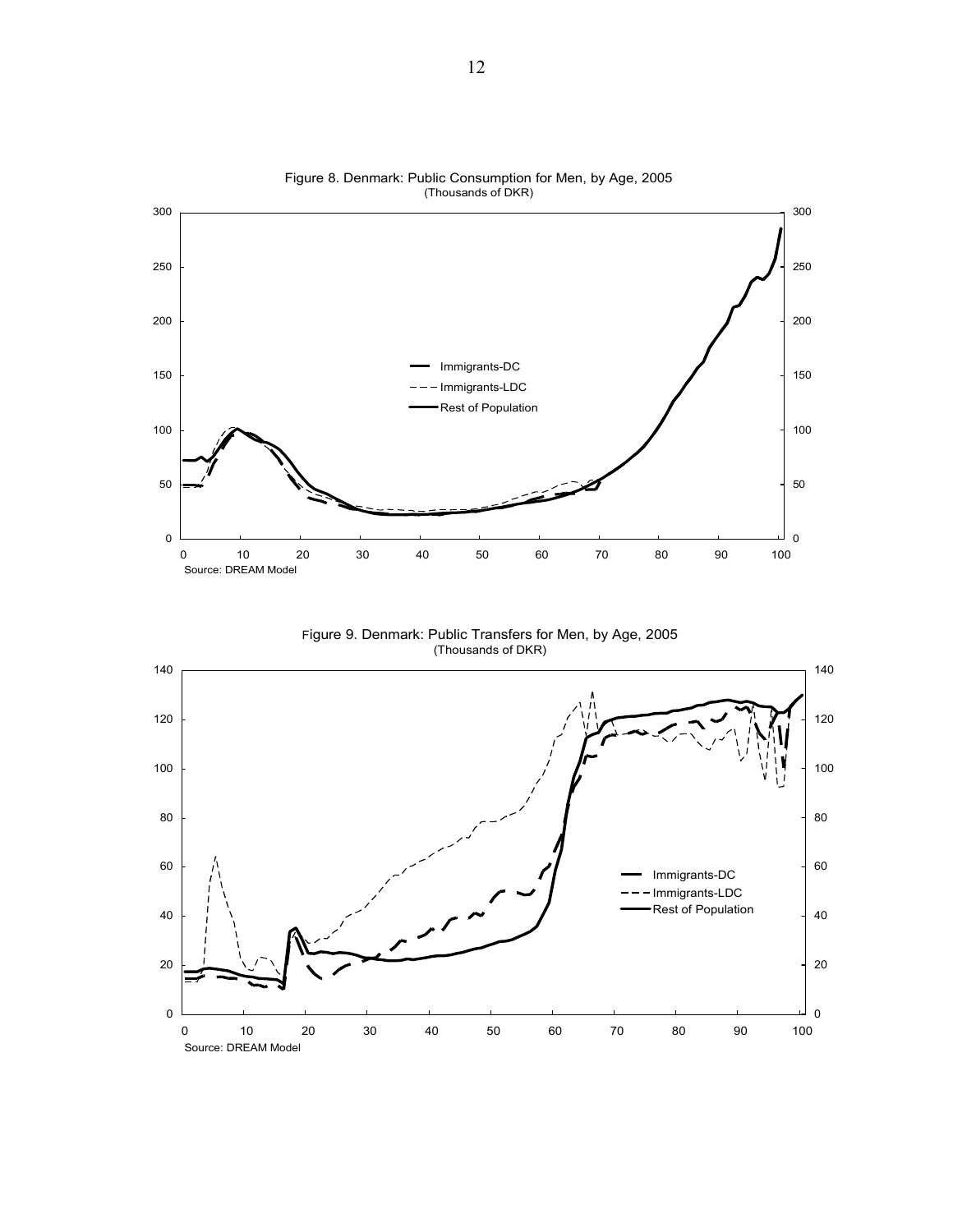#### **C. When Is Fiscal Policy Sustainable?**

14. **There are several ways to evaluate whether current fiscal policies are sustainable**. All criteria start with an equation describing public debt evolution:

$$
b_{t+1} = (r_t - \gamma_t)b_t - ps_t
$$

where  $b_{t+1}$  is the debt-to-GDP ratio,  $r_t$  is the real interest rate,  $\gamma_t$  is the growth rate of real GDP, and  $ps_t$  is the primary surplus. Repeated substitution of the equation produces the debt ratio for time t+s:

$$
\frac{b_{t+s}}{R_{t+s}} = b_t - \sum_{k=0}^{s-1} \frac{ps_{t+k}}{R_{t+k}}
$$

where

 $\overline{a}$ 

$$
R_{t+s} = \prod_{i=0}^{s-1} (1 + i_{t+i} + \gamma_{t+i})
$$

This relationship simply states that the discounted value of future debt—the left-hand side of the equation—is equal to current debt minus the sum of discounted future primary surpluses—the right-hand side of the equation.

15. **As discussed in Blanchard et al. (1990), there are many debt paths that satisfy the above intertemporal budget constraint (IBC) over** *s* **periods**. The most common definition of debt sustainability – and the one used in this paper and by the Danish authorities  $-$  is a scenario where the debt target at time  $t+s$  is the current debt ratio ( $b<sub>r</sub>$ ). However, the IBC also allows for the debt ratio to rise to a higher but stable level (a somewhat less restrictive definition) or to converge to zero at time  $t+s$  (a more restrictive definition).<sup>[5](#page-14-0)</sup> The definition can be made operational by setting a debt target for time t+s ( $\bar{b}_{t+s} = b$ ) and then calculating the change in the primary surplus ( $\Delta$ ps) in each time period between *t* and  $t+s$ that satisfies the sustainability definition. In other words, Δps must satisfy the following equation:

$$
\frac{\overline{b}_{t+s}}{R_{t+s}} = \frac{b_t}{R_{t+s}} = b_t - \sum_{k=0}^{s-1} \frac{ps_{t+k} + \Delta ps}{R_{t+k}}
$$

<span id="page-14-0"></span> $<sup>5</sup>$  Note that if one is willing to make forecasts of the primary surplus out through infinity, then there is no need to</sup> set a debt target, since the discounted value of that target goes to zero as *s* approaches infinity.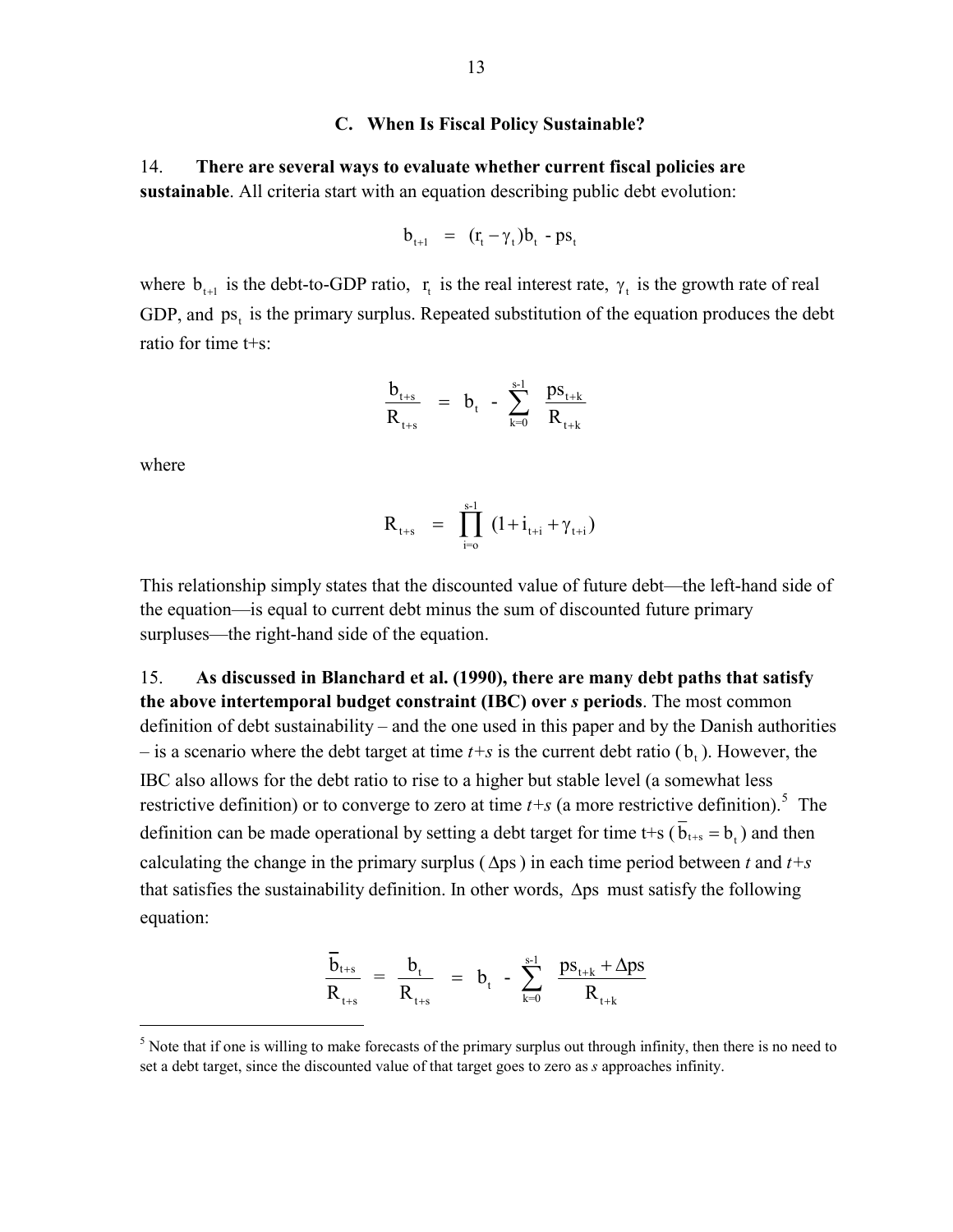#### **D. A Baseline Forecast**

16. **This section of the paper develops a baseline scenario for the macro economy and the fiscal sector in Denmark from 2008 to 2050**. The baseline scenario is based on government policies that were in effect at the end of 2005. This counterfactual scenario allows for an analysis of the effects on fiscal sustainability of both past and prospective policies: (a) the 2006 Welfare Agreement and the 2007 Jobs Plan, (b) recent changes in tax and expenditure policies, and (c) recent proposals by the Labor Market Commission.

17. **The model's production function has three inputs – technology, labor, and capital**. Technology is assumed to evolve exogenously. The capital stock is endogenous, and adjusts optimally to demographic changes. The labor force is also exogenous, based on Danish official forecasts. A key feature of the model in this paper, however, the labor force in this model is disaggregated by age, educational attainment, and ancestry. This allows for a rich analysis of the effects of demographic changes on the labor force and, therefore, on real GDP.

#### **The Effective Labor Force**

1

### 18. **Goods are produced at time** *t* **using capital, labor, and labor-augmenting technology as follows**:

$$
Y_t = K_t^{\alpha} (E_t \mathbf{L}_t)^{1-\alpha}
$$

where  $Y_t$  is real output,  $K_t$  is the real capital stock,  $E_t$  is the average level of labor efficiency,  $E_t$  is demographically-weighted level of employment, and  $\alpha$  represents capital's share of output.

### 19. **The demographically-weighted labor force is constructed as follows**: [6](#page-15-0)

$$
E_t \ \ = \ \, \sum_{i=1}^{10} \ \, \sum_{j=1}^{7} \ \, \sum_{k=1}^{5} \,\, \omega_{ijk} \,\, N_{ijkt}
$$

where  $N_{\text{int}}$  is the population at time *t*, disaggregated by:

<span id="page-15-0"></span> $6$  Using a weighted sum over population segments implies that groups are perfectly substitutable. That is, after adjusting for differences in productivity, a 55-year-old individual with a basic education is perfectly substitutable for a 20-year-old individual with a Ph.D. Borjas (2003) and Ottaviano and Peri (2006) find evidence that this assumption is correct for U.S. workers. However, some preliminary work (not presented here) suggests that Danish workers are much more substitutable.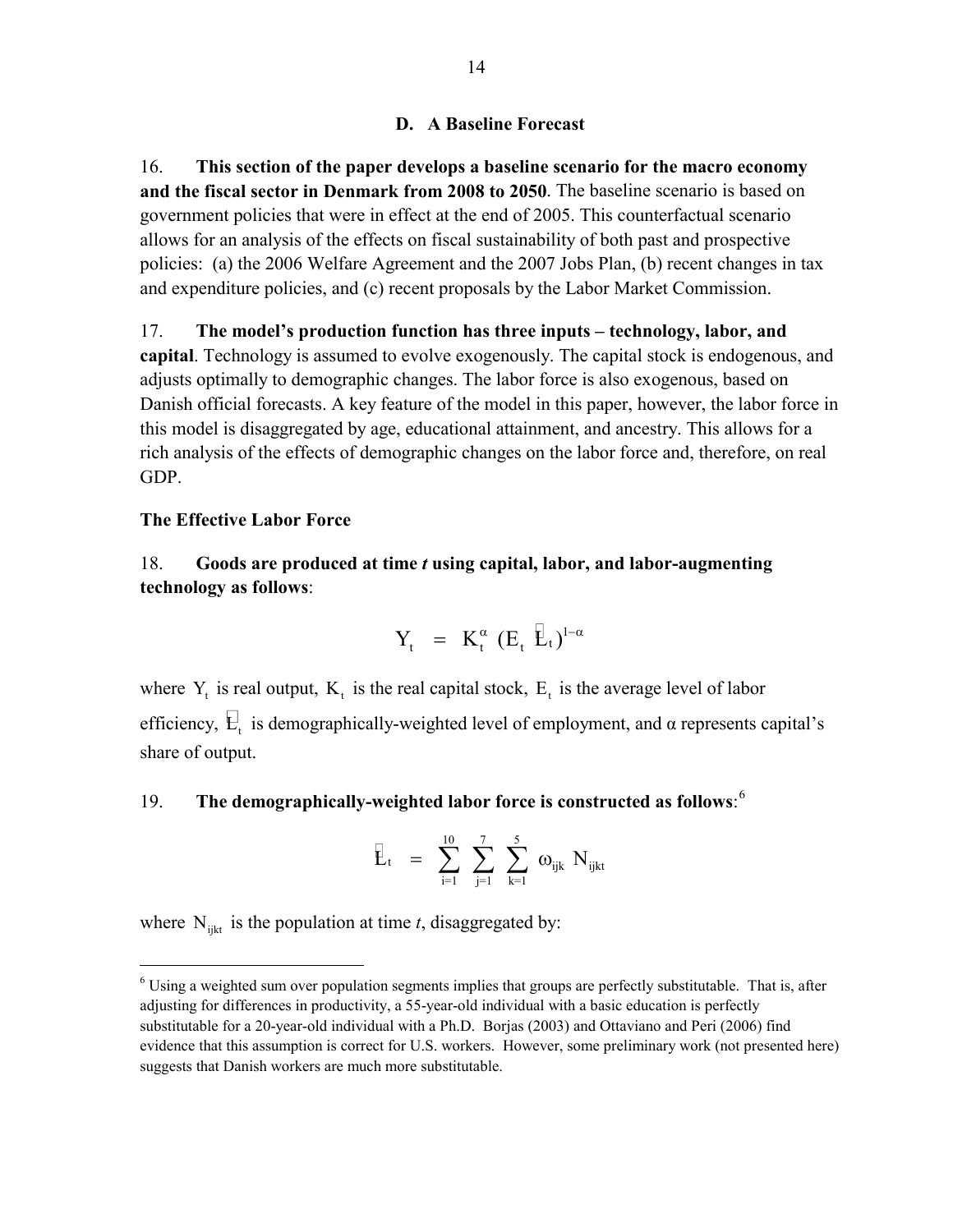- *age* (i) = 16-19, 20-24, 25-29, …. 60-64;
- *education* (j) = basic, general upper secondary, vocational upper secondary, vocational, short-cycle higher, medium-cycle higher, and long-cycle higher; and
- $\alpha$ *ancestry* (k) = Danish origin, immigrant from a developed country, immigrant from a less developed country, descendant from a developed country, and descendant from a less developed country;

and where population segments are weighted ( $\omega_{ijk}$ ) to reflect differences (across age, education, and ancestry) in labor force participation, unemployment rate, and productivity. Specifically, the demographic weights are calculated as:

$$
\omega_{ijk} = LFPR_{ik} * (1-UR_{ik}) * W_{ij}
$$

where LFPR<sub>ik</sub> is the labor force participation rate (across age and ancestry groups), UR<sub>ik</sub> is the unemployment rate (across age and ancestry groups), and  $W_{ij}$  is the average hourly wage (across age and education groups).

### 20. **Note that three important assumptions are made based on available data**:

- The average hourly wage rate is a good proxy for relative productivity;
- Individuals across immigration categories (k) earn the same wage, after adjusting for age (i) and education (j);
- Individuals across educational categories (j) have the same labor force participation and unemployment rates, after adjusting for age (i) and ancestry (k).

In addition, it is assumed that average labor efficiency  $(E_t)$  grows 2.2 percent per year, which is consistent with the average growth rate during the 1980s and 1990s but somewhat faster than the average growth rate in recent years.<sup>[7](#page-16-0)</sup>

### 21. **Figure 10 shows three measures of the growth rate of the projected Danish labor force through 2050**. The solid line shows the growth rate of the working-age population.

 $\overline{a}$ 

<span id="page-16-0"></span><sup>&</sup>lt;sup>7</sup> Since labor's share of output is 0.55, the growth rate in labor efficiency is equivalent to a 1 percent rate of growth in total factor productivity (TFP).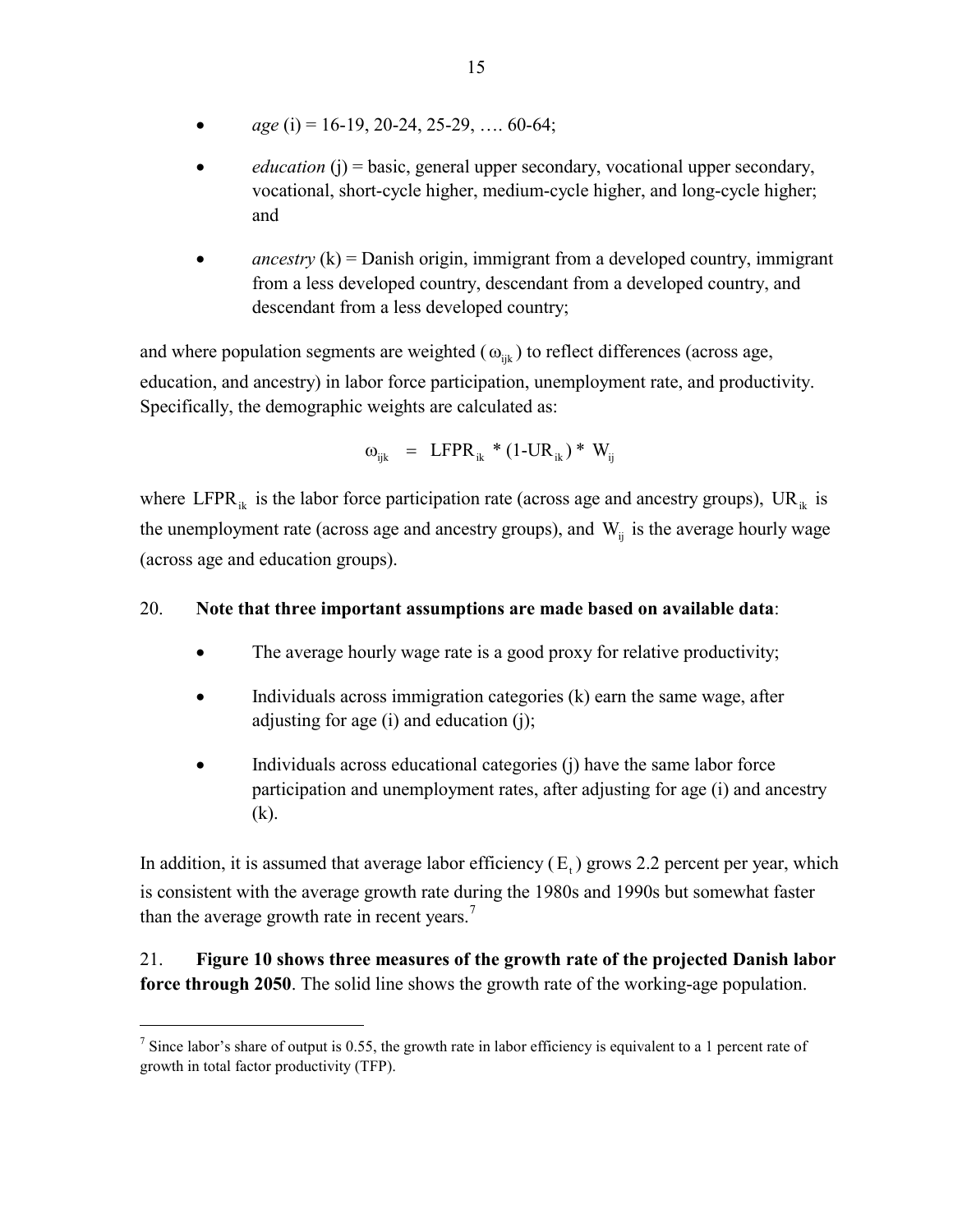The short-dashed line shows the growth rate of employment—the working-age population adjusted for differences in labor force participation and unemployment rates across the demographic categories. Finally, the long-dashed line plots the growth rate of employment adjusted for demographic differences in productivity, as proxied by earnings. The figure indicates that both types of adjustment are important in Denmark: Through 2030, the increased importance of immigrants—who tend to have lower rates of economic activity and lower earnings – and the large shift into retirement of middle-aged people—which tend to have relatively high earning power—will significantly and adversely affect the effective labor force. After 2030, when immigration ratios and relative productivity stabilizes, the demographically-adjusted employment growth rate rises rapidly and then levels off.



# Figure 10. Denmark: Various Measures of the Labor Force, 2008-2050

#### **The Capital Stock and Real GDP**

22. **The final step in calculating real GDP is to forecast the real capital stock**. The growth model predicts that the capital stock grows in line with the effective labor force. More specifically, the equilibrium capital-to-effective-labor ratio is:

$$
\frac{K}{E_t \tE_t} = \left[\frac{K}{Y}\right]^{1/(1-\alpha)} = \left[\frac{(1-\tau^k)\alpha}{r+\delta}\right]^{1/(1-\alpha)}
$$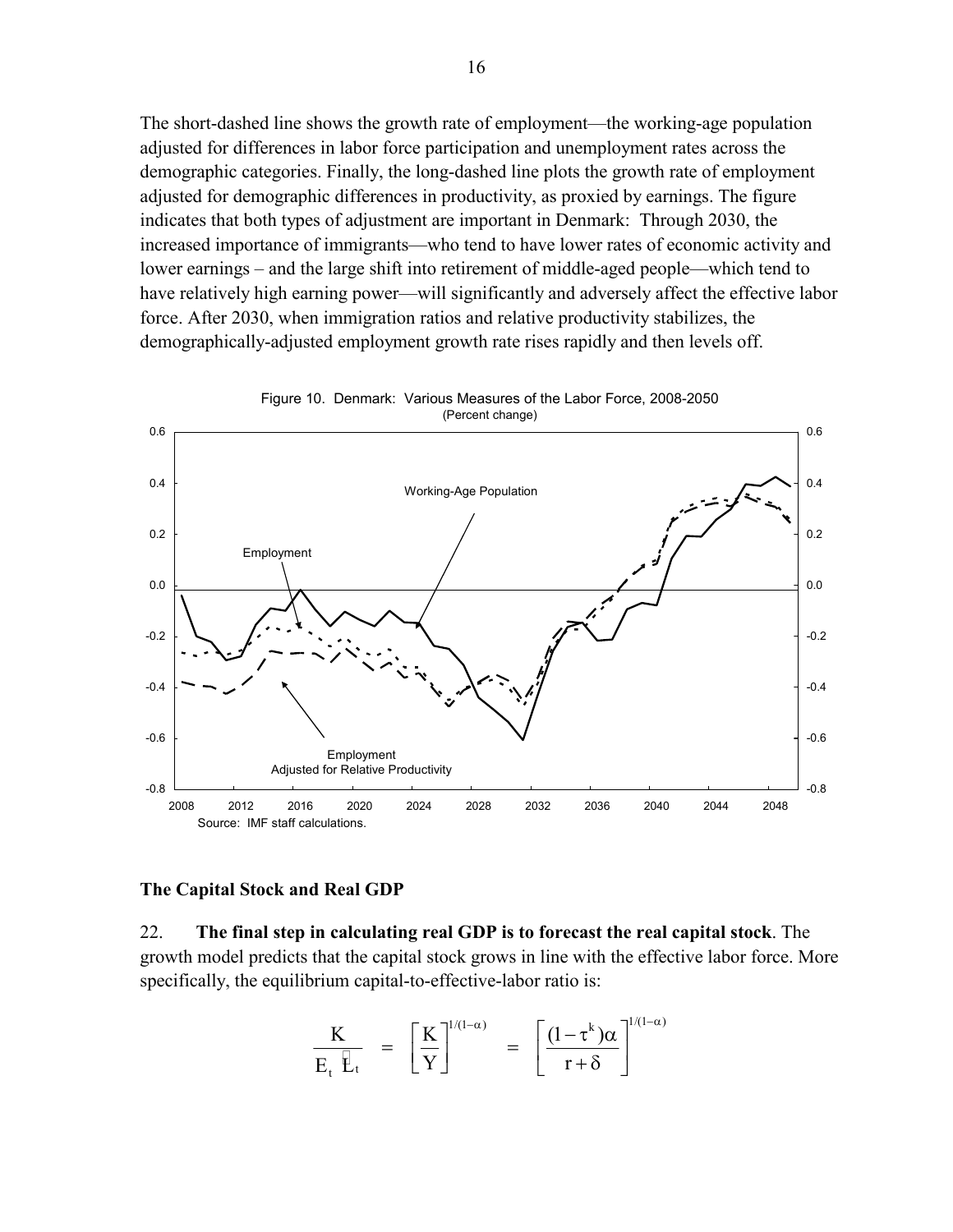where  $\tau^k$  is the average tax rate on capital income, *r* is the real interest rate, and  $\delta$  is the depreciation rate of capital.

23. **This equilibrium relationship suggests two approaches for pinning down the optimal capital-to-effective-labor ratio**:

- The capital-to-output ratio has fluctuated between 2.8 and 2.9 over the last 25 years, averaging 2.83. Using the formula above, this implies that the optimal capital-to-effective-labor ratio should be about 6.6.
- The average effective tax rate on capital is about 30 percent.<sup>[8](#page-18-0)</sup> Using national accounts data,  $\alpha$  and  $\delta$  are estimated to be about 0.45 and 0.045, respectively. The real return on capital is assumed to be about 6 percent. Using the formula above, the optimal capital-to-effective-labor ratio should be about 7.4.
- This first calibration is likely more accurate, since more parameters are directly observable. In the baseline scenario, I will assume that the long-run ratio is 6.6 for Denmark. As it turns out, the qualitative nature of the conclusions are not affected if a higher ratio is used.

24. **An important implication of this analysis is that the growth rate of the capital stock should fall somewhat over the next several years**, since the effective labor force is expected to also slow over that time period. This paper assumes that the capital stock adjusts very slowly to these changes, consistent with adjustment rates presented in Barro and Sala-i-Martin (2004).

25. **Using the estimates for the effective labor force in the previous section and the assumptions for the capital stock above, it is straightforward to compute estimates of GDP using the production function discussed above**. Figure 11 shows the outcome of this exercise. Over the next few years, GDP (the bold line) is projected to grow at a 1¼ percent rate, much slower than in recent years, owing to a slowdown in the effective labor force (the dashed line). However, after 2030, the effects of the ageing population start to wane and the immigrant population stabilizes. As a consequence, real GDP growth rebounds toward the end of the forecast horizon.

26. **This baseline forecast for real GDP is subject to a number of uncertainties**. First, labor efficiency has been growing very slowing in recent years. Most analysts seem to view this as a largely cyclical phenomenon, and this paper assumes that efficiency growth will

 $\overline{a}$ 

<span id="page-18-0"></span><sup>&</sup>lt;sup>8</sup> A review of the literature shows a wide range of estimates for the average effective tax rate on capital for Denmark—from 15 to nearly 50 percent.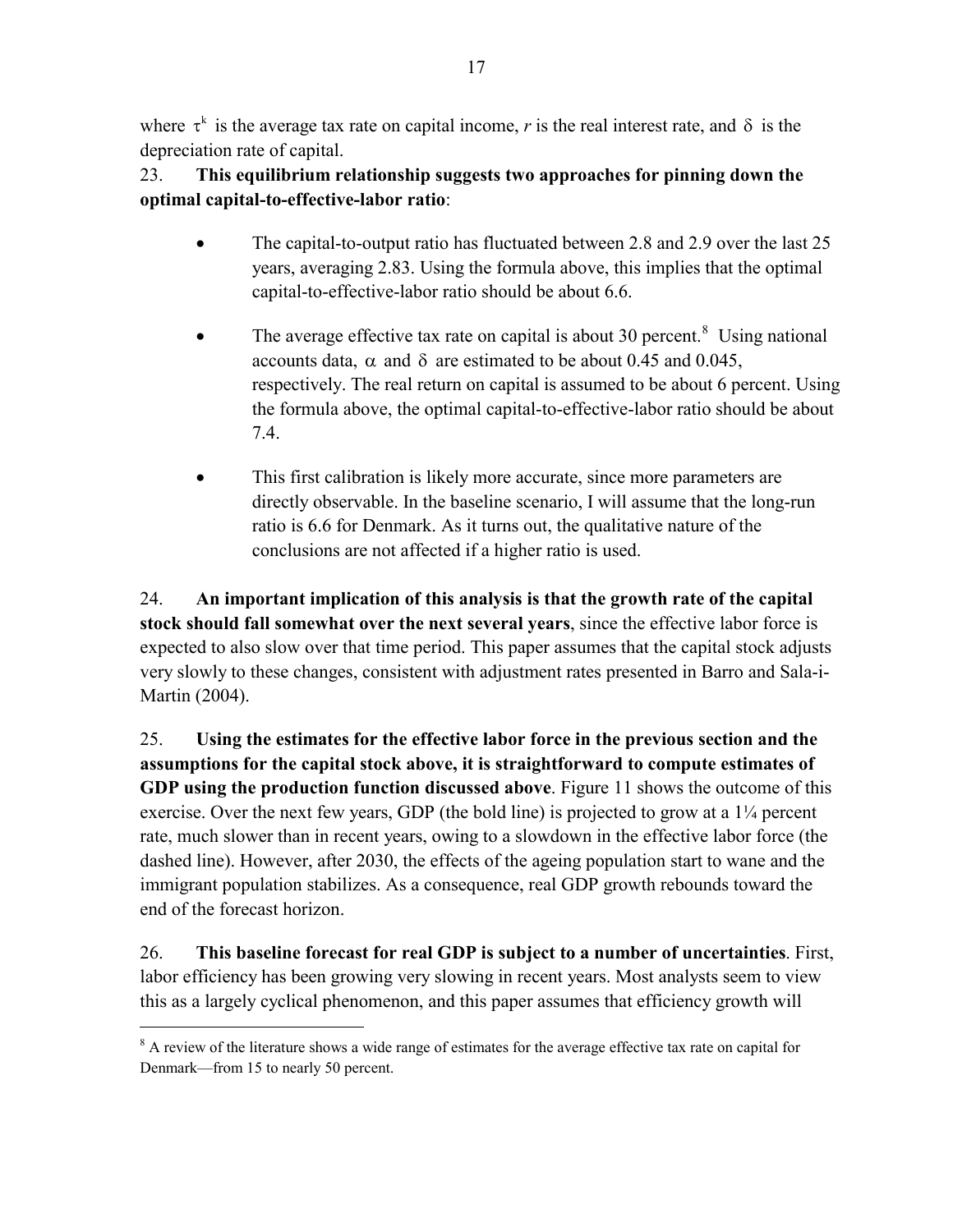rebound after the current downturn is over. If efficiency growth continues to languish, however, then the estimates shown in Figure 11 will be too high. Finally, there is a great deal of uncertainty regarding the projected inflow of immigrants after Denmark lifts restrictions on immigration from new member states, in line with EU requirements.



Figure 11. Denmark: Real GDP and Effective Labor Force, 2008-2050

#### **A Baseline Forecast of the Fiscal Accounts**

27. **Finally, this section makes some rough calculations of future public sector revenues and expenditures**. The focus is on calculating the *direct effects* of demographic changes on public expenditures. If public expenditures (as a percent of GDP) are expected to rise over time in an unsustainable way, then either average tax rates will also have to increase or benefit levels will need to be lowered, in order to satisfy the government's intertemporal budget constraint (IBC). This will lead to *indirect effects*. If tax rates on capital are increased and capital is relatively mobile, then capital accumulation is likely to slow sharply. Tax bases would also slow, requiring even higher taxes to satisfy the IBC. Alternatively, if tax rates on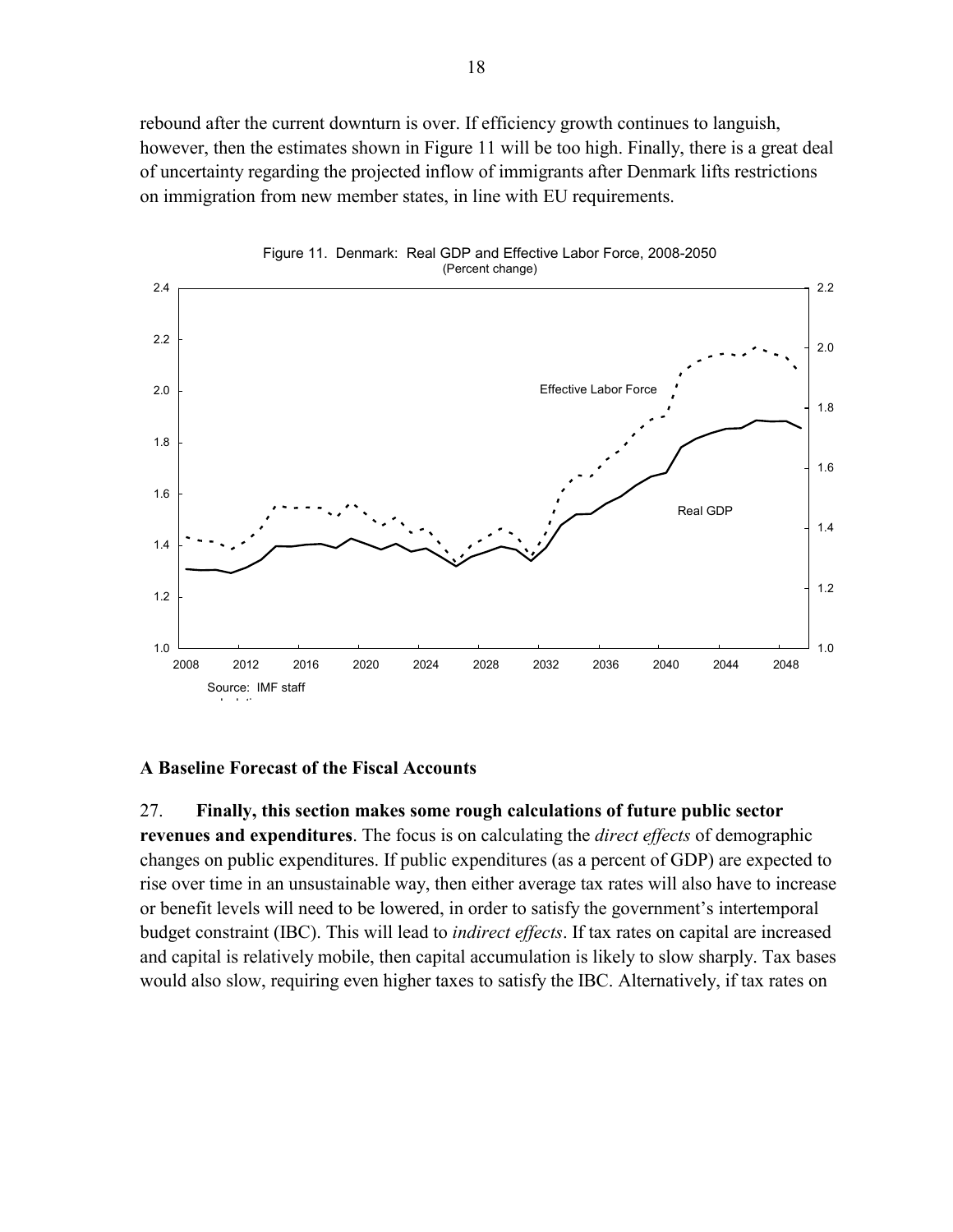labor are increased and labor is relatively immobile, then the effects on output could be small or even negligible.<sup>9</sup>

28. **Nominal revenues are assumed to be constant over time, as a percent of nominal GDP**. This is the same assumption made by the Danish authorities, and it is consistent with the thrust of the government's aim to freeze taxes, on average, at least through 2015.

### 29. **Nominal expenditures for spending category** *s* **for year**  $t(X_{st})$  **can be written as:**

$$
X_{_{st}} \ = \ P_{_{st}} \ * \ \rho_{_{st}} \ * \ \sum_{_{i=1}}^{_{10}} \ \sum_{_{k=1}}^{^{5}} \ \psi_{_{sik}} \ N_{_{ikt}} \qquad \ \ (\ t \geq 2008 \ )
$$

where  $P_{it}$  denotes the nominal price index for spending category *s* at time *t* relative to some base year;  $\rho_{st}$  is the real cost index of providing public services in category *s* for time *t* relative to the base year;  $\psi_{sik}$  represents per capita real expenditures in category *s* for persons in demographic categories *i* and *k* (age and ancestry) for a given base year; and  $N_{ikt}$  is the number of persons in demographic categories *i* and *k* at time *t*.

### 30. **This equation suggests a simple, straightforward way of projecting fiscal expenditures, using available data**:

- The first step is to use data on per capita expenditures ( $\psi_{sik}$ ) for spending category *s* and for various age (*i*) and ancestral (*j*) categories for 2005 – illustrated in Figures 7 and 8 –and multiply by the number of persons  $(N_{ik})$  in each of the demographic categories over the forecast horizon.
- Summing up over all demographic categories and multiplying by the real costs of these expenditures in a given year  $(\rho_{st})$  yields an estimate of total real expenditures for spending category *s* in year *t*.
- Finally, nominal expenditures  $(X_{st})$  are calculated by multiplying real expenditures by the appropriate price index  $(P_{st})$ .

 $\overline{a}$ 

<sup>&</sup>lt;sup>9</sup> Indeed, one way to interpret the calculations in this version of the note is that tax increases will be levied on labor and that labor is perfectly immobile.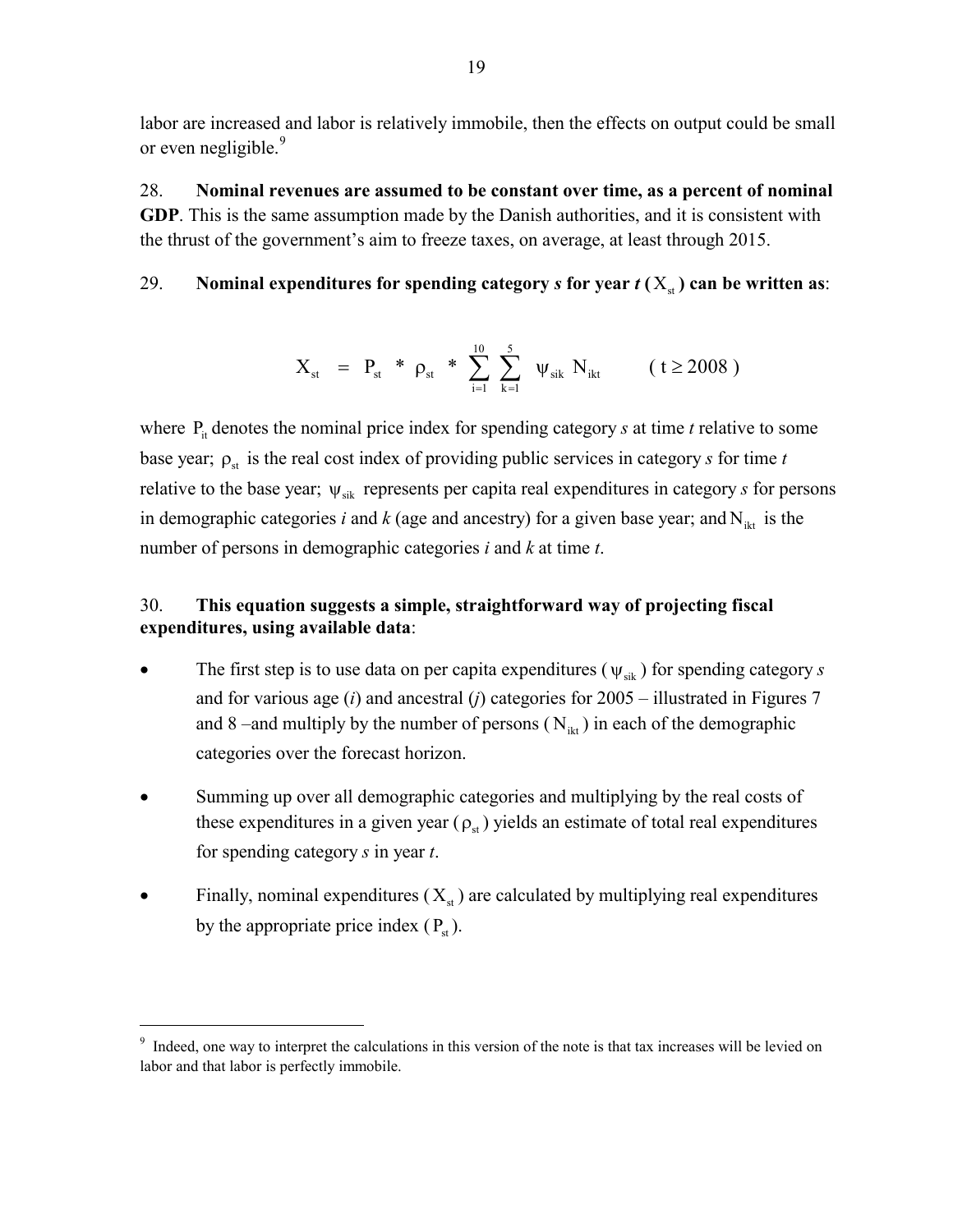It is also assumed that the real cost of all spending categories  $(\rho_{st})$  rises with the level of overall labor productivity (real wages) in the total economy and that  $P_{st}$  grows over time at the rate of overall inflation. The specific assumptions are:

- Inflation is expected to be 3.1 percent in 2009, 2.3 percent in 2010, 2.1 percent in 2010 and 2011, and 2 percent thereafter; and
- Labor productivity growth is assumed to grow at a constant rate of 1.8 percent over the forecast horizon.

Nominal GDP is simply real GDP times the nominal price index. Note that assumptions for labor productivity and overall inflation are the same as above.

31. **Table 2 presents the outcome of this simple projection exercise**. Overall, total government expenditures increase by about 15 percentage points of GDP during 2018-2050, much more than the official estimates provided to EC committee on ageing (about 3½ percentage points of GDP). The largest contributors to this increase are health care (4.9 percentage points) and pension expenditures (about 4 percentage points). Increases in "other social spending" and "other transfers" account for the rest of the increase. The baseline scenario also indicates a 3.9 percentage point gap in fiscal sustainability. That is, there would need to be an increase in the fiscal balance of 3.9 percent of GDP in each period from 2008 to 2050 to keep the debt to GDP ratio at the 2008 level.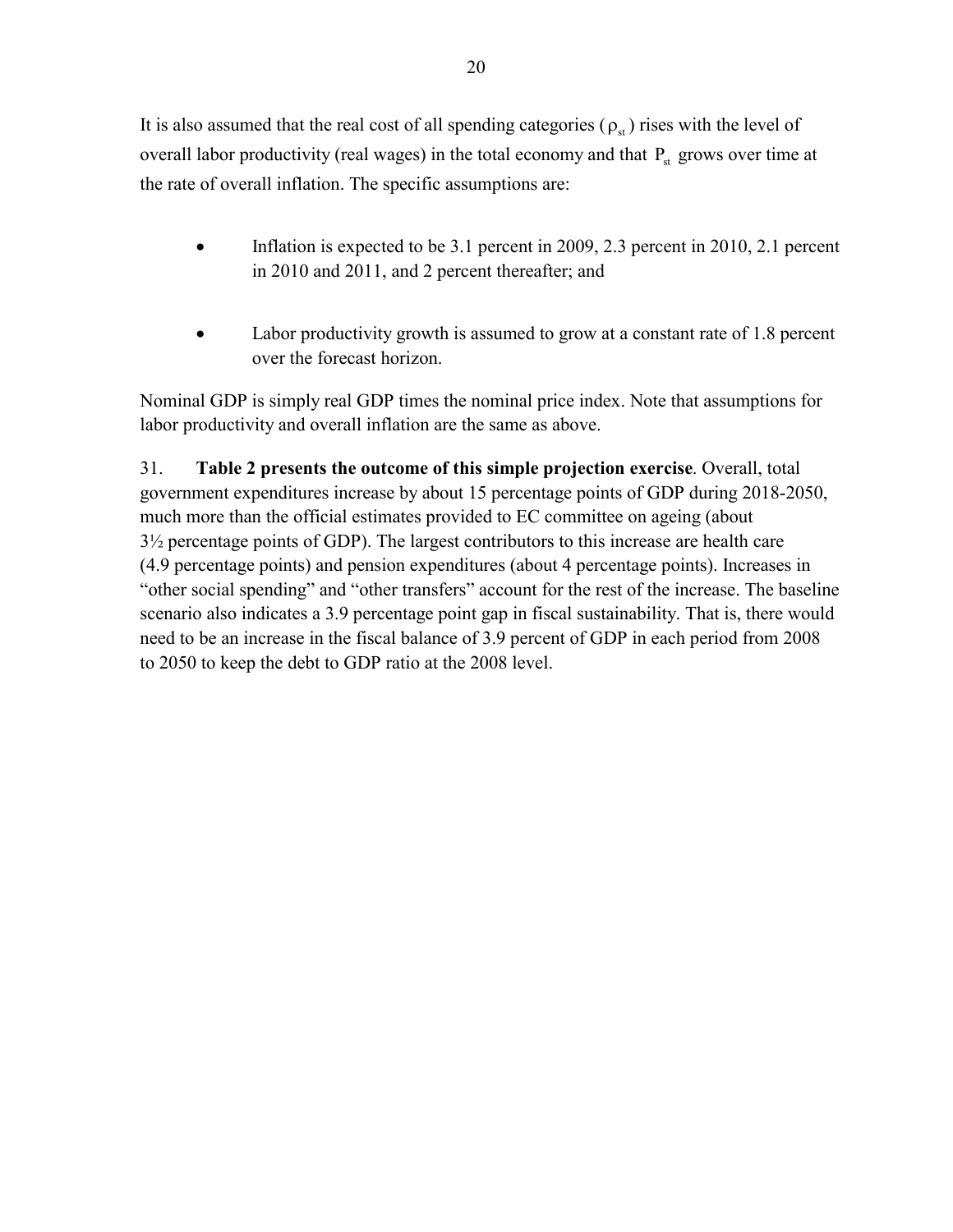|                                          |                                     |         |         |         |         |        | Change       |
|------------------------------------------|-------------------------------------|---------|---------|---------|---------|--------|--------------|
|                                          | 2008                                | 2015    | 2020    | 2030    | 2040    | 2050   | 2008 to 2050 |
| <b>Revenues</b>                          | 52.6                                | 52.6    | 52.6    | 52.6    | 52.6    | 52.6   | 0.0          |
| <b>Expenditures (excluding interest)</b> | 46.9                                | 50.5    | 53.0    | 58.3    | 61.4    | 61.6   | 14.7         |
| <b>Public Consumption</b>                | 26.3                                | 28.1    | 29.6    | 32.6    | 34.4    | 34.8   | 8.5          |
| Education                                | 5.7                                 | 5.9     | 6.0     | 6.1     | 6.5     | 6.4    | 0.7          |
| <b>Health Care</b>                       | 9.5                                 | 10.6    | 11.5    | 13.3    | 14.1    | 14.4   | 4.9          |
| <b>Other Social Expenditures</b>         | 5.7                                 | 6.3     | 6.8     | 7.8     | 8.4     | 8.6    | 2.9          |
| <b>Other Public Consumption</b>          | 5.4                                 | 5.4     | 5.4     | 5.4     | 5.4     | 5.4    | 0.0          |
| <b>Transfer Incomes</b>                  | 16.1                                | 17.8    | 18.9    | 21.3    | 22.5    | 22.3   | 6.2          |
| Unemployment Benefits                    | 2.0                                 | 2.0     | 2.1     | 2.1     | 2.1     | 2.2    | 0.2          |
| Sickness and Maternity Leave             | 1.2                                 | 1.2     | 1.2     | 1.3     | 1.3     | 1.3    | 0.1          |
| <b>Educational Aid</b>                   | 0.6                                 | 0.7     | 0.8     | 0.8     | 0.8     | 0.8    | 0.2          |
| <b>Cash Benefits</b>                     | 0.5                                 | 0.6     | 0.6     | 0.6     | 0.6     | 0.6    | 0.1          |
| <b>Early Retirement Spending</b>         | 3.6                                 | 3.6     | 3.7     | 4.1     | 3.8     | 3.6    | 0.0          |
| Old Age Pensions                         | 4.5                                 | 5.6     | 6.2     | 7.5     | 8.5     | 8.4    | 4.0          |
| <b>Other Transfers</b>                   | 3.7                                 | 4.1     | 4.4     | 5.0     | 5.4     | 5.4    | 1.7          |
| <b>Other Expenditures</b>                | 4.5                                 | 4.5     | 4.5     | 4.5     | 4.5     | 4.5    | 0.0          |
| <b>Primary Structural Balance</b>        | 5.7                                 | 2.1     | $-0.4$  | $-5.7$  | $-8.8$  | $-9.0$ | $-14.7$      |
| Sustainability Gap                       | $\hspace{0.05cm}$ $\hspace{0.05cm}$ | 3.9     | 3.9     | 3.9     | 3.9     | 3.9    |              |
| <b>Sustainable Primary Balance</b>       | 5.7                                 | 6.1     | 3.5     | $-1.8$  | $-4.9$  | $-5.1$ | $-10.8$      |
| Memo item:                               |                                     |         |         |         |         |        |              |
| Gross Debt (w/o adjustment)              | 20.0                                | $-5.6$  | $-8.9$  | 25.0    | 104.7   | 197.1  | 177.1        |
| Gross Debt (with adjustment)             | 20.0                                | $-33.6$ | $-57.5$ | $-66.8$ | $-31.3$ | 20.0   | 0.0          |

Table 2. Denmark: Baseline Projections of the Structural Balance, 2008-2050 (Percent of GDP)

Source: IMF calculations.

32. **A number of underlying assumptions need to be studied more carefully**. First, health care costs could be over- or under-estimated. On one hand, many countries, including Denmark, are experiencing sharp increases in relative prices for health care. If demand pressures continue to put upward pressure on the costs of health care, the overall costs of ageing would be higher than shown in Table 2. On the other hand, these calculations could be biased upwards, since I assume that the health of a 70-year-old in 2040—and her associated health care costs—will be the same as a 70-year old in 2005. Education costs could be understated, if more young people seek education to be employable in a high-tech, competitive global economy. Also, if workers will be spending more years in the workplace, they might need more education later in life, in response to sectoral economic shifts.

33. **Finally, as mentioned earlier, these calculations do not account for the effects that higher taxes might have on the labor-leisure choice or the savings-consumption choice**. Indeed, higher government expenditures due to ageing are likely to lead to higher taxes, lower employment rates, slower capital accumulation, and slower economic growth. In this case depending on tax policy choices, ageing costs as a percent of GDP could be even higher than the calculations in Table 2 suggest.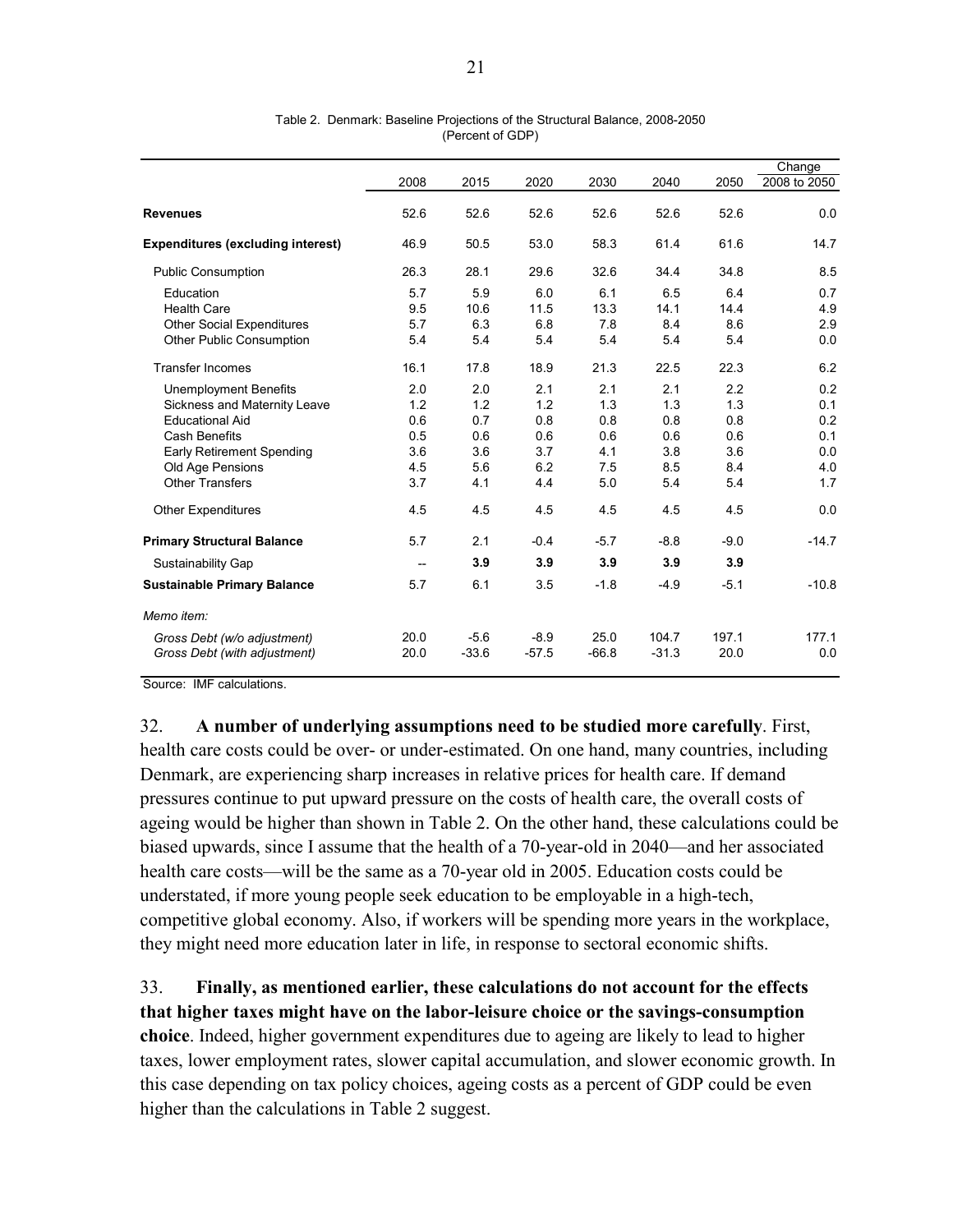### **E. Effects of Recent Policy Changes and Proposals**

34. **This section of the paper examine the effects on fiscal sustainability of two recent changes in fiscal policy** – the 2006 Welfare Agreement and some recent changes in tax policy – and a recent proposal by the Labor Market Commission to bring forward the increases in age limits that are in the Welfare Agreement.

### **The Effects of the Welfare Agreement**

35. **The most important features of the Agreement are an initial increase in retirement ages, and, thereafter, an indexation of retirement ages to longevity**. The current retirement age for voluntary early retirement pensions (VERP) and old-age pensions (OAP) is 60 and 65, respectively. Given current life expectancies, a new pensioner in 2008 can expect to spend between 17 to 22 years in retirement, significantly longer than previous cohorts. Moreover, life expectancies are projected to increase further—about  $\frac{1}{2}$  of a year every 10 years, putting substantial pressures on pension expenditures and effectively reducing the relative size of the working-age population. The Welfare Agreement raises the age limit for VERPs from 60 to 62 years starting in 2019, and the age limit is then indexed to the life expectancy of 60 year-olds thereafter, according to a specified formula. The age limit for OAPs will increase from 65 to 67 starting in 2024, and, thereafter, will be the VERP age limit plus 5 years.

### 36. **These changes have a dramatic effect on the old-age dependency ratio**

**(Figure 12)**, both increasing the number of individuals in the work force and by reducing the number of pensioners. In terms of the economic model, there are a number of important effects. First, the labor force in each period is augmented by the number of individuals that would have been in retirement without the Welfare Agreement requirements. Although this has the effect of increasing various tax bases, I assume that these increases have no distributional effects, and revenues as a percent of GDP are unchanged. Second, the reduction in the number of pensioners reduces transfer incomes. As a consequence, income transfers as a percent of GDP fall because the level of transfers will decrease (the numerator) and the level of GDP will increase (the denominator).

37. **As shown in Figures 6 and 7, labor force participation rates and employment rates drop sharply as individuals get close to retirement age**. The 2007 Jobs Plan strengthens work incentives for individuals as they approach retirement, offering tax incentives to stay in full time work and some retirement benefits for those who shift from full- to part-time work. The authorities (2007 Convergence Program) estimate that the combined effects of the Welfare Agreement and the Jobs Plan will not only add more workers to the labor force, but their employment rate and average hours worked will increase substantially.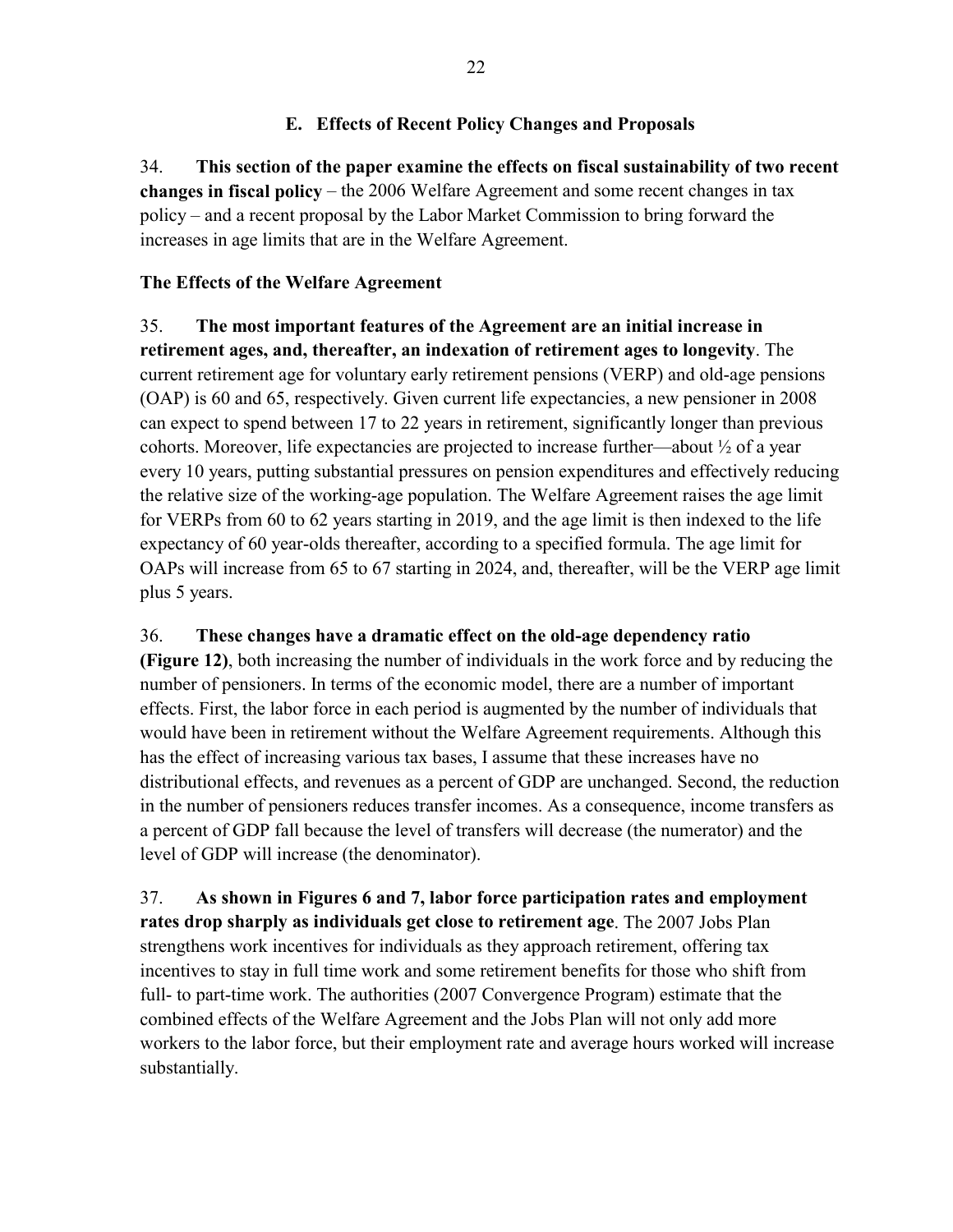

### 38. **In order to simulate the effects of these two policy changes, I make the following adjustments to the baseline scenario**:

- The labor force will increase significantly following the phasing in of the Welfare Agreement in 2019, as the age limits on retirement are gradually increased. All affected individuals are assumed to be pushed into the labor market as a result of the policy change. In reality, there will likely be some slippages, as some people elect to be out of the labor force or move into sickness or disability schemes.
- In addition, I also assume that the employment prospects of older workers will be improved by the Jobs Plan. In particular, labor force participation rates and employment rates for workers 60 to 70 years old are assumed to rise gradually, starting in 2009 and eventually yielding job performance on par with 55 to 60 year olds in 2008.

One important difference between these assumptions and those made by the Ministry of Finance is that they not include any effects from "healthy ageing". In contrast, the Ministry of Finance (and some other studies) assume that a 70-year-old in 2050, for example, will be healthier than a 70-year-old today, and will require less health care and old-age care. This assumption is quite controversial – for example, the DREAM Model does not make these assumptions either.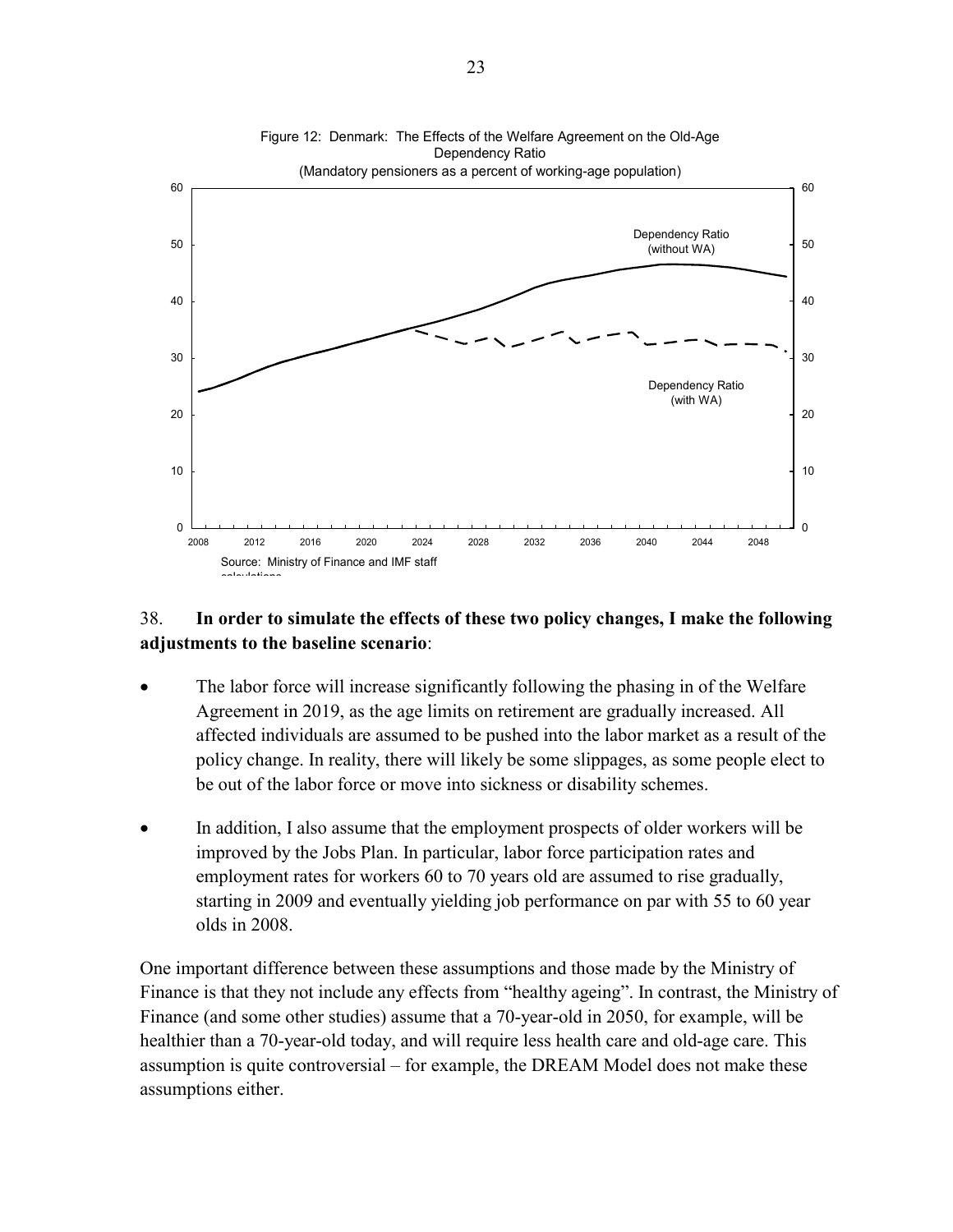39. **The simulated impact of these assumptions on the fiscal accounts are shown in Table 3**. There are several important features of these results. First, total expenditures in 2050 drop by more than four percentage points – from 61.6 to 57.3 percent of GDP.<sup>[10](#page-25-0)</sup> Not surprisingly, most of this drop comes from a decrease in pension expenditures, which account for about 2½ percentage points of the total decline. The rest of the decline is due to an increase in GDP, which lowers most other expenditure categories when expressed as a percent of GDP. Second, although pension expenditures fall sharply, the overall effects of ageing are not completely offset. This is because, although longevity has been rising for several years now, the increase in age limits does not start until 2019, and they essentially "grandfather" a large number of retirees that retire before 2019. In addition, those individuals that retire between 2019 and 2027 (when the Welfare Agreement is fully effective) still have longer retirements than today's retirees. Third, the estimated costs of ageing with respect to health care and old age care are still substantial – increasing 7 percentage points from 2008 to 2050. Finally, it is important to note that the effects of the Welfare Agreement and the Jobs Plan – while substantial – are not enough to attain fiscal sustainability. Indeed, as the table shows, the fiscal sustainability gap is about 2 percent of GDP (compared to about 4 percent of GDP without the policy changes).

### **Other Policy Changes and Policy Proposals**

1

40. **More recently, the authorities have initiated a number of new policy changes, which will be phased in over the next few years**. First, there was a cut personal income taxes, but this change was about offset by an indexation of energy taxes and a cancellation of a planned cut in the labor market contribution. Second, the continued tax freeze has led to a significant fall in some taxes, particularly property taxes. Third, new objectives to address energy and global warming challenges have also deteriorated long-term public finances (although these initiatives may yield some benefits in later years). Finally, there are announced initiatives to boost public consumption (including the recent wage hikes) and public investment. These initiatives are also hard to evaluate, since they have a negative effect on the fiscal balance in the short run, but could boost national income in the future, depending on the impact of public investment on the capital and the response of private investment. *The authorities have estimated that the overall effect of these policy changes is an increase in the sustainability gap of about ¾ percent of GDP*.

<span id="page-25-0"></span><sup>&</sup>lt;sup>10</sup> This estimate is somewhat less than the estimate provided by the Ministry of Finance in their 2007 Convergence Program. Indeed, the Ministry is more optimistic on almost all aspects of the calculation (discussed further above). In contrast, this estimate is much more in line with projections made by the DREAM Model and the Economic Council.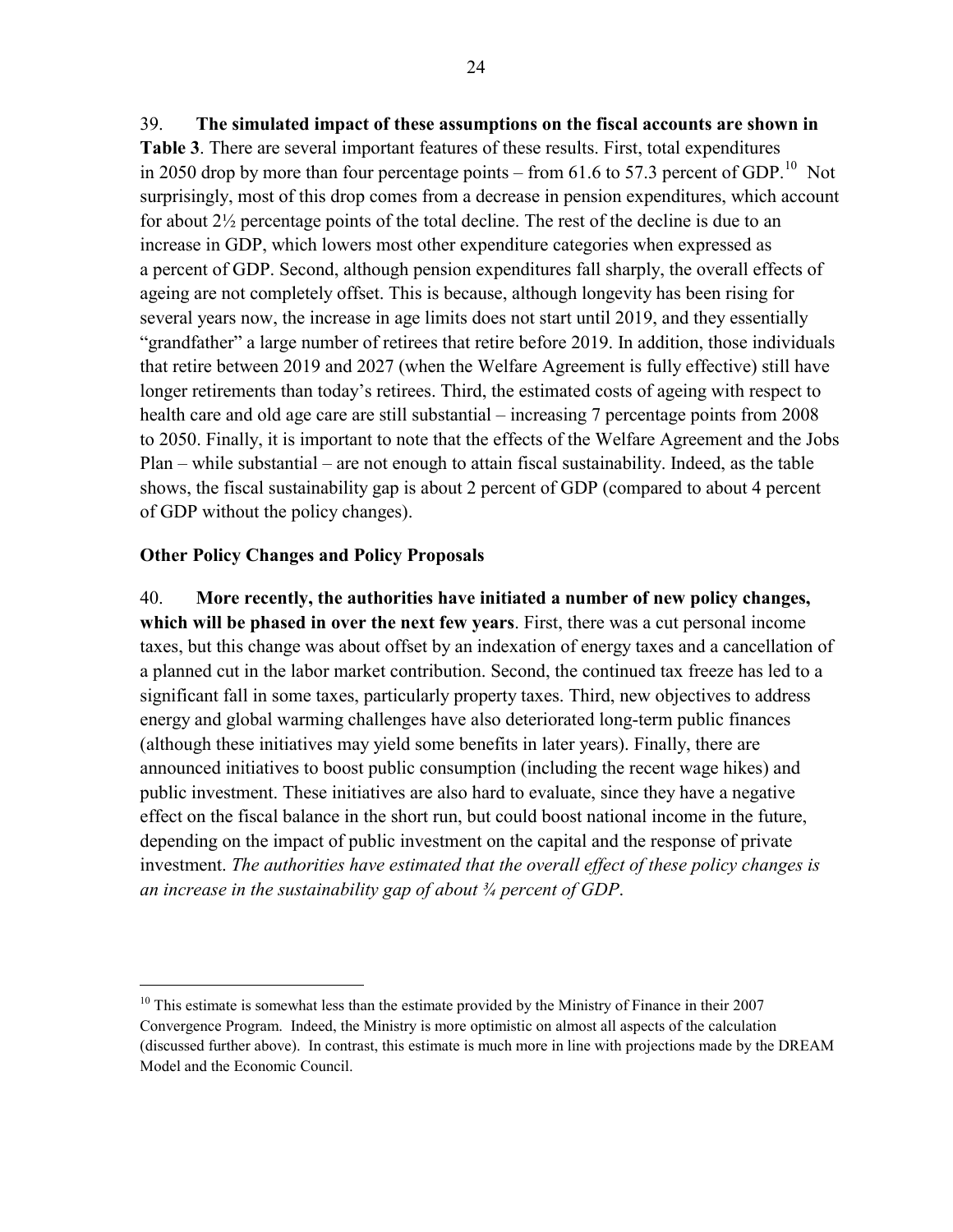|                                          |                          |         |         |         |        |        | Change       |
|------------------------------------------|--------------------------|---------|---------|---------|--------|--------|--------------|
|                                          | 2008                     | 2015    | 2020    | 2030    | 2040   | 2050   | 2008 to 2050 |
| <b>Revenues</b>                          | 52.6                     | 52.6    | 52.6    | 52.6    | 52.6   | 52.6   | 0.0          |
| <b>Expenditures (excluding interest)</b> | 46.9                     | 50.4    | 52.9    | 55.9    | 57.4   | 57.3   | 10.4         |
| <b>Public Consumption</b>                | 26.3                     | 28.1    | 29.5    | 31.9    | 33.2   | 33.6   | 7.3          |
| Education                                | 5.7                      | 5.9     | 5.9     | 6.0     | 6.2    | 6.2    | 0.5          |
| <b>Health Care</b>                       | 9.5                      | 10.6    | 11.4    | 12.9    | 13.5   | 13.8   | 4.3          |
| <b>Other Social Expenditures</b>         | 5.7                      | 6.2     | 6.7     | 7.6     | 8.1    | 8.2    | 2.6          |
| <b>Other Public Consumption</b>          | 5.4                      | 5.4     | 5.4     | 5.4     | 5.4    | 5.4    | 0.0          |
| <b>Transfer Incomes</b>                  | 16.1                     | 17.8    | 18.9    | 19.5    | 19.6   | 19.2   | 3.1          |
| <b>Unemployment Benefits</b>             | 2.0                      | 2.0     | 2.1     | 2.2     | 2.3    | 2.3    | 0.3          |
| Sickness and Maternity Leave             | 1.2                      | 1.2     | 1.2     | 1.3     | 1.3    | 1.3    | 0.1          |
| <b>Educational Aid</b>                   | 0.6                      | 0.7     | 0.8     | 0.7     | 0.7    | 0.8    | 0.1          |
| <b>Cash Benefits</b>                     | 0.5                      | 0.6     | 0.6     | 0.6     | 0.7    | 0.7    | 0.1          |
| <b>Early Retirement Spending</b>         | 3.6                      | 3.6     | 3.7     | 4.1     | 4.0    | 3.7    | 0.1          |
| Old Age Pensions                         | 4.5                      | 5.6     | 6.2     | 6.0     | 6.1    | 6.0    | 1.6          |
| <b>Other Transfers</b>                   | 3.7                      | 4.1     | 4.3     | 4.4     | 4.5    | 4.4    | 0.7          |
| <b>Other Expenditures</b>                | 4.5                      | 4.5     | 4.5     | 4.5     | 4.5    | 4.5    | 0.0          |
| <b>Primary Structural Balance</b>        | 5.7                      | 2.2     | $-0.3$  | $-3.3$  | $-4.8$ | $-4.7$ | $-10.4$      |
| Sustainability Gap                       | $\overline{\phantom{a}}$ | 2.1     | 2.1     | 2.1     | 2.1    | 2.1    |              |
| <b>Sustainable Primary Balance</b>       | 5.7                      | 4.3     | 1.8     | $-1.2$  | $-2.7$ | $-2.6$ | $-8.3$       |
| Memo item:                               |                          |         |         |         |        |        |              |
| Gross Debt (w/o adjustment)              | 20.0                     | $-6.1$  | $-9.7$  | 14.3    | 61.3   | 112.1  | 92.1         |
| Gross Debt (with adjustment)             | 20.0                     | $-21.0$ | $-35.6$ | $-33.7$ | $-9.1$ | 20.0   | 0.0          |

Table 3. Denmark: Effects of the Welfare Agreement on Fiscal Sustainability, 2008-2050 (Percent of GDP)

Source: IMF staff calculations.

41. **Finally, the Labor Commission recently released a number of proposals to improve fiscal sustainability and boost labor supply over the long run**. The most important of these proposals (from a fiscal standpoint) is to bring forward the planned increases in age limits on pensions. Other proposals include a reduction in the duration of unemployment benefits from 4 years to 2 years, an increase the frequency of contact between the unemployed and the employment centers, a shift the focus of active labor market programs from education to on-the-job training, , and an improvement in the recruitment of foreign labor. Based on an alternative simulation, bringing forward the age limits has a substantial effect on fiscal sustainability – about 2 percentage points of GDP. *In other words, if this proposal alone was implemented, the fiscal gap would be about <sup>3</sup>/4 of GDP. The other* proposals made by the Labor Commission are more difficult to evaluate in this framework, but it is likely that they would close the gap, and this is indeed the view taken by the Labor Commission itself.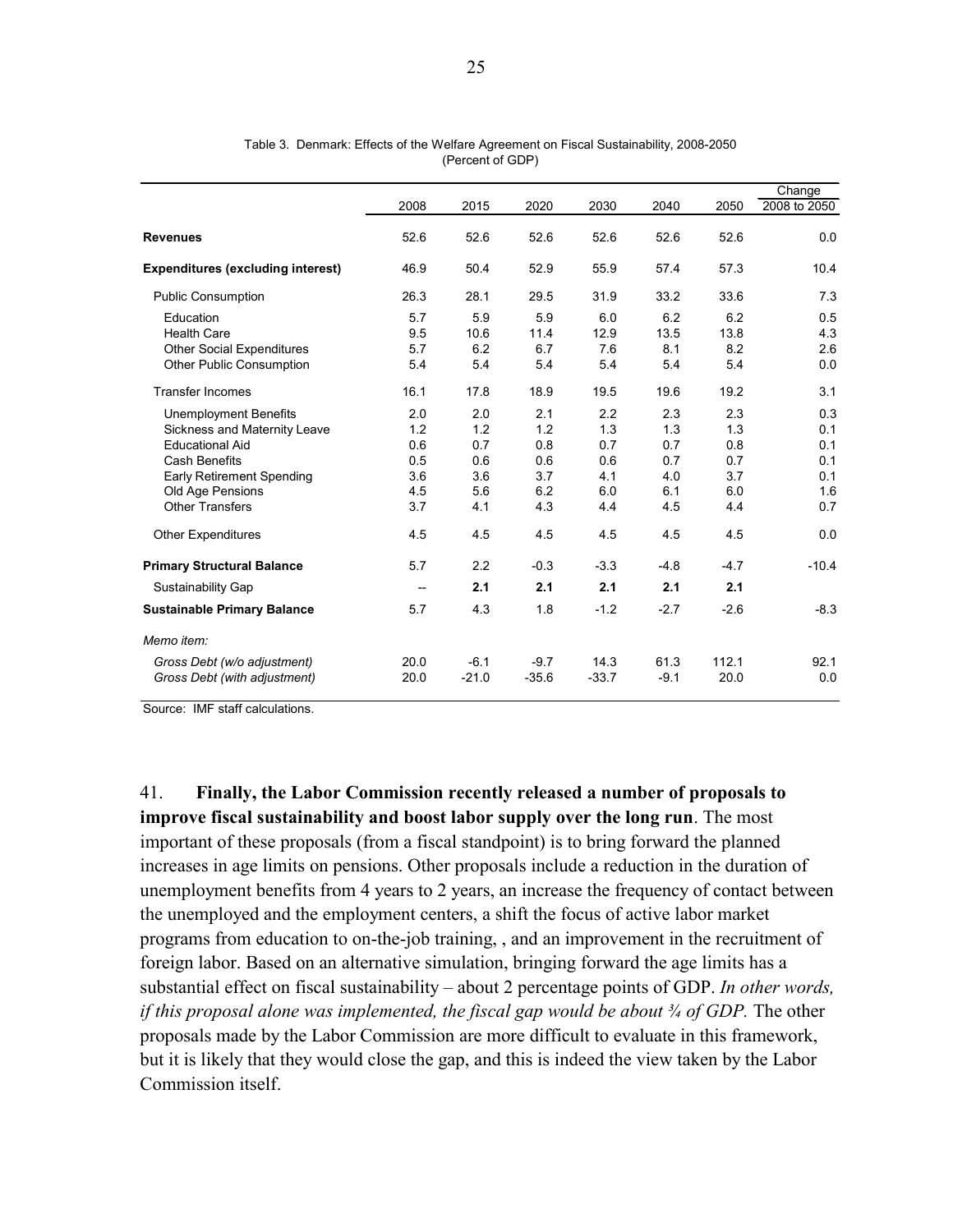#### **REFERENCES**

- Barro, Robert J., and Xavier Sala-i-Martin, 2004, *Economic Growth*, 2nd Edition, Cambridge, MA: The MIT Press.
- Blanchard, Olivier, Jean-Claude Chouraqui, Robert P. Hageman, and Nicola Sartor, 2004, "The Sustainability of Fiscal Policy: New Answers to an Old Question", *OECD Economic Studies*, No. 15 (Autumn): 7-36.
- Borjas, George J., 2003, "The Labor Demand Curve *Is* Downward Sloping: Reexamining the Impact of Immigration on the Labor Market," *Quarterly Journal of Economics*, November:1335-74.
- European Commission, 2005, "The Economic Impact of Ageing Populations on the EU25 Member States," Economic Papers #236.
- International Monetary Fund, 2001, *World Economic Outlook*, Washington, DC.
- Ottaviano, Gianmarco I.P., and Giovanni Peri, 2006, "Rethinking the Effects of Immigration on Wages," NBER Working Paper #12497.
- Schou, Poul, 2006, "Immigration, Integration, and Fiscal Sustainability," *Journal of Population Economics*, 19:671-89.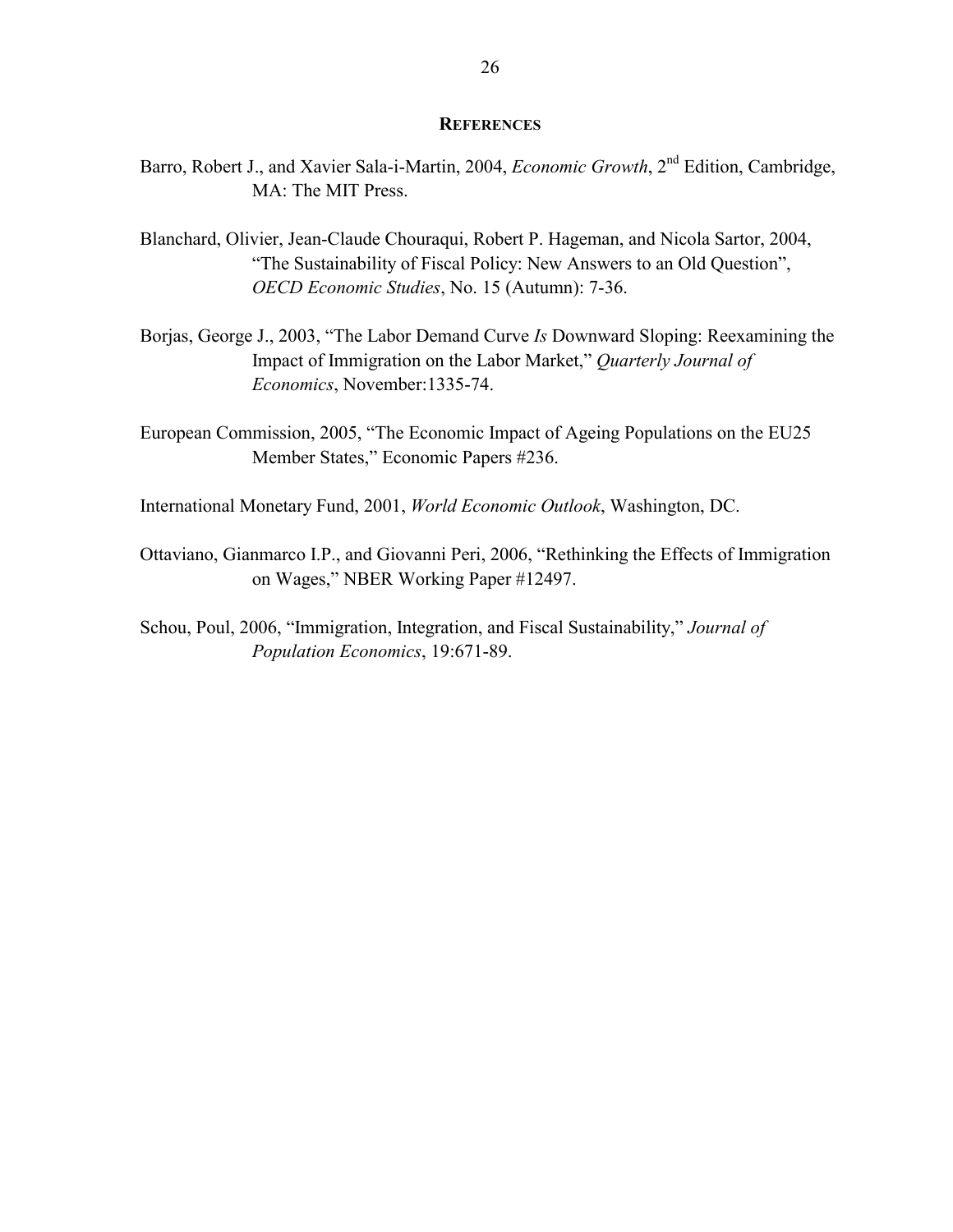### **II. LABOR MARKET REFORMS, CHANGING DEMOGRAPHICS, AND THE DANISH NAIRU[1](#page-28-0)**

#### **A. Overview**

1. **Denmark's labor market performance during the last 15 years has been impressive**. The unemployment rate is 10 percent lower today than in 1994 and—barring the brief cyclical downturn of 2001–03—this decline has been uninterrupted. Surprisingly, this period saw no acceleration in wage and price inflation. This chapter argues that the simultaneously declining unemployment and non-accelerating wage rate of unemployment (NAIRU) reflect effects of both labor market reforms and favorable demographics, among other factors.

### **B. An Evolving Inflation-Unemployment Trade-Off**

2. Denmark's unemployment rate—now at a 30 year low—has fallen by over 10 percent

since 1994, yet wage and price inflation have been remarkably stable over this period (Figure 1). This represents a two-fold break from the past. First, unemployment rose as inexorably during the period between the first oil shock and mid-1994 as it declined thereafter. Second, the

| Denmark: correlation between inflation acceleration and |                               |  |  |  |  |  |
|---------------------------------------------------------|-------------------------------|--|--|--|--|--|
| the unemployment rate                                   |                               |  |  |  |  |  |
|                                                         | 1967–2007 1967–1994 1995–2007 |  |  |  |  |  |

|              | 1967-2007 | 1967–1994 | 1995-2007 |
|--------------|-----------|-----------|-----------|
| Price 1/     | $-0.29$   | $-0.33$   | $-0.02$   |
| Price 2/     | $-0.13$   | $-0.14$   | $-0.07$   |
| Real wage 1/ | 0.01      | $-0.01$   | 0.11      |
| Real wage 2/ | 0.15      | 0.04      | 0.82      |

Source: OECD and staff calculations.

1/ GDP deflator basis; 2/ CPI basis.

(negative) correlation between the acceleration of price inflation and the level of unemployment nearly vanished after 1994 while the correlation between the acceleration of real wages and unemployment became positive for the first time (Text table and Figure 2).

3. **The trend reversal in unemployment, and the trend-break in its correlation with inflation could reflect a decreasing NAIRU or a vanishing Phillips curve trade-off; in either case, the policy implications are important.**[2](#page-28-1) Should the evidence suggest a timevarying NAIRU, this begs the question of what caused the trend in the NAIRU to reverse in the mid-1990s. On the other hand, if evidence points to a vanishing Phillips curve, this could

 $\overline{a}$ 

<span id="page-28-0"></span><sup>&</sup>lt;sup>1</sup> Prepared by Jay Surti (EUR).

<span id="page-28-1"></span><sup>&</sup>lt;sup>2</sup> A similar phenomenon of trend reversal in unemployment and a waning trade-off with inflation was noted in the U.S. during the 1990s, and instigated several studies of the robustness of the Phillips curve relation, the evolution of the NAIRU, and reasons for its apparent decline. Ball and Mankiw (2002) and Blanchard and Katz (1999) provide partial surveys of both, the underlying issues and the literature. King and others (1995) carried out an early empirical reassessment, followed by the studies of Gordon (1998) and Staiger and others (1997, 2001).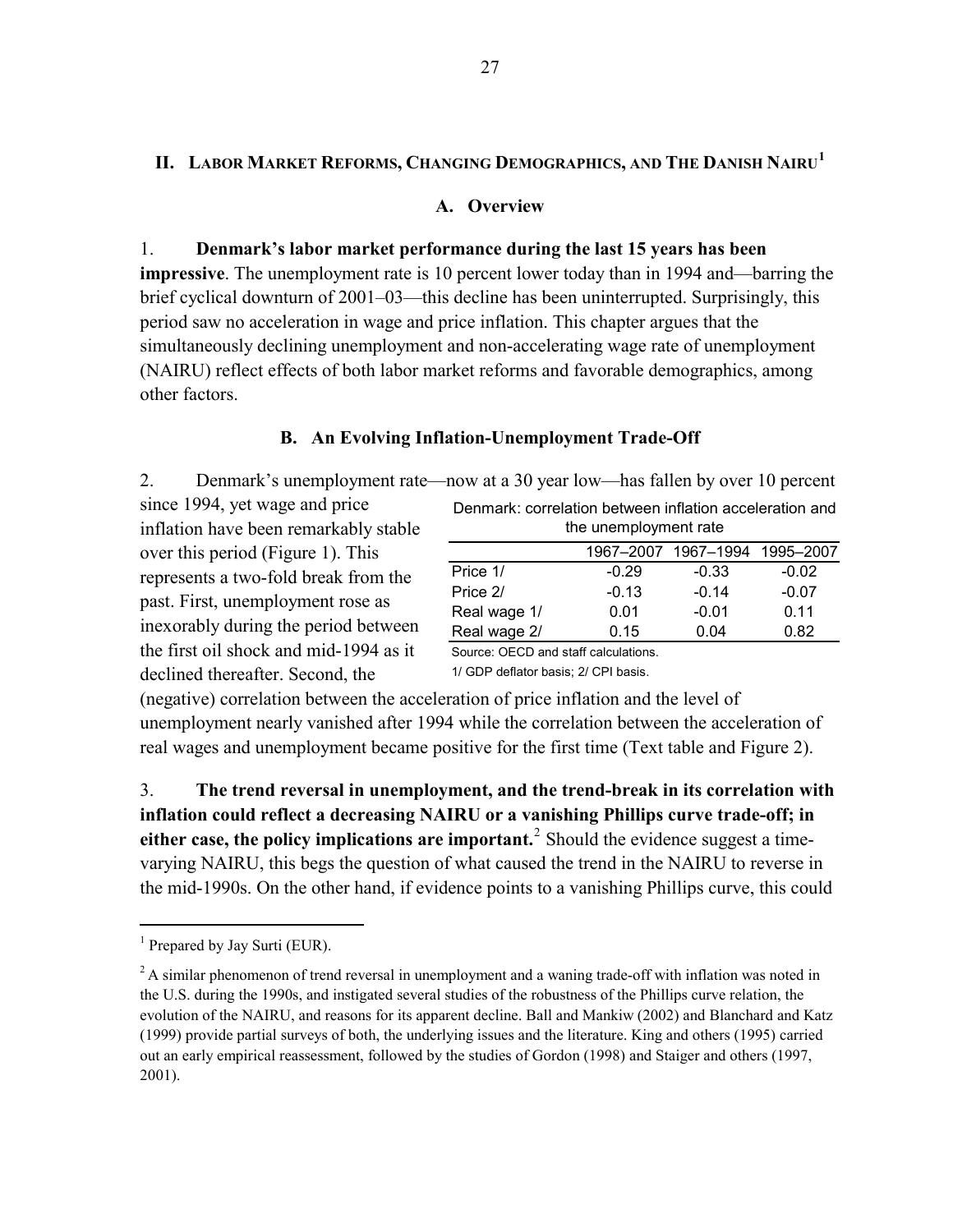indicate that the channels by which demand impacts the level and volatility of inflation are not captured by the unemployment gap alone. Other macro-aggregates, financial indicators, (and models) may be better predictors of inflation (e.g., Stock and Watson, 1999), and, therefore, better guides to anti-inflationary policy. In the current environment, where unemployment rates have reached lows last seen before1973 and are leading to the emergence of wage pressure, answers to these questions have an immediate policy relevance.





Note: Price inflation is annual change in annual change in log GDP deflator; real wage

is GDP deflator-deflated nominal wage.

Source: OECD and own calculations.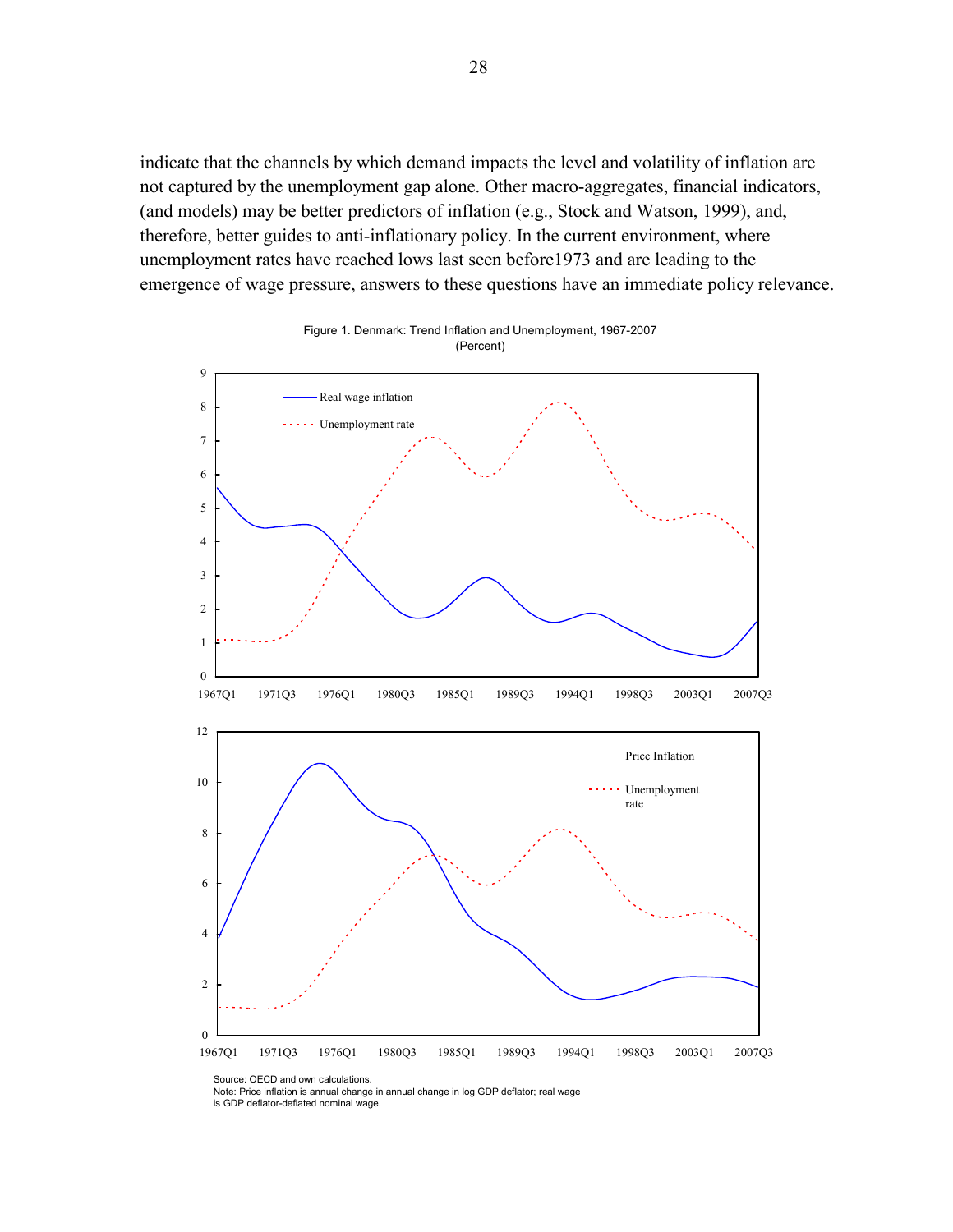

Figure 2. Denmark: Real Wage Inflation and Unemployment, 1968-2007 (Percent)

4. **In subsequent sections, we assess the role of two sets of factors that could have led to a decline in the NAIRU and a flattening of the Phillips curve: the comprehensive labor market reforms beginning in the early 1990s, and favorably evolving labor market demographics.** Subsequently, we utilize a simple varying-coefficients regression model to assess whether the apparently weakening relationship between inflation and unemployment is due to a declining NAIRU or a vanishing Phillips curve. Our analysis leads us to conclude that the NAIRU has declined, but evidence suggests a robust and stable Phillips curve.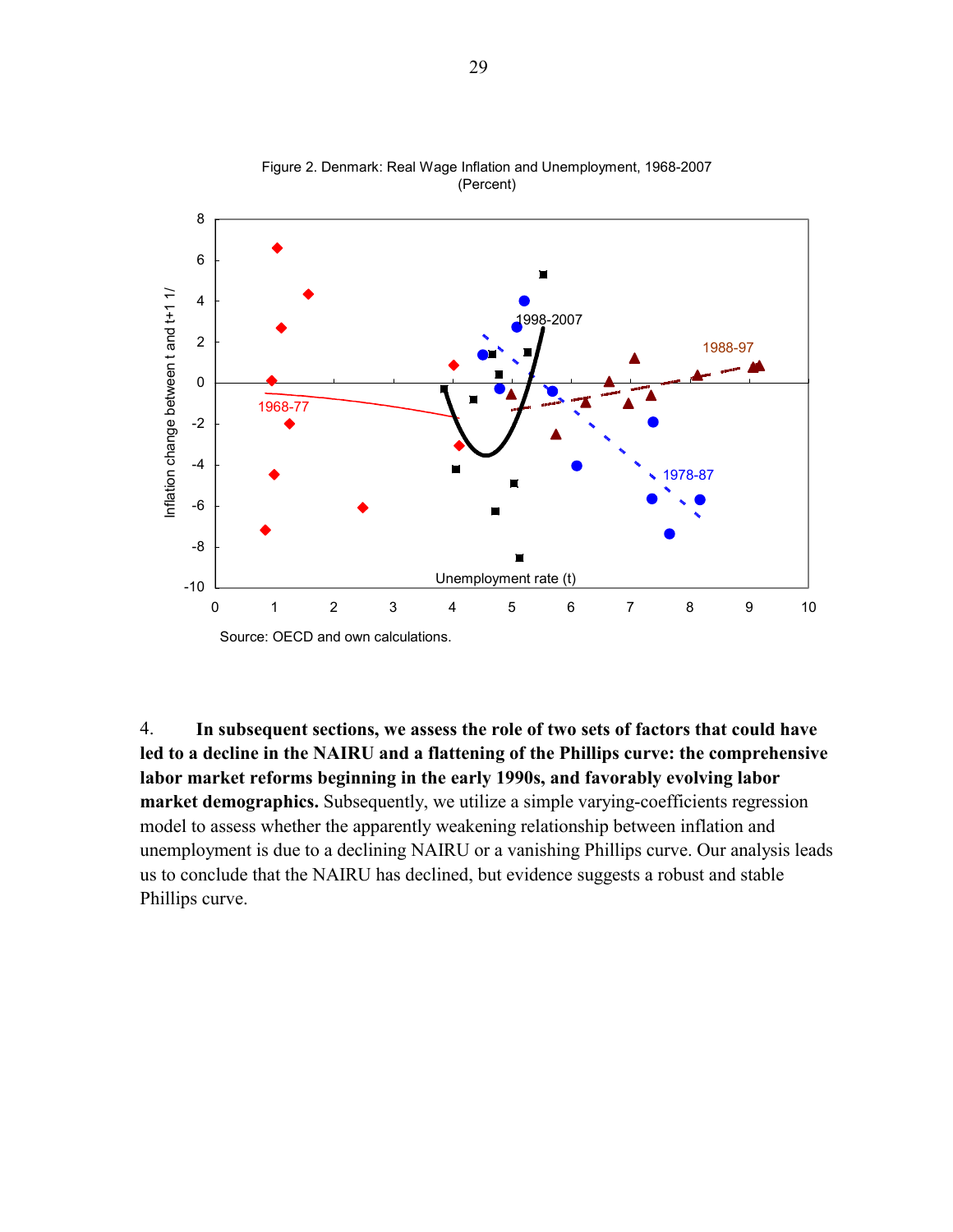### **C. What May have Lowered the NAIRU?**

#### **Labor market reforms**

1

5. **Since 1992, several components of Denmark's unemployment insurance (UI) benefits system have been changed with a view to providing a greater incentive and opportunities to return to employment faster.[3](#page-31-0)** 

• The duration of UI benefits has been cut from 5 years to 4 years.

• Replacement rates—the ratio of income under UI schemes to income in employment—have been lowered, particularly for higher-skill classes and people at the higher end of the wage distribution.

• The focus on activation—consisting of temporary jobs in the private or public sector, retraining, or an education program for UI beneficiaries—has been gradually increased since the 1990s. Participation in activation schemes is now mandatory. Moreover, whereas in the past activation was would take place after at least two years, this delay was shortened over the 1990s, and eventually eliminated. Under current rules, activation may now occur any time after an individual enters the UI benefits scheme. The likelihood of activation—low in the first year—is stepped up after 52 weeks, and stays high thereafter.

Finally, the UI rules have been changed such that going through an activation program no longer guarantees a return to a period of income at UI replacement rates. Rather, post-activation, the unemployed revert to benefits under social assistance programs typically offering substantially lower replacement rates.

6. **Evidence suggests that these reforms have raised employment levels, and reduced unemployment duration (Table 3)**. [4](#page-31-1) Compared to a decade earlier, the number of labor force participants registering as unemployed fell by over 280,000—or about 10 percent

<span id="page-31-0"></span> $3$  For a comprehensive overview of the various reforms implemented in the last 15 years, see for e.g., Andersen and Svårer (2007).

<span id="page-31-1"></span><sup>&</sup>lt;sup>4</sup> A theoretical treatment of how unemployment duration may affect the hazard rate out of unemployment into employment—negative duration dependence—is contained in Blanchard and Diamond (1989); Blanchard and Katz (1999) reflect on macroeconomic implications of negative duration dependence, and consequently, of labor market reforms for the NAIRU. For Denmark, in a study of the labor market in the 1980s, Rosholm (2001) concluded available evidence as providing no support for the hypothesis of negative duration dependence, neither at long durations, nor when aggregate unemployment is high.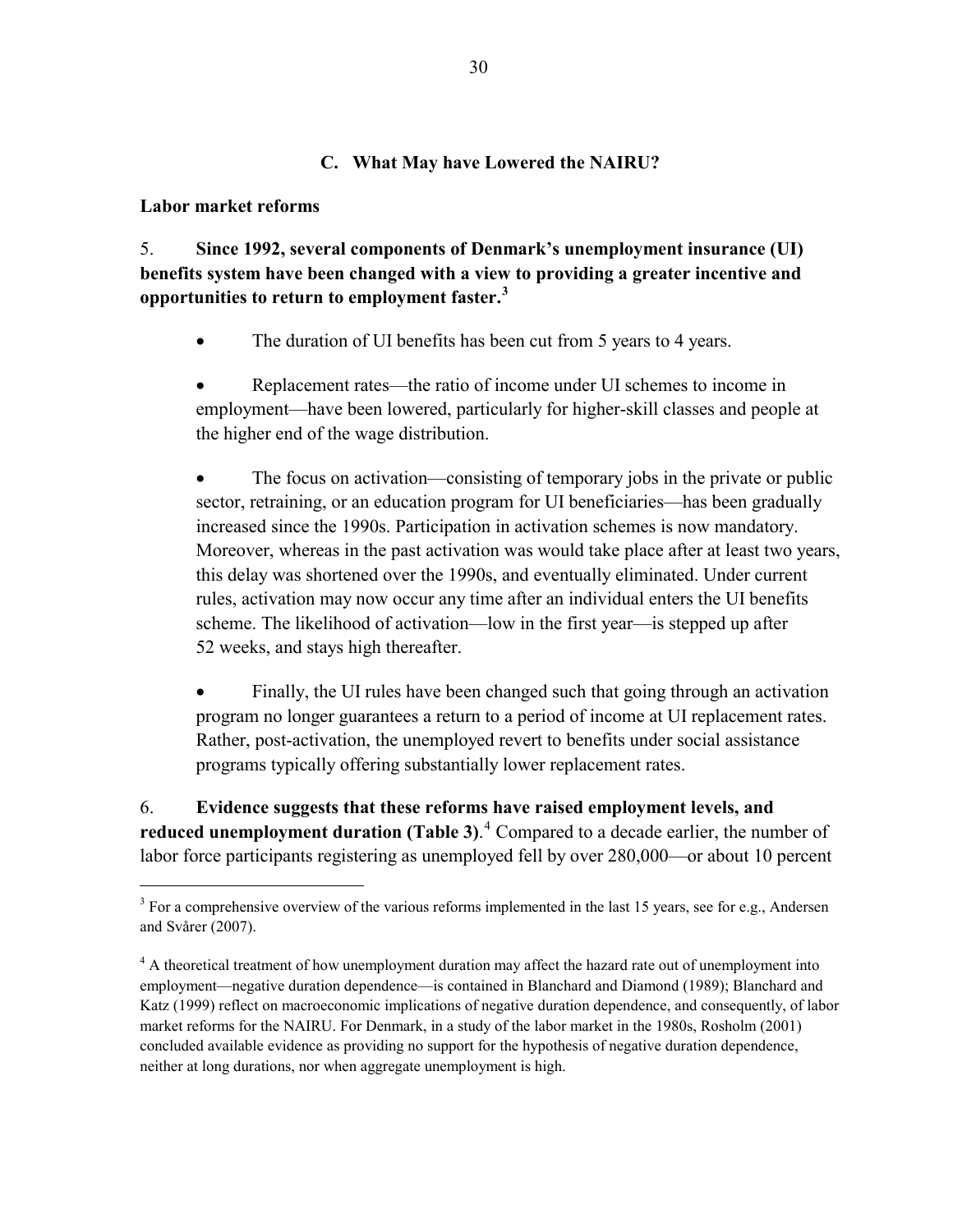basis—fell from 120 days to 91 days over this period, with 80 percent of the unemployed returning to employment within 6 months in 2007 as compared to 70 percent a decade earlier. Recent studies of Danish labor market performance (Geerdsen, 2006; Rosholm and Svårer, 2004) have attributed a major share of these gains to the increased emphasis on activation programs and their intensified application to UI beneficiaries. Activation is perceived to lower the benefit fro m remaining unemployed—for example having to work at lower wages than in regular employment rather than enjoying UI benefits "for free". The

| Denmark: Unemployment duration |       |       |  |  |  |  |
|--------------------------------|-------|-------|--|--|--|--|
| 1,000 persons                  | 1997  | 2007  |  |  |  |  |
| Total                          | 697   | 413   |  |  |  |  |
| of which:                      |       |       |  |  |  |  |
| $<$ 73 days                    | 338   | 247   |  |  |  |  |
|                                | 48.5% | 59.8% |  |  |  |  |
| 73-146 days                    | 136   | 80    |  |  |  |  |
|                                | 19.5% | 19.4% |  |  |  |  |
| 147-219 days                   | 86    | 46    |  |  |  |  |
|                                | 12.3% | 11.1% |  |  |  |  |
| 220-292 days                   | 60    | 24    |  |  |  |  |
|                                | 8.6%  | 5.8%  |  |  |  |  |
| $>$ 292 days                   | 77    | 16    |  |  |  |  |
|                                | 11.0% | 3.9%  |  |  |  |  |

Source: Statistics Denmark

greater likelihood of activation, particularly after 12 months is an implicit *threat* which induces the unemployed to intensify efforts to move back to employment prior to entering this phase (the so-called *threat effect*). Rosholm and Svårer (2004) and Svårer (2007) estimate that the threat effect of active labor market programs has reduced une mployment duration for men by 10 percent.

simultaneously lower trend unemployment and weaken the inflationary response to labor market tightening implying a flatter Phillips curve as implied by the analysis. 7. **Intensified activation—by lowering the expected value of UI benefits to the employed—may also have lowered the hazard rate from employment into unemployment and moderated wage demand.**[5](#page-32-0) This so-called *wage effect* would

#### **The role of demographic factors**

time work $6$ —and the fact that they have young children—or children in college—lowers their 8. **The change in the Danish labor force's composition has been favorable to lower trend unemployment and a weaker trade-off with inflation (Figure 3)**. From 62 percent of the labor force in 1980, the share of the 30–59 age group increased to 65 percent by 1990, and further to 72 percent in 2007. There are a number of reasons why people in this age group may be expected to have lower unemployment rates than others in the labor force. On the supply-side, they have completed education—meaning they have more time to devote to full-

 $\overline{a}$ 

of the estimated 2007 labor force. Average unemployment duration—on a mid-point of range

<span id="page-32-0"></span><sup>5</sup> Andersen and Svårer (2007).

 $6$  Education costs in Denmark are not high as is the case in the U.S., otherwise paying off student loans would provide an additional incentive to stay employed, lowering their reservation wage.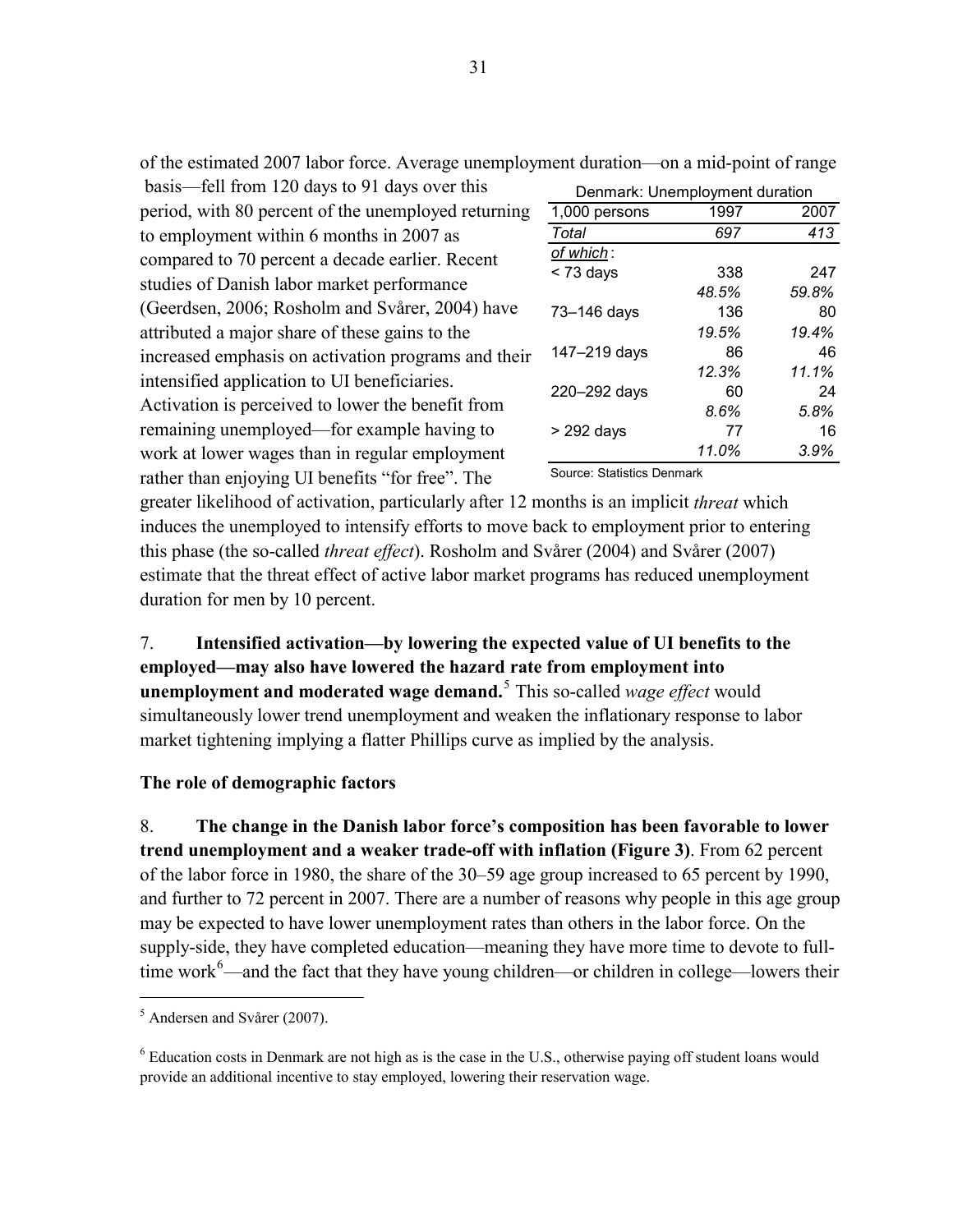reservation wage. On the demand-side, their experience—relative to younger age groups and age—relative to older age groups—imply a favorable productivity differential relative to the population average. In order to test for whether demographic changes could have lowered trend unemployment, we run a simple test devised by Perry  $(1970)$ , wherein we calculate a *demographically adjusted* unemployment rate by fixing population weights for age groups as in 1996. The results indicate that trend of actual unemployment is consistently below the trend of demographically adjusted unemployment, indicating that favorable demographics as potentially lowering trend unemployment by an average of about 30 basis over 1996-2007. As demographics have started changing unfavorably of late—with an increase in the proportion of 60 years and older people in the labor force—the gap between the two trend rates has fallen recently, and may be expected to close over the medium-term.<sup>8</sup>



Figure 3. Denmark: Trend Unemployment Rates: Actual and Demographically Adjusted 1996-2007

 $\overline{a}$ 

 $<sup>7</sup>$  Ball (1997) applies Perry-weighting to assess the impact of unfavorably changing demographics on rising trend</sup> unemployment in the OECD countries during the 1980s.

<sup>8</sup> See Chapter I of this Selected Issues Paper.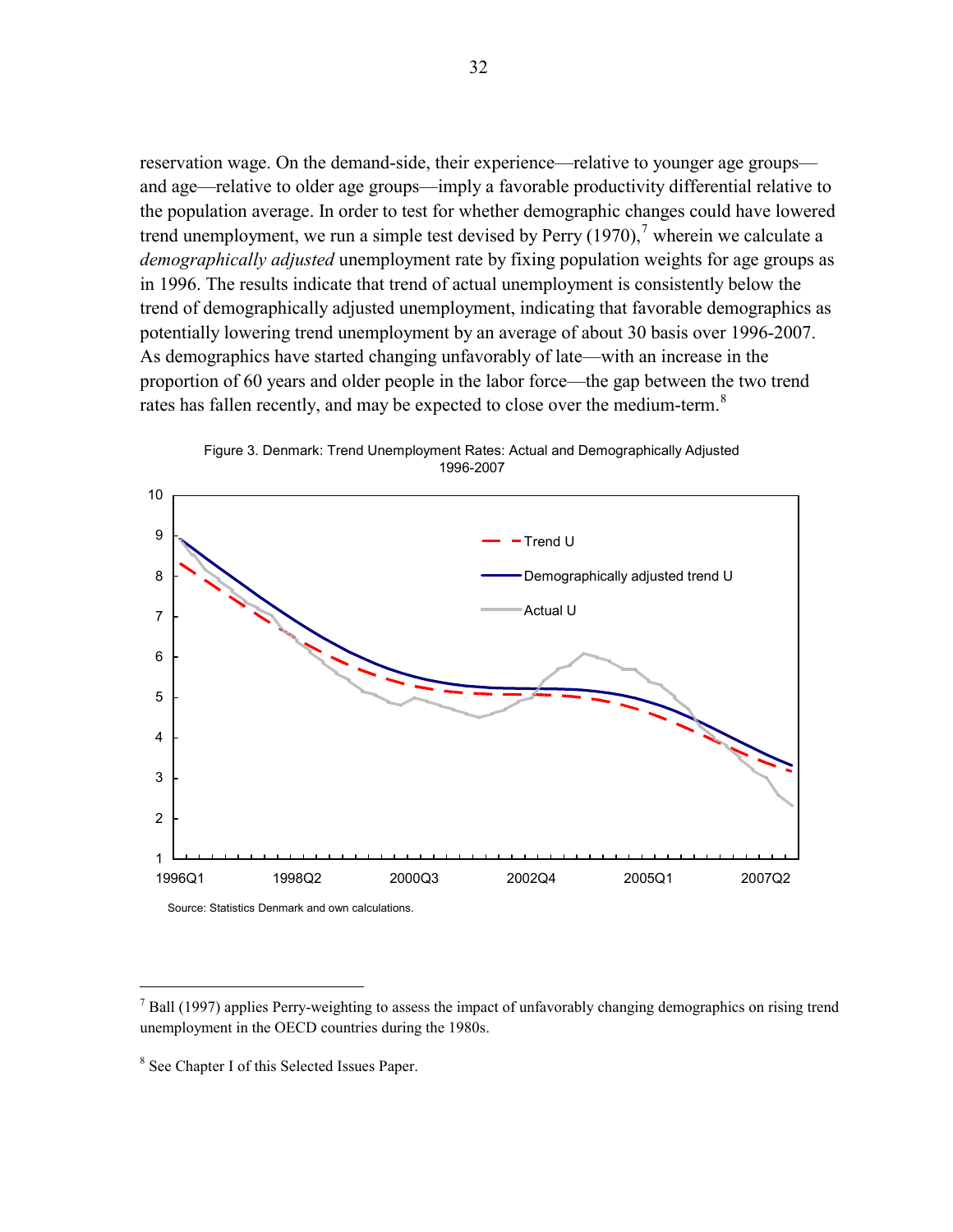### **D. Specification and Estimation of Macro Wage Equation**

9. **In choosing a specification, a natural starting point is to constrain expectations to not deviate systematically from the predictive implications of the trend properties of key data series.** Accordingly, we begin by examining the dynamic properties of prices, wages, unemployment, and productivity. Our objective is to determine their orders of integration, and to test for cointegration, which will subsequently guide the choice of specification for expected inflation.

### *Trend properties of the data [9](#page-34-0)*

10. **Analysis of key data series supports the hypothesis of cointegration of price inflation with nominal wage inflation less productivity growth.**[10](#page-34-1) Price inflation, nominalwage inflation, and unemployment show considerable trend variability (Figure 4a). The hypotheses of unit roots in these series cannot be rejected (Table 1). Real wage growth regardless of the chosen price index—and labor productivity growth also exhibit considerable trend variability and the hypothesis of a unit root in these series cannot be rejected either (Table 1 and Figure 4b). However, decade-long changes in real wage growth are broadly in line with changes in labor productivity growth; they fall substantially in the late 70s—early 80s from the high averages of the earlier decade, hold steady during the late 80s—early 90s, and fall again in the last 10 years of the sample. Average real wage growth adjusted for productivity growth changes little over the four decades, and unsurprisingly, the hypothesis of a unit root in productivity growth-corrected-real wage growth is rejected. To summarize, price inflation and (nominal) wage inflation less productivity growth are I(1), and real wage growth less productivity growth is I(0).

 $\overline{a}$ 

<span id="page-34-0"></span> $9$  Most data series are taken from the OECD's analytical database and are at quarterly frequency. The sole exception is data on the age composition of the labor force which was obtained from Statistics Denmark.

<span id="page-34-1"></span><sup>&</sup>lt;sup>10</sup> The estimated cointegrating vector being  $(1, -0.8)$ .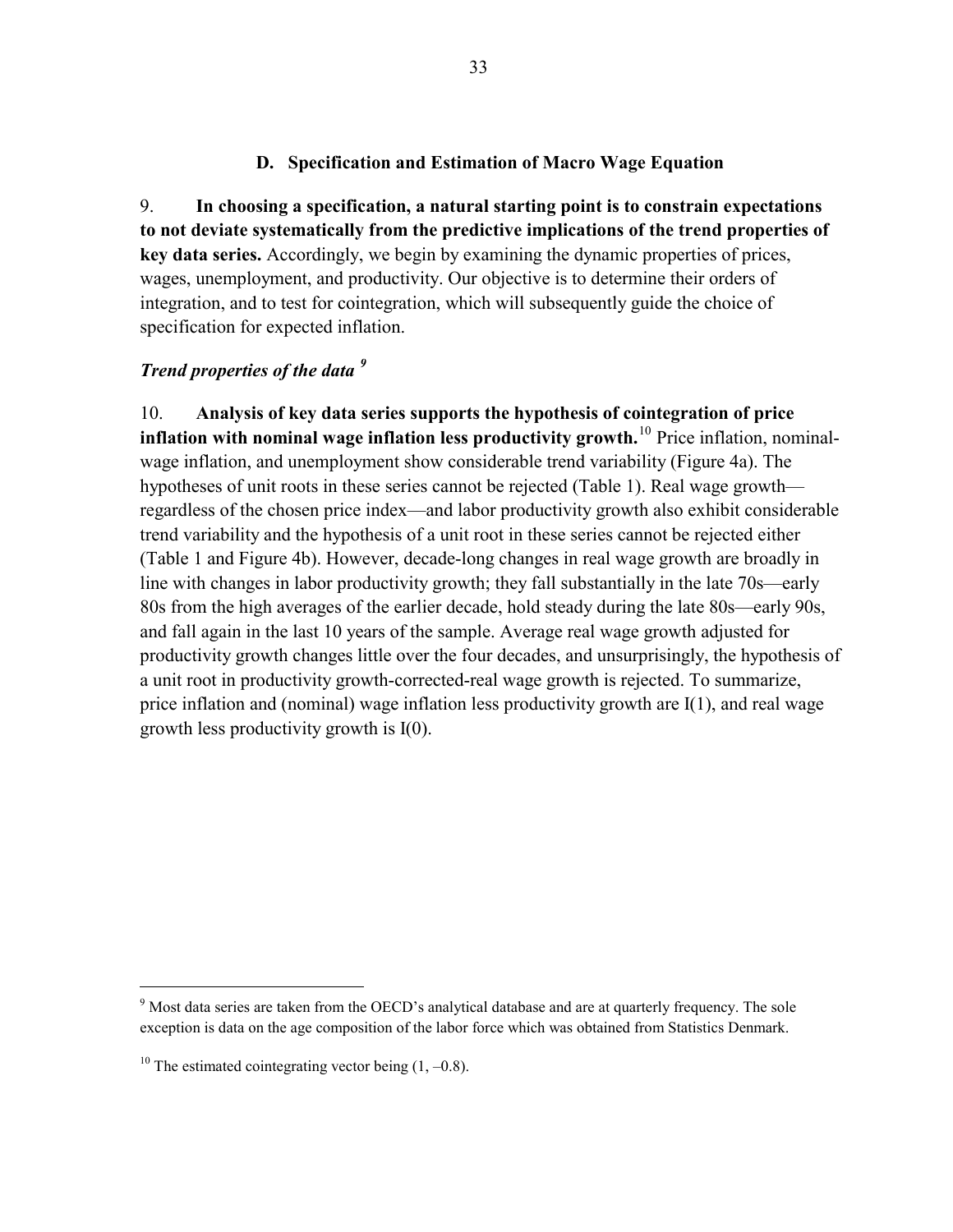|                              |               | Sample Mean   |               |               |              |
|------------------------------|---------------|---------------|---------------|---------------|--------------|
| <b>Series</b>                | 67Q1-<br>76Q4 | 77Q1-<br>86Q4 | 87Q1-<br>96Q4 | 97Q1-<br>07Q4 | Unit root 3/ |
|                              |               |               |               |               |              |
| Price inflation 1/           | 8.4           | 7.4           | 2.5           | 2.1           | Υ            |
| Price inflation 2/           | 7.8           | 8.4           | 2.7           | 2.0           | Υ            |
| Nominal wage growth          | 12.9          | 9.8           | 4.5           | 3.1           | Υ            |
| Nominal wage-Productivity    |               |               |               |               |              |
| growth rate                  | 9.1           | 7.4           | 2.1           | 2.1           | Υ            |
| Real wage growth 1/          | 4.5           | 2.3           | 2.0           | 1.0           | Υ            |
| Real wage growth 2/          | 5.1           | 1.4           | 1.8           | 1.0           | Υ            |
| Real wage-Productivity       |               |               |               |               |              |
| growth rate 1/               | 0.7           | $-0.1$        | $-0.3$        | 0.0           | N            |
| Productivity growth rate     | 3.8           | 2.4           | 2.4           | 1.0           | Υ            |
| Real wage / Productivity, 1/ | 0.5           | 0.5           | 0.5           | 0.5           | Υ            |
| Real wage / Productivity, 2/ | 0.5           | 0.5           | 0.5           | 0.5           | Υ            |
| Unemployment rate            | 1.7           | 6.1           | 7.1           | 4.7           | Υ            |

Table 1. Descriptive Statistics for Trend Characteristics of the Data

Source: Own calculations.

1/ GDP deflator basis.

2/ CPI basis.

3/ **Y**: cannot reject at 10%; *Y* : rejected at 10%, not at 5%; Y: rejected at 5%, not at 1%; N: rejected at 1% ADF test of null of unit root in level series; test for 1st differences rejected corresponding null for all series.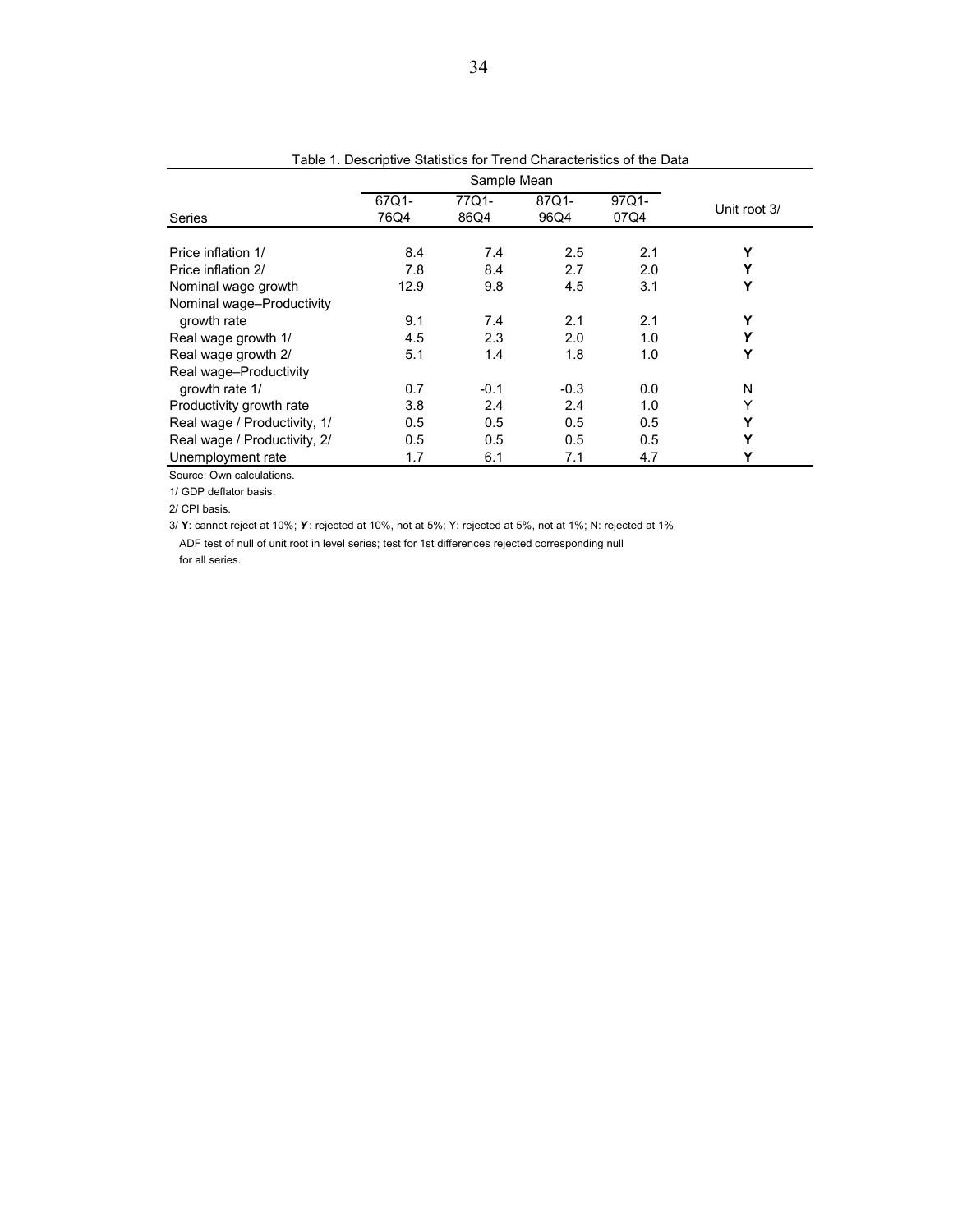

Figure 4a. Denmark: Trends in Unemployment and Price and Wage inflation, 1967-2007

1/ GDP deflator basis. 2/ CPI basis.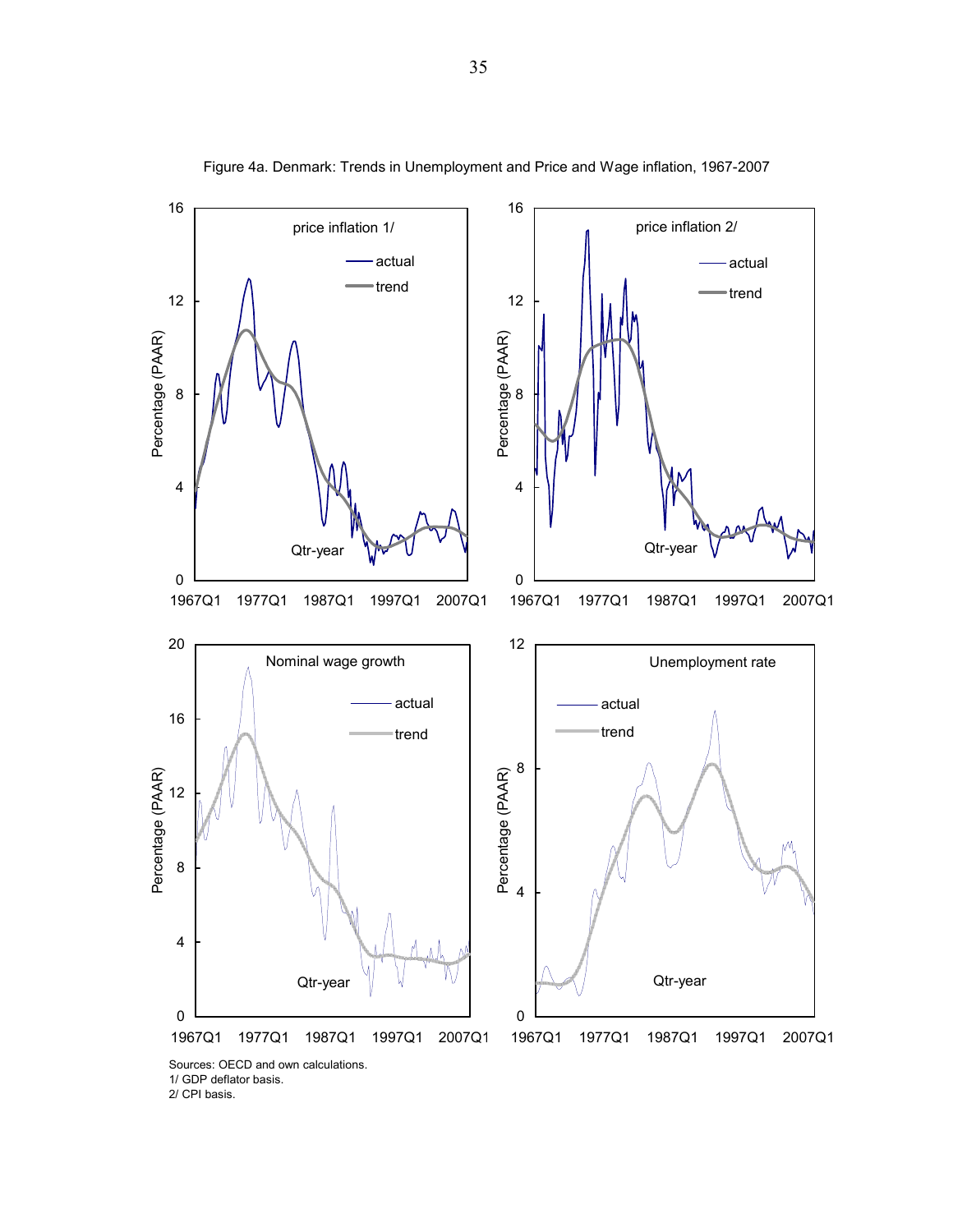

Figure 4b. Denmark: Trends in Real Wage and Productivity Growth, 1967-2007

1/ GDP deflator basis. 2/ CPI basis.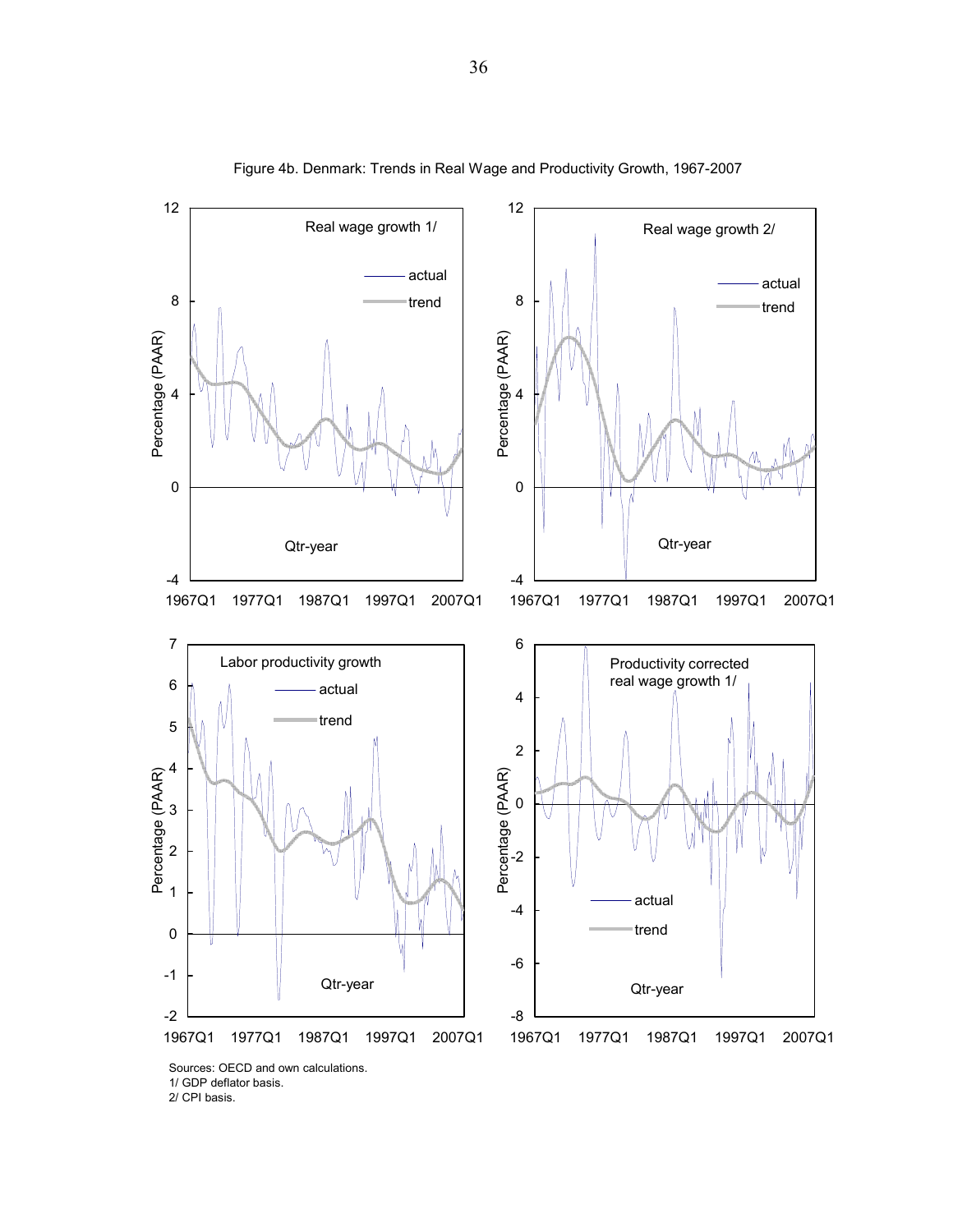#### *Specification of the wage equation and estimated path of the wage-NAIRU*

11. **Nominal wage less productivity is cointegrated with price inflation; rational expectations implies that their difference be modeled as a stationary stochastic process.** In order to capture lag dynamics properly, expected price and real wage inflation ought to be modeled as a pair of dynamic equations with common lag structure and covariates.<sup>[11](#page-38-0)</sup> In a small open economy context like Denmark, however, focus may more fruitfully be restricted to estimation of a expected wage inflation—satisfying the expectational constraint outlined above—and core price inflation. This is because headline price inflation (e.g., the percentage change in GDP deflator or the CPI), contains a larger-than-desirable amount of noise from trade prices, and prices of food and oil. However, as core price inflation entailed a substantial left-truncation of the data series, the present chapter focuses on estimation of a macro wage equation alone.

### [12](#page-38-1). **The following equation is estimated**<sup>12</sup>

$$
v_{t+1} = \beta_u \left( u_t^{HP} - u_t^* \right) + \alpha_{\omega \pi} \left( L \right) \Delta \pi_t + \alpha_{\omega \omega} \left( L \right) v_t + \beta_u \left( u_t - u_t^{HP} \right) + \alpha_{\omega u} \left( L \right) \Delta u_t + \gamma_{\omega} Z_t + \varepsilon_{\omega t};
$$
\n
$$
u_t^* = u_{t-1}^* + \eta_{\omega t};
$$
\n
$$
v_{t+1} = \omega_{t+1} - \pi_t - \theta_t
$$
\n(1)

where

1

| $\omega$ ; nominal wage inflation in period t;        | $\pi$ .: price inflation (GDP deflator basis     |
|-------------------------------------------------------|--------------------------------------------------|
| $\theta_i$ ; (labor) productivity growth in period t; | $Z_t$ : exogenous macro-financial covariates     |
| $u^*$ ; (time-varying) wage – NAIRU;                  | $u_{\cdot}^{HP}$ : HP-filtered unemployment rate |

Equation (1) is the (real) wage Phillips curve—the dependent variable is the productivity corrected real wage—embedded in a state-space system, wherein the state variable—the

<span id="page-38-0"></span> $11$  Staiger and others (2001) discuss of the underlying rationale.

<span id="page-38-1"></span> $12$  The methodology is quite standard, and entails simultaneous estimation of the NAIRU and the Phillips curve via a Kalman smoother applied to a state-space model. See e.g., Gordon (1998), and Staiger and others (1997, 2001) for details.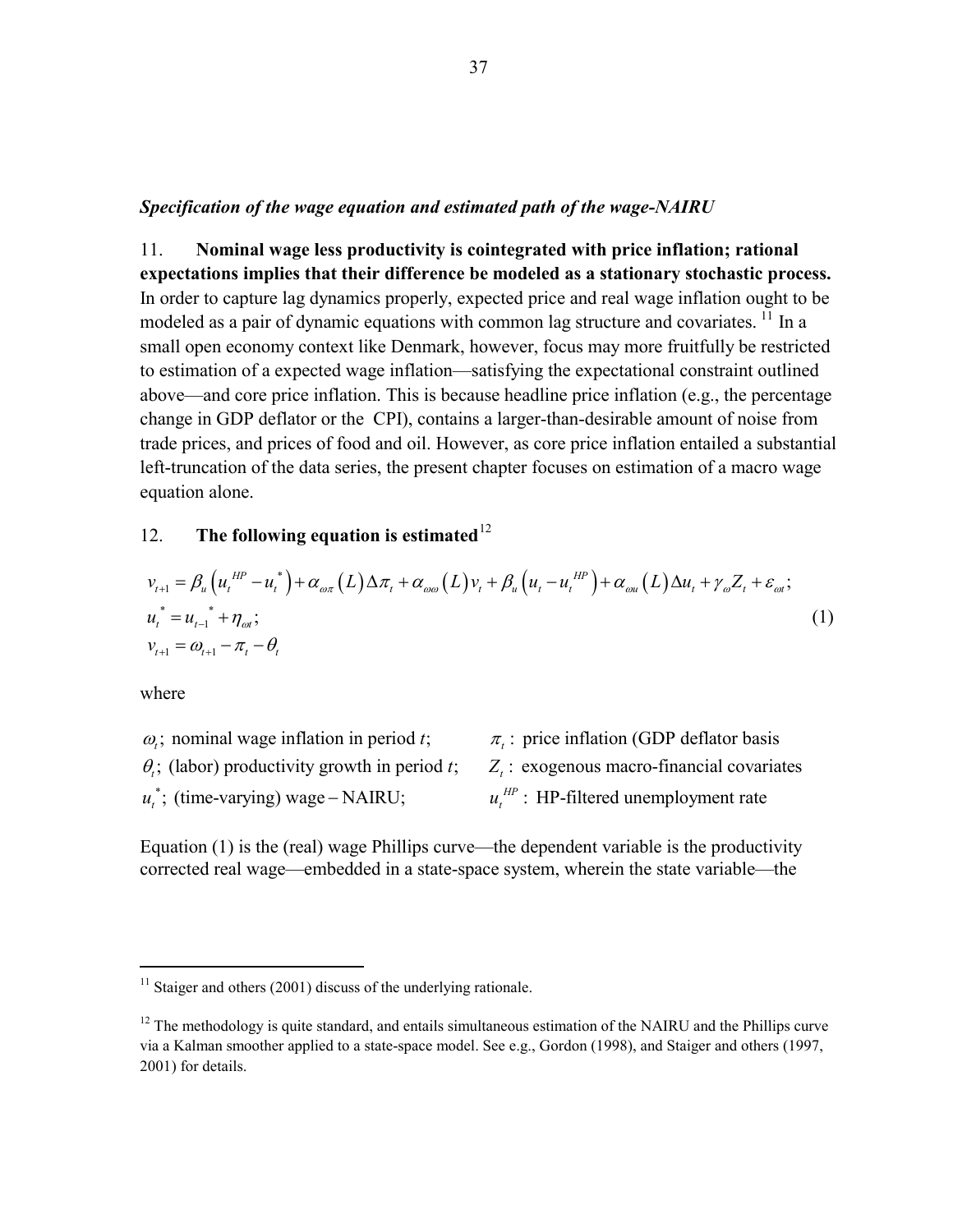wage-NAIRU is assumed to follow a unit root process. <sup>[13](#page-39-0)</sup> The variables  $u_t, u_t^{HP}, Z_t$  are treated as exogenous. The maximum likelihood estimate of the wage NAIRU is given by:

$$
\hat{u}_{t}^* = u_t^{\text{ HP}} - \frac{\hat{c}_t}{\hat{\beta}_u}; \hat{c}_t = MLE\left(\beta_u \left(u_t^{\text{HP}} - u_t^*\right)\right)
$$

13. **Assuming a stable wage Phillips curve, the change in wage inflation appears procyclical, and the wage-NAIRU has fallen an estimated 3½ percent since 1990 (text table and figure 5).** Moreover, there is little difference between the wage-NAIRU resulting from the estimated wage equation (1), and the univariate (HP) trend in unemployment.

|                      | Estimated path of the wage NAIRU, 1970–2007 |         |
|----------------------|---------------------------------------------|---------|
|                      | HP trend                                    | NAWRU   |
|                      |                                             | (S.E.)  |
| 1970                 | 1.04                                        | 1.52    |
|                      |                                             | (0.20)  |
| 1980                 | 6.29                                        | 6.26    |
|                      |                                             | (0.18)  |
| 1990                 | 7.46                                        | 7.20    |
|                      |                                             | (0.18)  |
| 2000                 | 4.65                                        | 4.63    |
|                      |                                             | (0.18)  |
| 2007                 | 3.73                                        | 3.79    |
|                      |                                             | (0.25)  |
| Phillips curve slope |                                             | $-0.71$ |
| (S.E.)               |                                             | (0.14)  |
| [p-value]            |                                             | [0.00]  |
| Regression S.E.      |                                             | 0.75    |

Source: Own calculations.

 $\overline{a}$ 

Note: The equation was estimated using 4 lags of change in inflation, 4 lags of the dependent variable, 2 lags of change in unemployment, exogenous variables including 2 lags each of global food and oil price inflation and of percent change in the tradeweighted exchange rate.

14. **Testing for a time varying Phillips curve indicated that the wage Phillips curve has been stable since 1994, although its slope exhibits greater time variation over the whole sample period (Figures 6 and 7).** While decennial curve-fitting of actual data on inflation acceleration against the rate of unemployment one period back (Figure 2) indicated

<span id="page-39-0"></span><sup>&</sup>lt;sup>13</sup> Alternative specifications of the NAIRU process; for e.g., an AR(1) specification did not yield materially different results.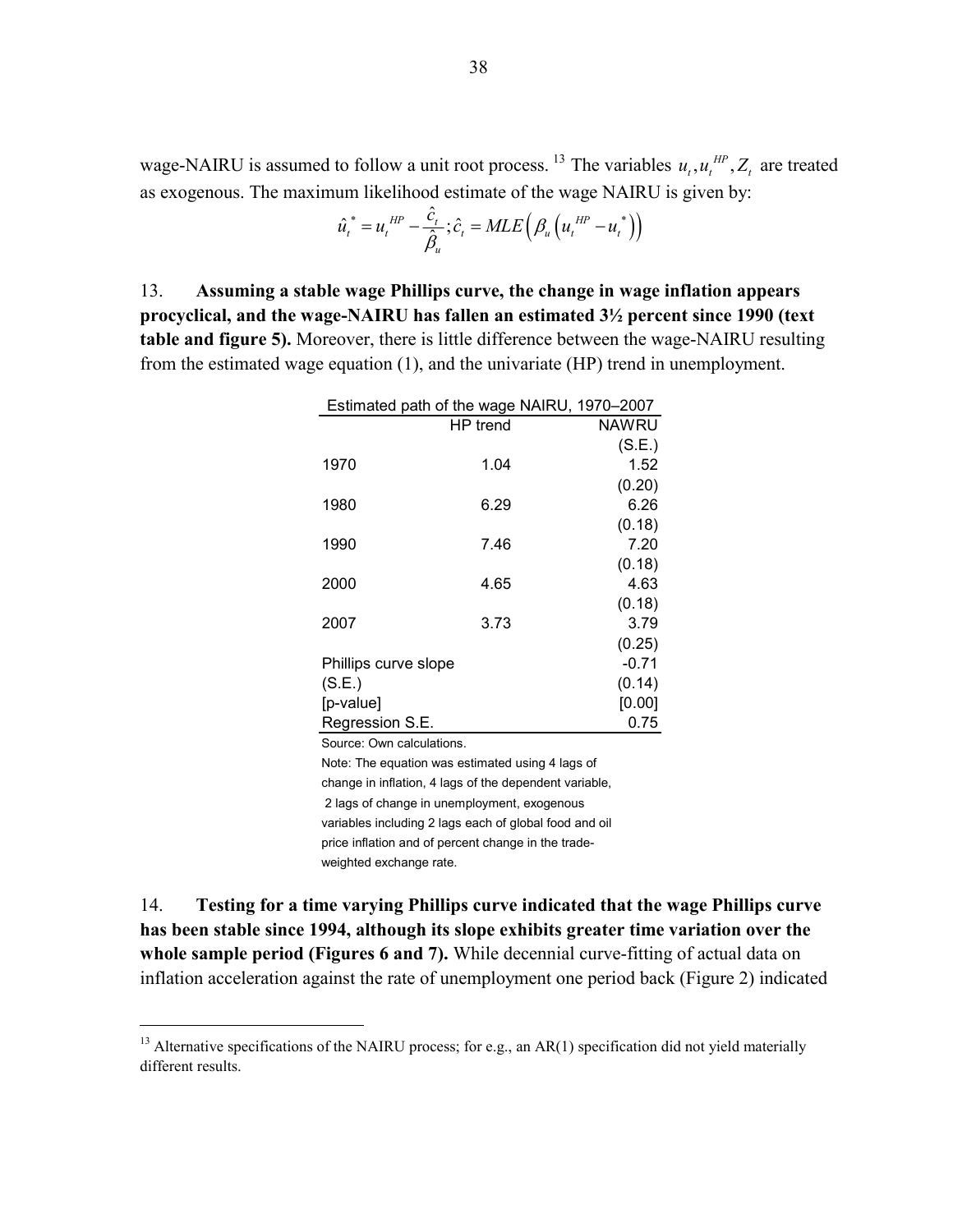that the *slope* of the Phillips curve itself may be time-varying, (1) assumes a temporally stable relationship. In this context, it was essential that the specification be extended to allow for the possibility of changes in the slope. Consequently, we estimated a variant of (1) with constant intercept, but time varying slope coefficient. Specifically, the slope coefficient,  $\beta_{\mu}$ , is modeled as a random walk.





15. **The results above indicate that despite a stable Phillips curve, the secular decline in unemployment since the early 1990s has not led to accelerating inflation due to a falling NAIRU.** However, the current unemployment rate is far below the NAIRU, and the stability of the Phillips curve indicates that wage—and consequently, core price—inflation will be pushed up as a result. Recent data on these two variables confirm that this is indeed the case. Apart from this positive finding, the results also indicate that the unemployment gap—relative to the NAIRU—continues to be a useful guide to anti-inflationary policy.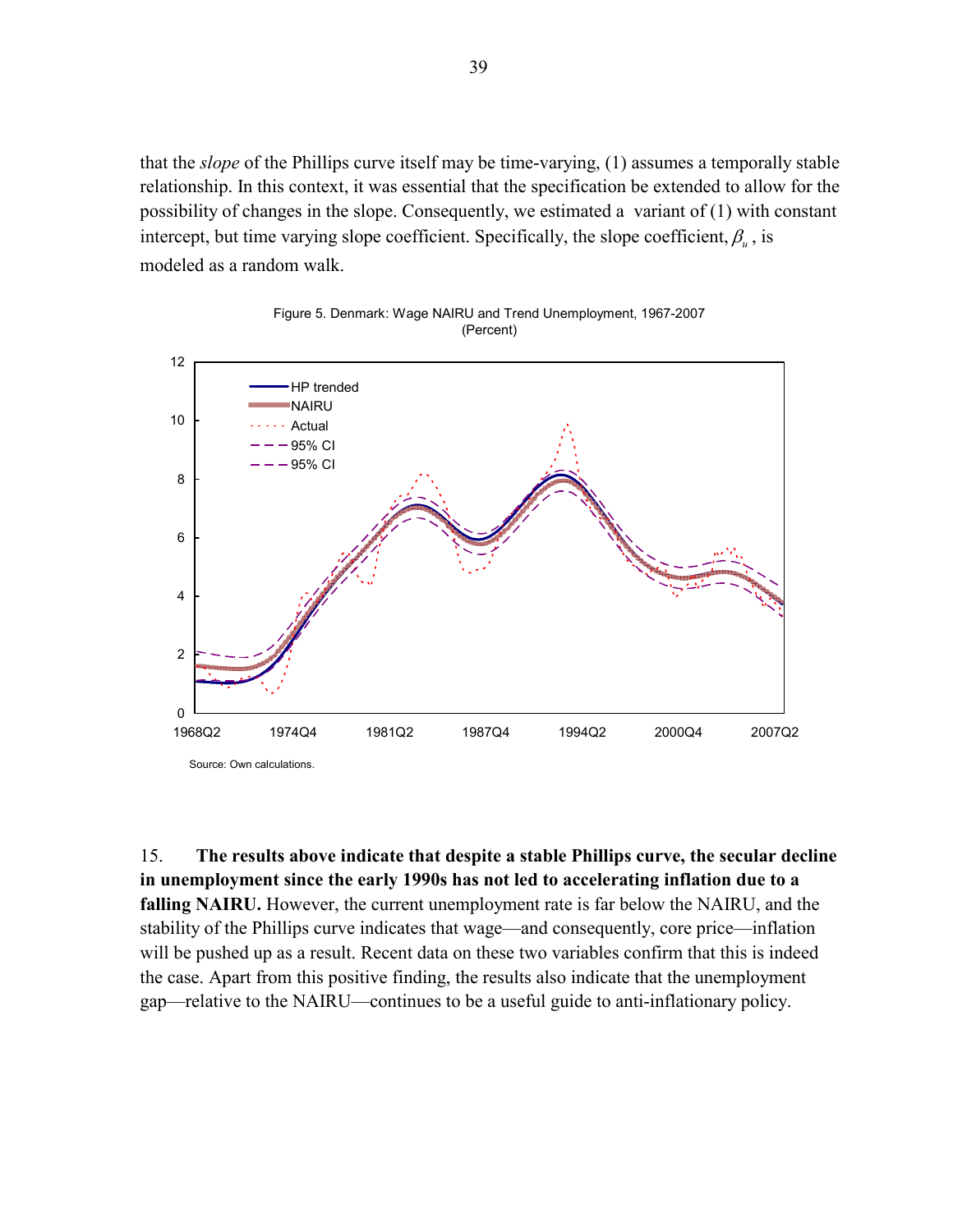

Figure 6. Denmark: Slope Estimate of the Wage Phillips Curve, 1967-2007



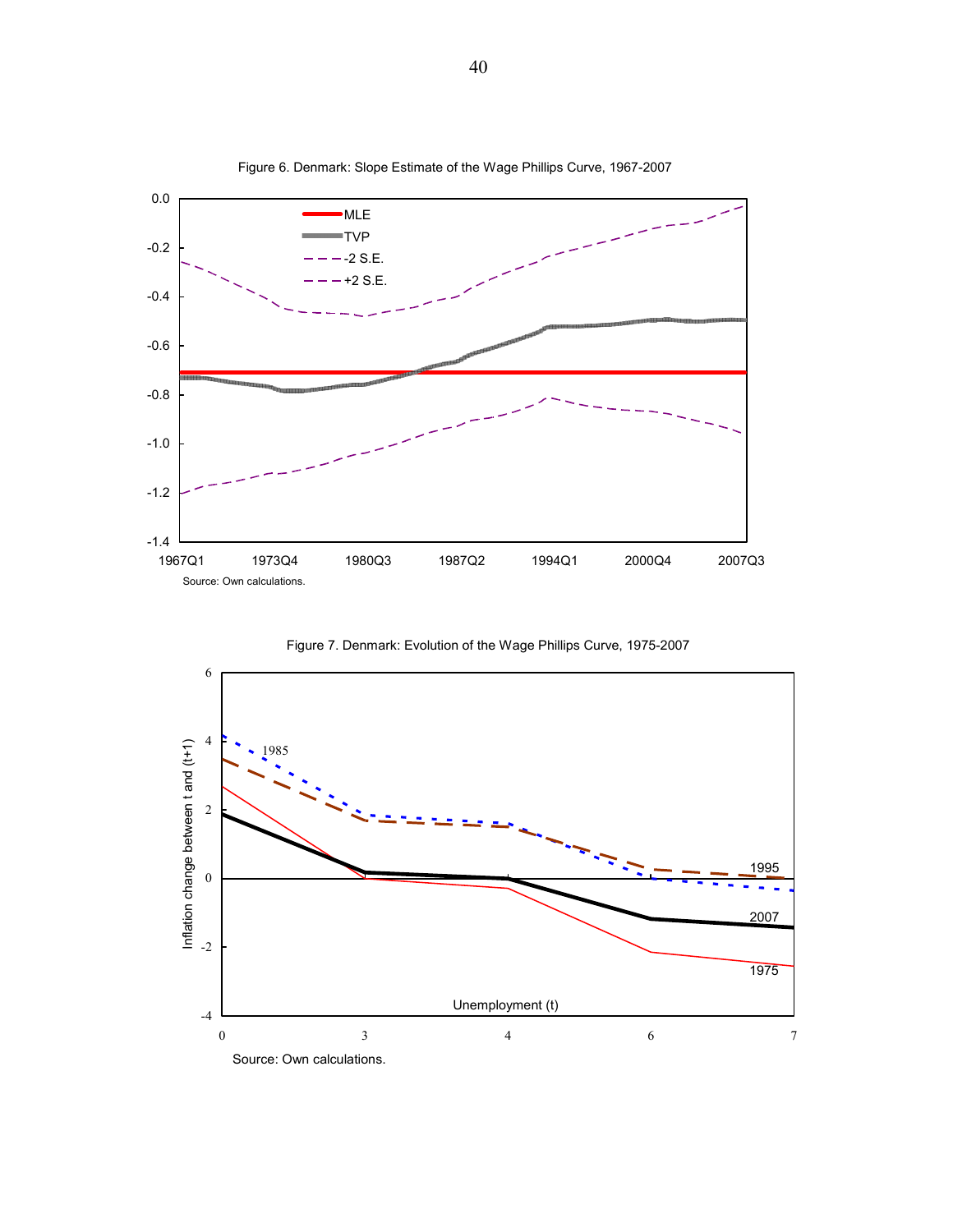#### **REFERENCES**

- Andersen, Torben and Michael Svårer (2007), "Flexicurity—Labor Market Performance in Denmark", *CESifo Economic Studies*, vol. 53, pp. 389–429.
- Ball, Laurence (1997), "Disinflation and the NAIRU", in *Reducing Inflation: Motivation and Strategy* edited by Christina Romer and David Romer, pp. 167–94. Chicago, IL: University of Chicago Press for the NBER.

\_\_\_\_\_\_\_\_\_\_ and N. Gregory Mankiw (2002), "The NAIRU in Theory and Practice", *Journal of Economic Perspectives*, vol. 16, pp. 115–36.

- Blanchard, Olivier and Peter Diamond (1994), "Ranking, Unemployment Duration, and Wages", *Review of Economic Studies*, vol. 61, pp. 417–34.
- Blanchard, Olivier and Lawrence Katz (1999), "What We Know and Do Not Know About the Natural Rate of Unemployment", *Journal of Economic Perspectives*, vol. 11, pp. 51–72.
- Gordon, Robert J. (1998), "Foundations of the Goldilocks Economy: Supply-Shocks and the Time Varying NAIRU", *Brookings Papers on Economic Activity*, 2, pp. 297– 333.
- Jensen, P., Michael Rosholm, and Michael Svårer (2004), "The Response of Youth Unemployment to Benefits, Incentives, and Sanctions", *European Journal of Political Economy*, vol. 19, pp. 301–16.
- King, Robert, James Stock, and Mark Watson (1995), "Temporal Instability of the Unemployment–Inflation Relationship", *Economic Perspectives of the Federal Reserve Bank of Chicago*, pp. 2–11.
- Perry, George (1970), "Changing Labor Markets and Inflation", *Brookings Papers on Economic Activity*, 3, pp. 411–48.
- Rosholm, Michael (2001), "Cyclical Variations in Unemployment Duration", *Journal of Population Economics*, vol. 14, pp. 173–91.
- Rosholm, Michael and Michael Svårer (2008), "Estimating the Threat Effect of Active Labor Market Programmes", *Scandinavian Journal of Economics*, vol. 110, pp. 385– 401.